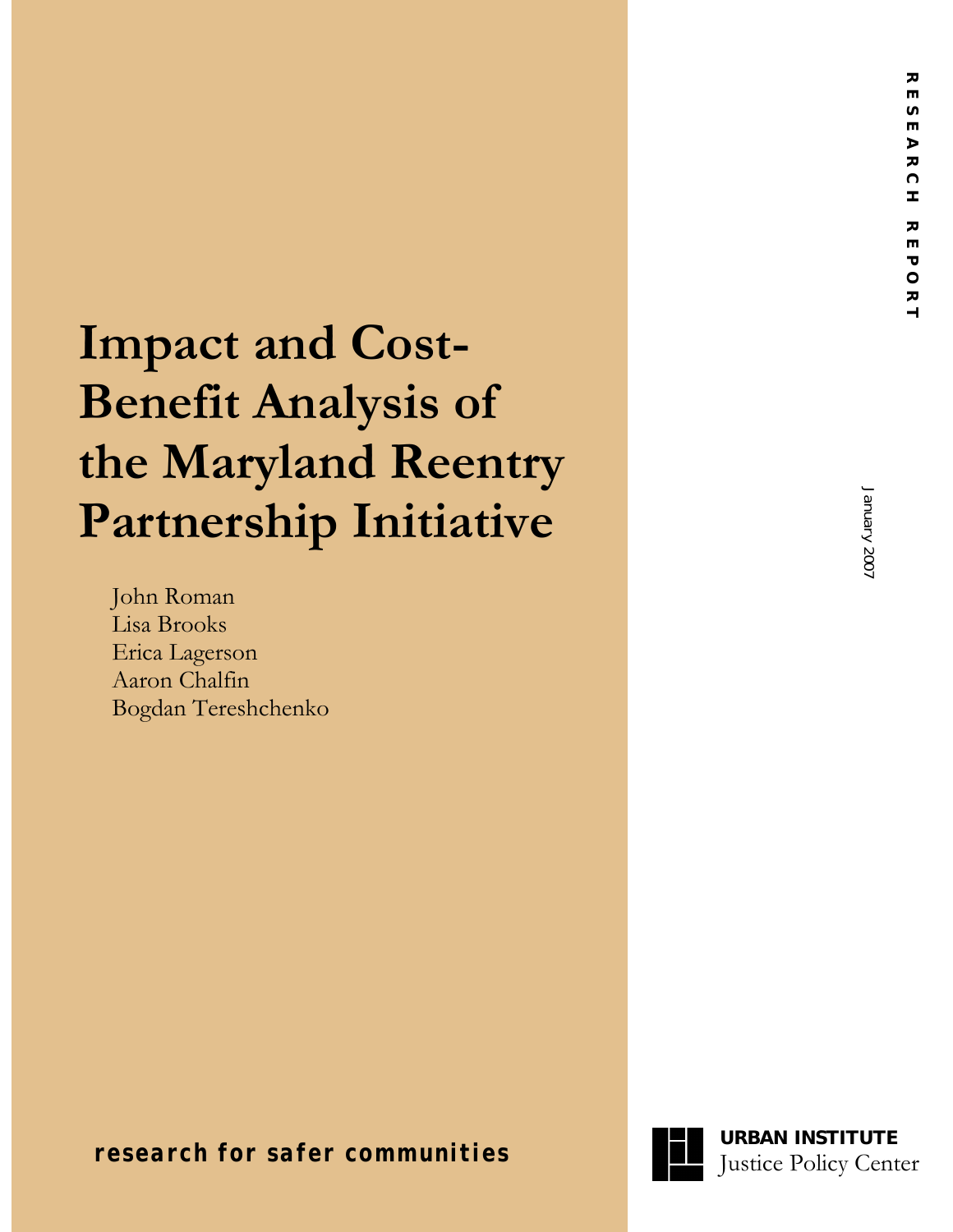This document was prepared under grants from the Maryland Governor's Office of Crime Control and Prevention and Catholic Charities.

Points of view or opinions expressed in this document are those of the authors and do not necessarily represent the official position or policies of the Maryland Governor's Office of Crime Control and Prevention, Catholic Charities, the Urban Institute, its board, or sponsors.



URBAN INSTITUTE Justice Policy Center 2100 M STREET, NW WASHINGTON, DC 20037 www.urban.org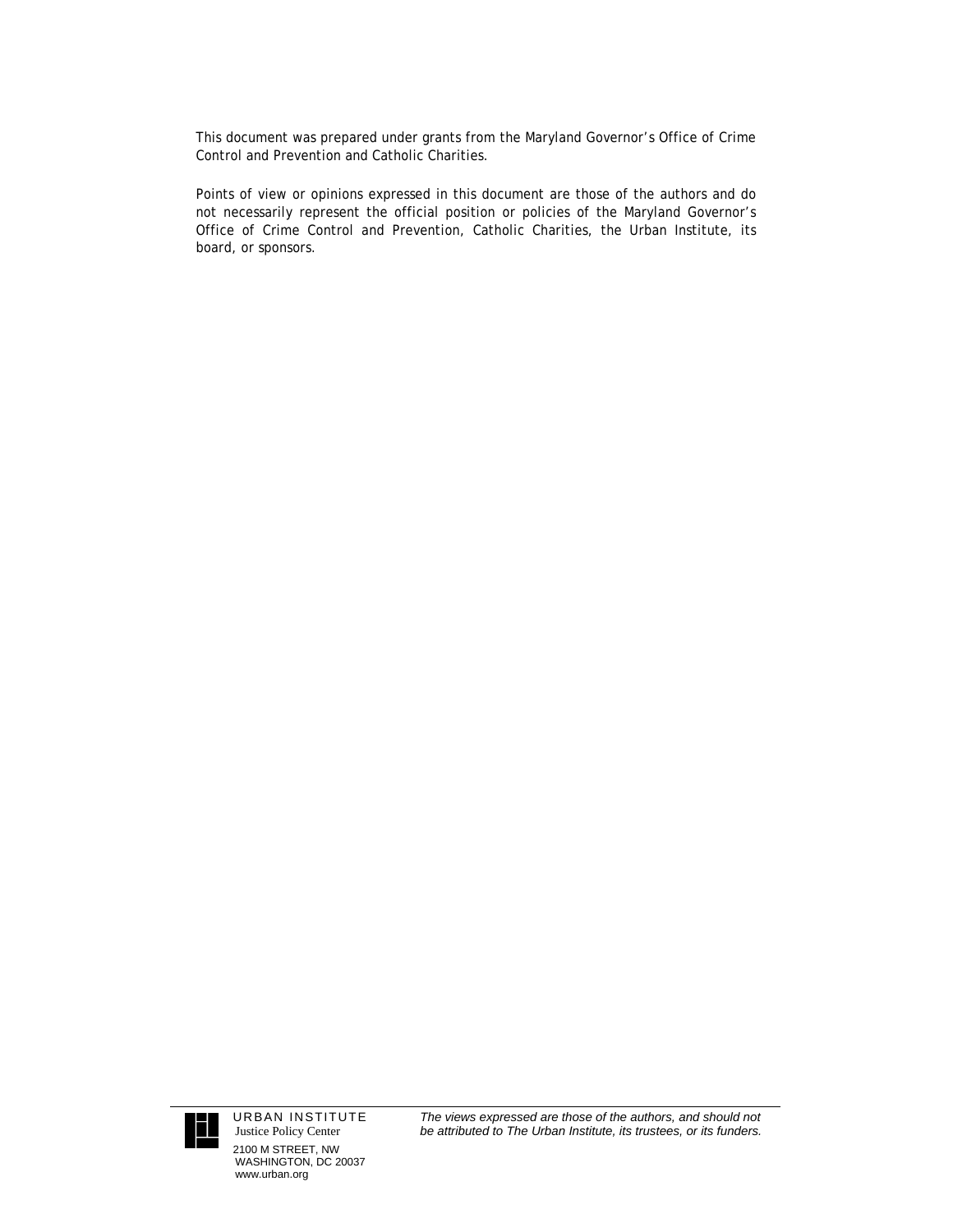# <span id="page-2-0"></span>**ACKNOWLEDGMENTS**

The authors would like to thank the many individuals who assisted our efforts in collecting, preparing and analyzing the data used in this study. Rada Moss, Executive Director of the Maryland Reentry Partnership Initiative within Catholic Charities, answered countless questions about the program, as did her predecessor at REP, Tomi Hiers. We benefited greatly from our collaboration with Jeffrey Gersh at the Maryland Governor's Office of Crime Control and Prevention, whose patience and guidance were critical to the completion of the study. Tom Stough and Bob Gibson at the Maryland Department of Public Safety and Correctional Services provided invaluable assistance deciphering the data.

We are also grateful to staff from the Justice Policy Center at the Urban Institute who contributed to this report. Michael Kane ably managed the project through its early stages. Courtney Schaeffer conducted site visits for the cost-benefit portion of the study and co-authored the initial cost-benefit report. Caterina Gouvis Roman, Christy Visher and Shelli Rossman offered critical guidance in shaping the final project report. Avi Bhati and Bill Adams supported the data management process. Doug Wissoker and Alex Cowell at RTI, International, provided thoughtful insights to the cost-benefit analysis.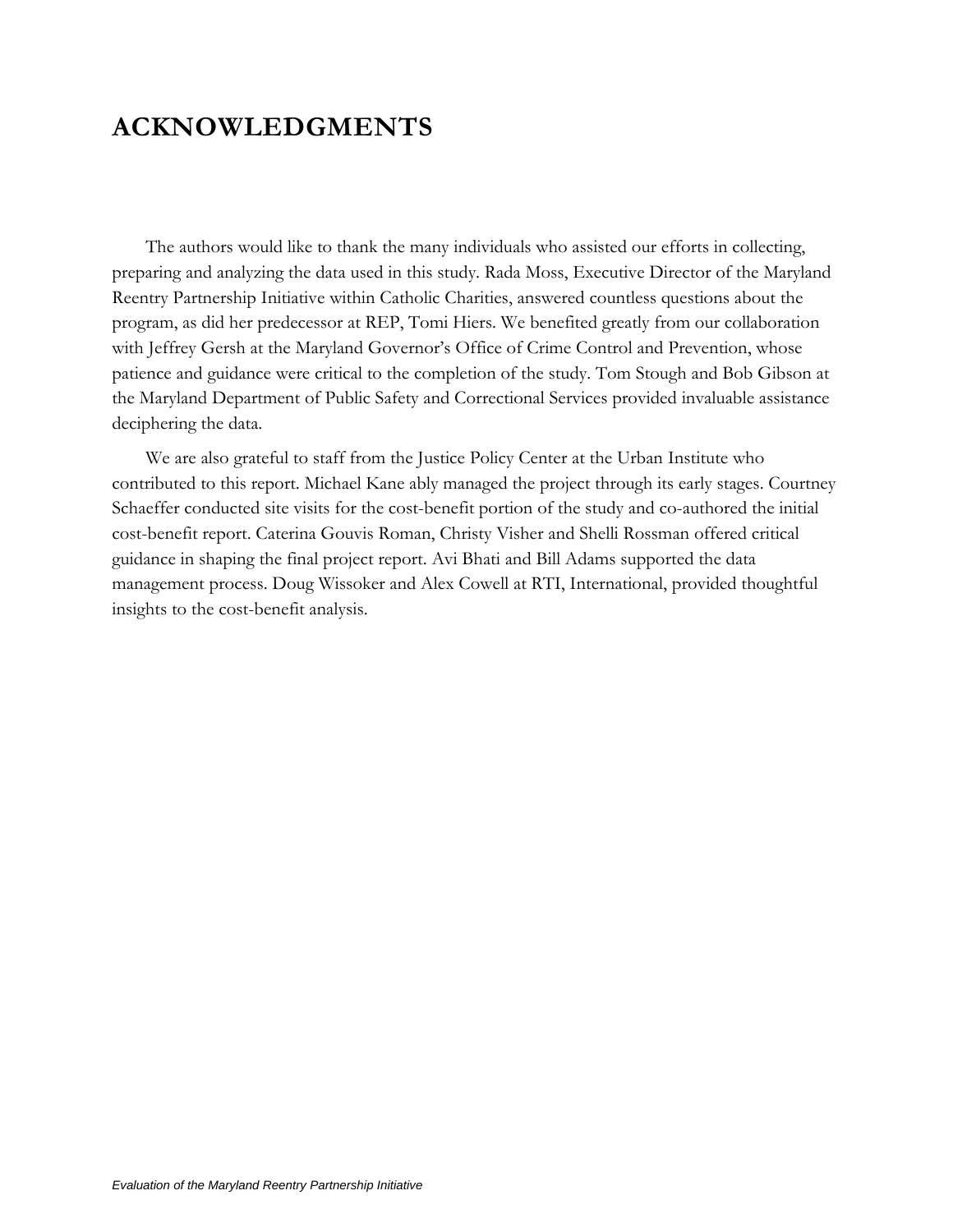# Contents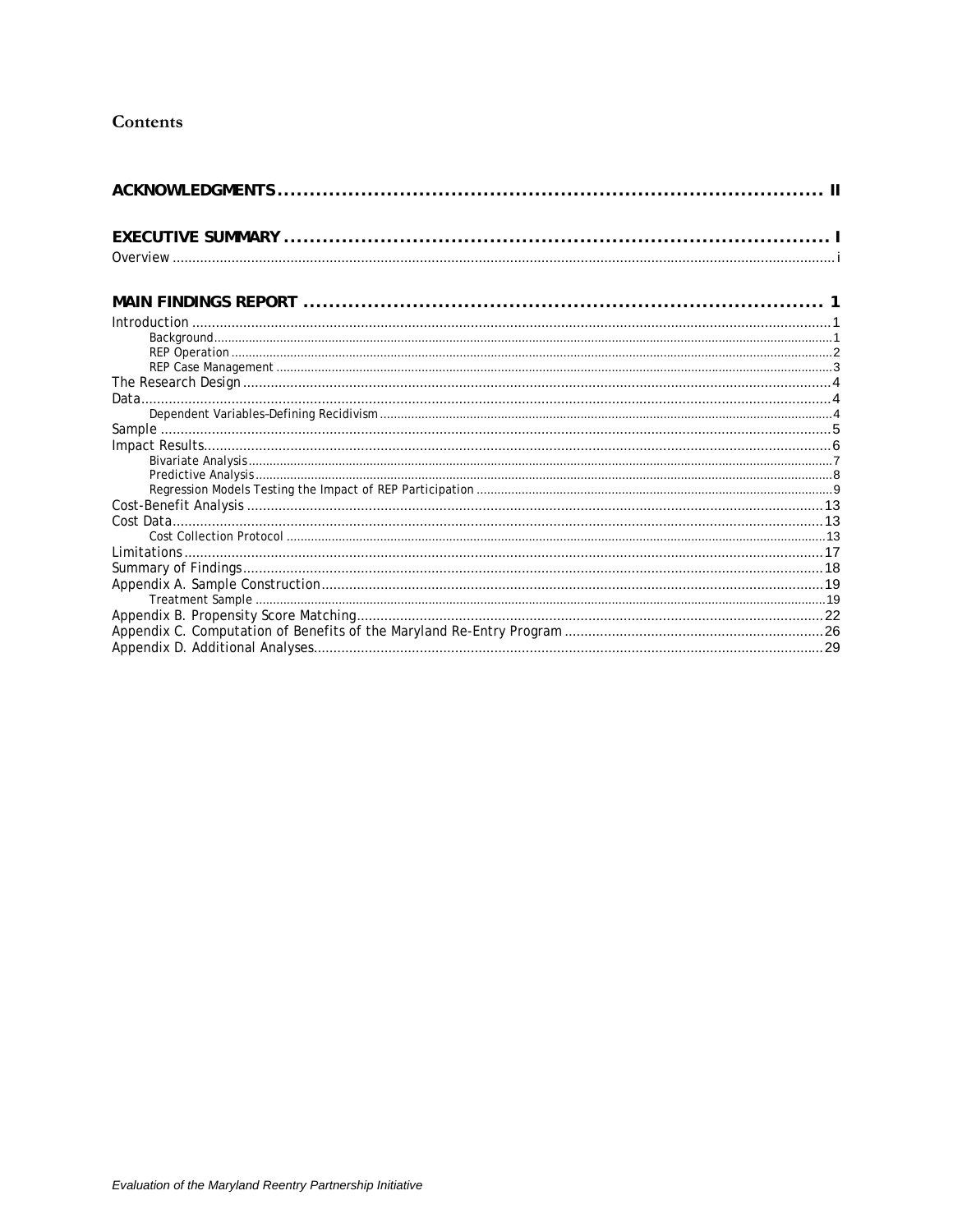# <span id="page-4-0"></span>**EXECUTIVE SUMMARY**

# **OVERVIEW**

This study evaluates the impact of the Maryland Reentry Partnership Initiative (REP) on crime using a cohort of prisoners released from the Maryland Transition Center in Baltimore, Maryland, between March 2001 and January 2005. We use retrospective administrative data to test the hypotheses that participation in REP reduced re-arrest and re-conviction, and increased time to re-arrest, and also to test whether changes in those outcomes were cost-beneficial. We compare 229 REP clients to a contemporaneous cohort of 370 prisoners released from the Maryland Transition Center to neighborhoods in Baltimore City that were not in the REP catchment area. The quasi-experimental design tests whether REP reduced the prevalence and incidence of criminal justice contact during their post-release period, which averaged 38 months.

We find that REP was successful in reducing criminal offending. Fewer REP clients (72% compared to 77.6%) committed at least one new crime in the study period, which averaged 38 months. Overall REP participants committed 68 fewer crimes during the study period than ex-prisoners in the comparison group. There were no significant differences in time to re-arrest, likelihood of a new conviction, number of new convictions, or time to a new conviction.

We find that the REP program was cost-beneficial, returning about \$3 in benefits for every dollar in new costs. The total net benefit, total benefits minus total costs, to the citizens of Baltimore from the REP program is about \$7.2 million, or about \$21,500 per REP participant. While there was a small and non-significant benefit to public agencies from REP, most of the program's benefit accrued to the citizens of Baltimore, whose risk of victimization was reduced. Much of the difference in cost-effectiveness is due to a difference in the incidence of serious crimes, as we observed 11 attempted murder charges and two murder charges among the comparison group and no murder or attempted murder charges within the treatment group.

Some caution is warranted in interpreting these results. Using conventional standards for statistical significance only the number of new re-arrests was statistically significant in the final analysis. However, the finding that REP reduced the incidence and prevalence of new arrest and that REP produced a marginal benefit was significant at  $p$ <0.15. The lack of statistically significant results may well be due to the relatively small sample size that limited our ability to detect real effects. The consistency of the results across all model specifications supports this hypothesis.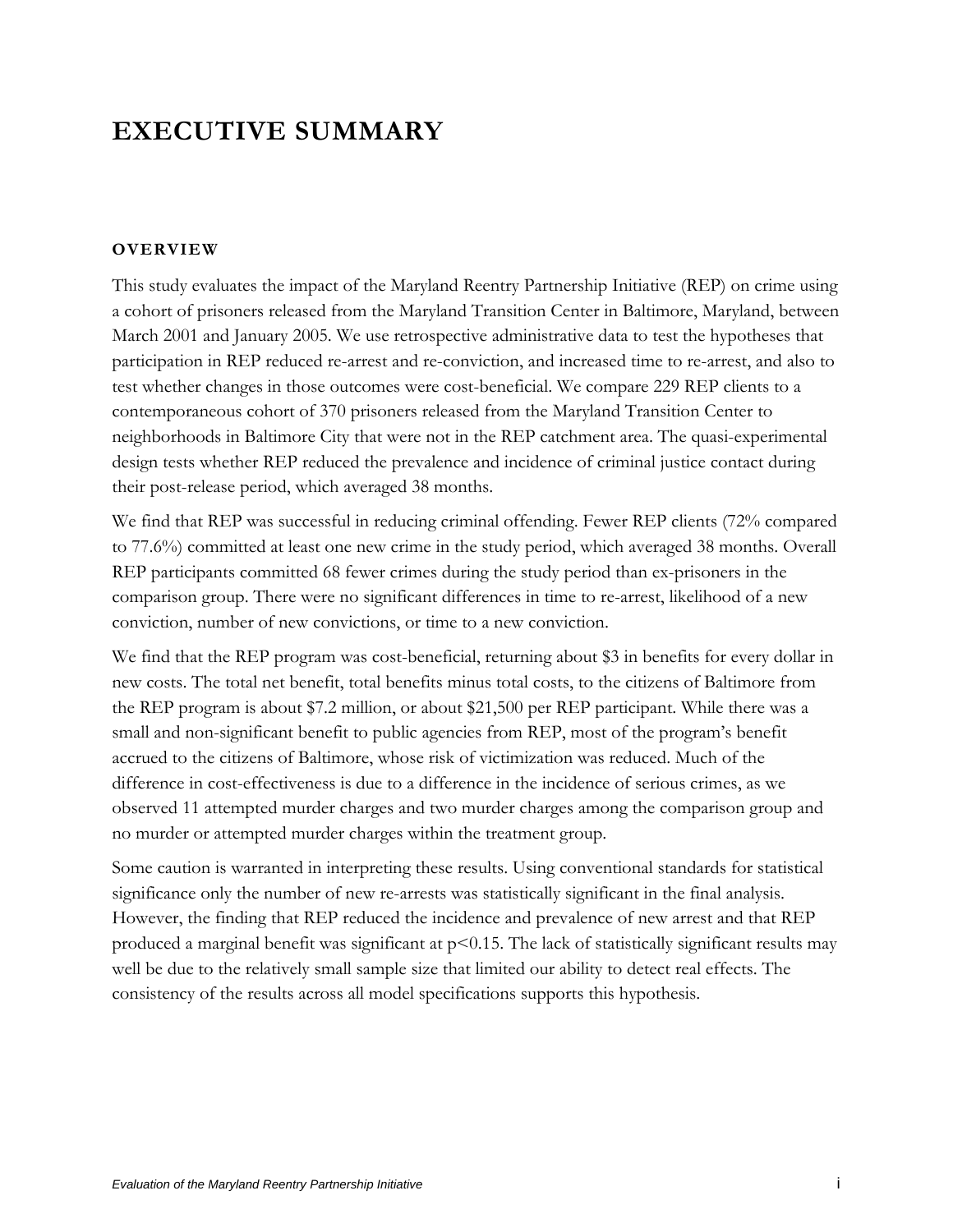# <span id="page-5-0"></span>**MAIN FINDINGS REPORT**

# **INTRODUCTION**

## **Background**

In 2001, the City of Baltimore was home to 59 percent of returning prisoners released from Maryland state prisons. As is the case in many urban areas, returning prisoners are not evenly distributed throughout the city, but are concentrated in a few neighborhoods. Thirty percent of prisoners returning to the City of Baltimore returned to six of the 55 neighborhoods in the city.<sup>[1](#page-5-0)</sup> These communities are not randomly distributed across the city, but rather are clustered according to socio-demographic factors, and are distinguished by substantial resource deprivation, social isolation, and limited community capacity. Generally, poverty rates and crime rates in these neighborhoods exceed the mean for Baltimore City, and are considerably higher than state-wide averages.<sup>[2](#page-5-0)</sup> Exacerbating the problem, in Maryland, as in the United States generally, the number of persons incarcerated and released from prison has increased drastically in recent decades. As the number of returning prisoners increases, these most vulnerable communities are disproportionately impacted by the challenges of prisoner reentry.

Established in 1999, the Maryland Reentry Partnership Initiative (REP) is a coalition of service providers that coordinate efforts to provide prisoners returning to select Baltimore neighborhoods with comprehensive reentry services including housing assistance, substance abuse treatment, mental health counseling, education, vocational training and other services. Offered to inmates preparing for release from the Metropolitan Transition Center (MTC) located in East Baltimore, the program was designed to provide pre-release preparation, as well as support and services in the community. The stated goals of the program are:

- Enhancing public safety by reducing recidivism among the ex-offender population;
- Increasing offender accountability and community reparation; and
- Increasing community and correctional capacity to adequately assess offender needs and identify community resources to match needs.

REP was designed as a community-justice partnership in which public agencies and community based organizations work together to provide continuous case management as prisoners transition into the community. The REP model addresses prisoner reentry needs at three levels: *individual*, *community,* and *systems.* At the individual level, returning prisoners are matched to social and medical services tailored to their needs and designed to help them successfully reintegrate into the

<sup>&</sup>lt;sup>1</sup> La Vigne, N., V. Kachnowski, J. Travis, R. Naser and C. Visher. A Portrait of Prisoner Reentry in Maryland. 2003. Washington, DC: The Urban Institute. p 3

 $^2$  ibid. 53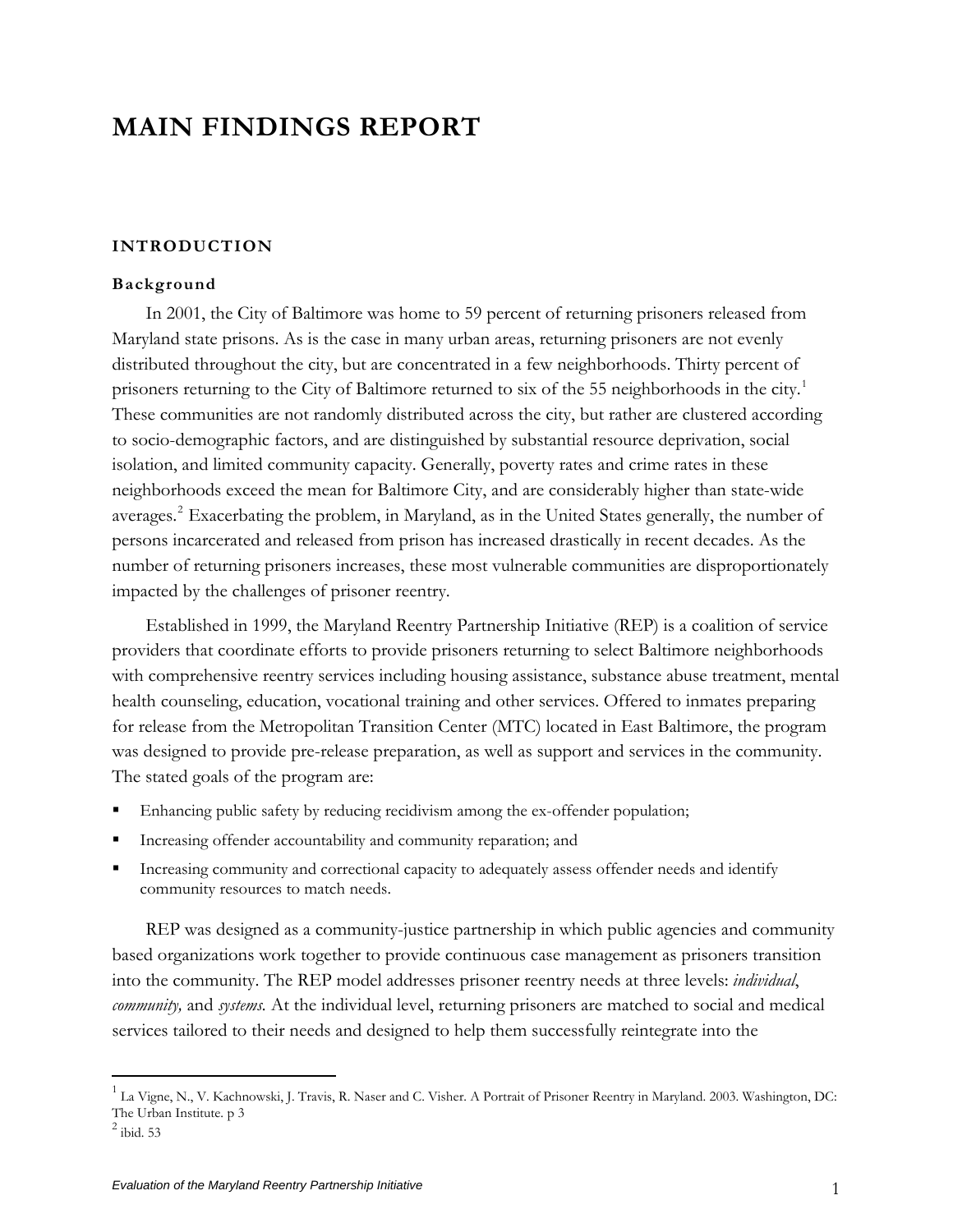<span id="page-6-0"></span>community. Services are delivered by community-based organizations, which also seek to strengthen returning prisoners' support networks, enhance informal social controls within the target neighborhoods, improve community service availability and accessibility, and increase offender accountability. At the systems level, REP brings together corrections agencies and community service providers to coordinate services, share information, and ensure continuous case management during the transition to the community. State agencies involved in the REP program include the Maryland Division of Correction, the Maryland Division of Probation and Parole, the Maryland Parole Commission, the Mayor's Office on Criminal Justice, the Mayor's Office of Employment Development, and the Baltimore Police Department. The REP program, itself, is managed by an independent non-profit: until mid-year 2005, REP was housed within The Enterprise Foundation, and subsequently moved to Catholic Charities.

This study evaluates the impact of REP on crime using a cohort of prisoners released from the Maryland Transition Center in Baltimore, Maryland, between March 2001 and December 2004. The analysis uses retrospective data to test the hypotheses that participation in REP reduced re-arrest, reconviction, and time to re-arrest. REP clients are compared to a contemporaneous cohort of prisoners released from MTC to neighborhoods in Baltimore City that were not in the REP catchment area.

The evaluation has two components. In the first part, we evaluate REP's effectiveness at reducing (1) any new arrest for any offense, (2) the number of new arrests, (3) any new conviction for any offense, (4) the number of new convictions, and (5) the number of days until first re-arrest. The second stage estimates the costs of REP as compared to the benefits, which are measured as savings from reduced costs of victimization, and reduced costs of investigating, arresting, processing, and incarcerating convicted offenders. We test the following hypotheses:

- REP participants are less likely than non-participants to be arrested or convicted of a new crime following their release from prison;
- REP participants avoid arrest and conviction longer than non-participants;
- Given the number of crimes averted in the REP service area, the benefits of REP outweigh the costs.

### **REP Operation**

The REP partnership began operating in the spring of 2001, and served 337 former prisoners through the beginning of 2005. During the study period, the program served former prisoners returning to three neighborhoods in Baltimore City—Druid Heights, Greater East Baltimore, and Sandtown-Winchester, although it has since expanded to five zip codes covering seven Baltimore communities. The REP program is offered to prisoners returning to these neighborhoods from the Metropolitan Transition Center in Baltimore City. MTC serves as a step-down facility for many prisoners returning to Baltimore City who have been transferred from facilities across the state in the final months of their sentences. Potential REP participants are identified by the Division of Correction—typically within five or six months of inmates' expected release—based on the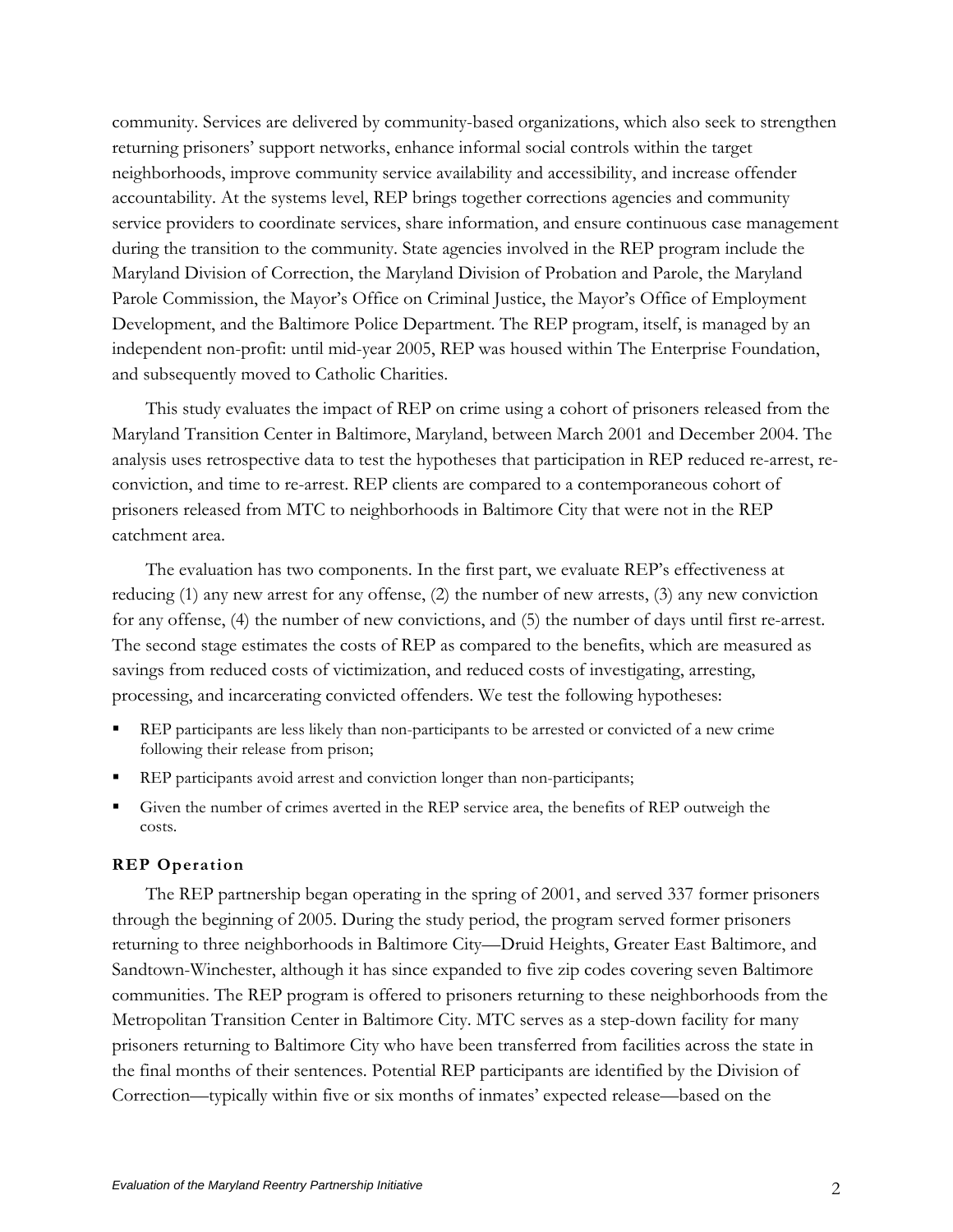<span id="page-7-0"></span>residence address of record in the Division of Correction's Offender-Based State Correctional Information System I (OBSCIS I) database.

Initial screening for program eligibility is based on residence in one of the three target zip codes. All inmates returning to a target community<sup>[3](#page-7-0)</sup> are eligible for REP, except those with an outstanding warrant, a sex offense conviction, or a conviction for an offense against a child. Eligible prisoners attend a mandatory orientation session where they are given an overview of REP services (subsequent enrollment into REP is voluntary). REP also accepts recently released prisoners on a walk-in basis. Any ex-offender residing in the REP service area may request enrollment, subject to the same eligibility criteria as other clients, and about 15 percent of individuals served by REP have been walk-in clients.

## **REP Case Management**

The partnership is staffed primarily by community case managers and advocates employed by various non-governmental partnering organizations. During the first years of the REP program, prerelease case management was offered concurrently with other in-prison programming. As the program evolved, pre-release programming has been significantly reduced, but most participants have at least one session with a case manager prior to their release. At the initial interview, case managers are responsible for conducting a needs assessment and developing a case plan for each participant, generally within a few weeks of expected release. Community advocates support both case managers and clients by providing case management assistance, monitoring progress, and helping to ensure compliance. Community advocates often have the most contact with clients, providing transportation and assisting clients in accessing services and treatment.

The REP treatment model is highly individualized and tailored to the assessed needs of the client. Upon release, the case manager or advocate meet the client at the prison gate, review the case plan, and assist in immediate post-release logistics (such as securing identification, medication, or transitional housing). The case manager revises the plan as necessary, and provides the client with treatment and service referrals. The services provided include education, substance abuse treatment, transitional housing, employment services, and vocational training. Some clients also participate in an ex-offender support group.

Due to the differentiated case planning, the length of REP participation varies according to client need, but may last up to two years. After two years, clients are considered to have completed the program and are deemed graduates; however, clients may opt out at any time if they no longer need or desire assistance. Clients may also be disqualified for a number of reasons, including arrest, technical violation, imprisonment, non-compliance, and relocation out of the service area. A client who is made inactive for any of these reasons may subsequently be reinstated.

 $3$  The residence information maintained in OBSCIS I and used to identify participants is entered at intake. Since many prisoners will not return to the neighborhood in which they resided before their current sentence, prisoners are asked at orientation to confirm their intention to reside in the target zip code upon release.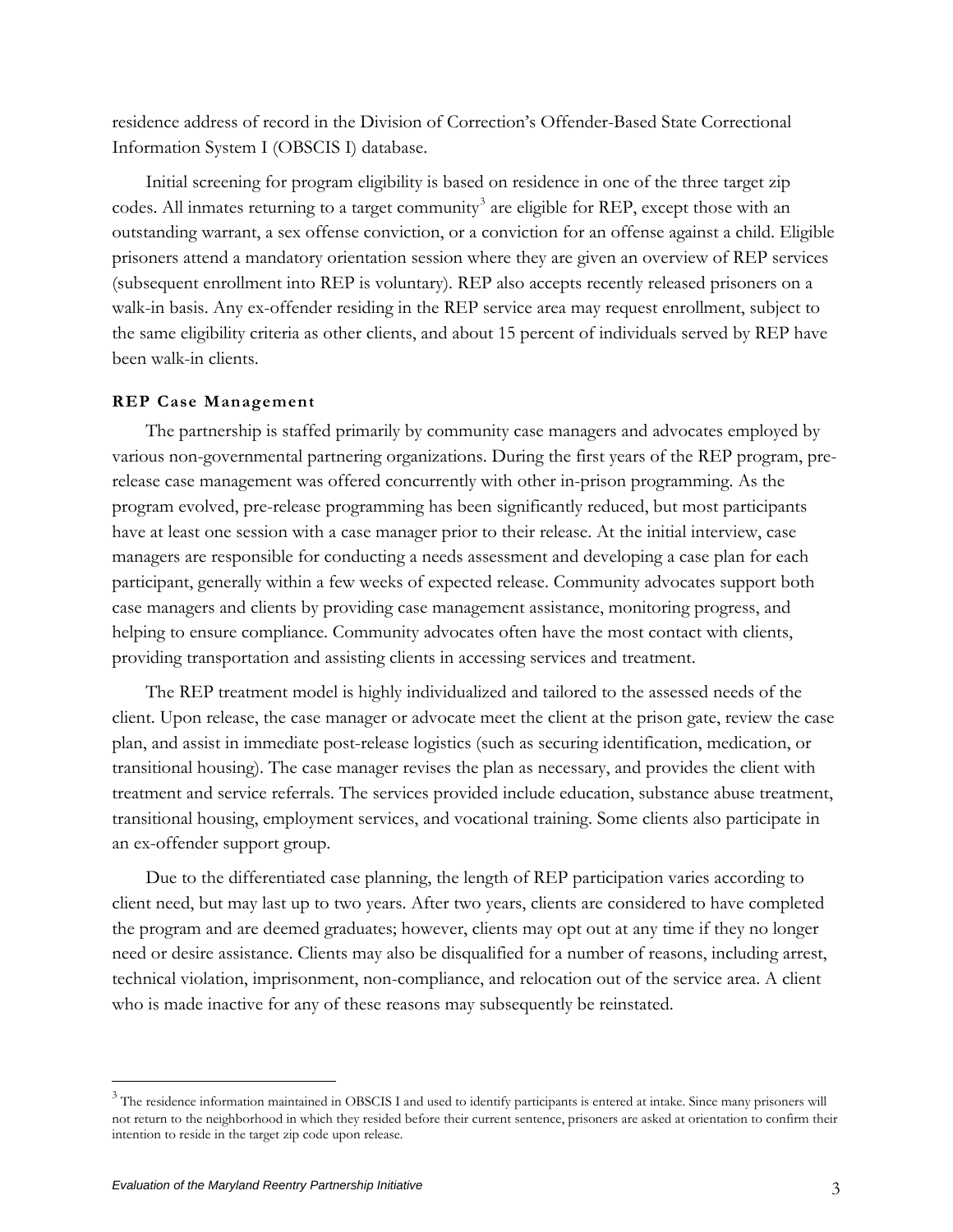#### <span id="page-8-0"></span>**THE RESEARCH DESIGN**

The evaluation is a retrospective quasi-experimental comparison of prisoners released from MTC to REP-eligible and non-REP zip codes in Baltimore City using administrative data. The treatment group is a census of all REP clients entering the program between March 11, 2001 to January 10th, 2005 who could be matched to official criminal justice data (for a detailed description of the sample construction, see **Appendix A**). The comparison group was generated from a cohort of all prisoners (3,876) released to non-REP Baltimore zip codes in the same period. Since all but one of the REP clients were African-American and male, the comparison sample was restricted to African-American men. The final sample cohort was created using a propensity score matching technique. The propensity score match selects those who would have been most likely to accept admission to the REP program had it been offered to them, using a combination of personal data including socio-economic information, prior criminal histories, and recent prison experiences. A detailed description of the propensity matching approach used here can be found in **Appendix B.**  The nearest neighbor propensity score match yielded a final sample of 229 offenders in the treatment group (REP) and 370 in the comparison group for a total pooled matched sample of 599 offenders

# **DATA**

Data for the study were provided primarily by the REP program office and the Maryland Department of Public Safety and Correctional Services (DPSCS). The REP program office provided identifying information for clients, as well as data on client status and type. For all offenders in the sample, demographic characteristics and institutional data related to the current incarceration were collected from the DPSCS Offender-Based State Correctional Information System I (OBSCIS I). Criminal history (arrests and convictions) and recidivism data were gathered for all members of the sample from the Criminal History Records Information (CHRI) maintained by the DPSCS Criminal Justice Information System (CJIS). Additional data on community-level demographics and economic indicators for Baltimore zip codes were retrieved from published results of the US Census of 2000.

This analysis used individual offender characteristics available in OBSCIS I and CHRI. The characteristics gathered from OBSCIS I included age (measured in years), current offense, number of prior offenses, and release status (under community supervision or mandatory release). In addition, the records included institutional data indicating program participation, sentence type, and administrative alerts (e.g., suicide or escape risk). Offender characteristics gathered from the CHRI data include number of prior arrests and number of prior convictions.

### **Dependent Variables–Defining Recidivism**

Recidivism is broadly defined as contact with the criminal justice system that results in an arrest or conviction for a new crime. Recidivism is measured by arrests and convictions in the post-release period using data from the CHRI maintained by the Maryland DPSCS' Criminal Justice Information System (CJIS).CJIS is the main repository for Maryland criminal justice data, and collects automated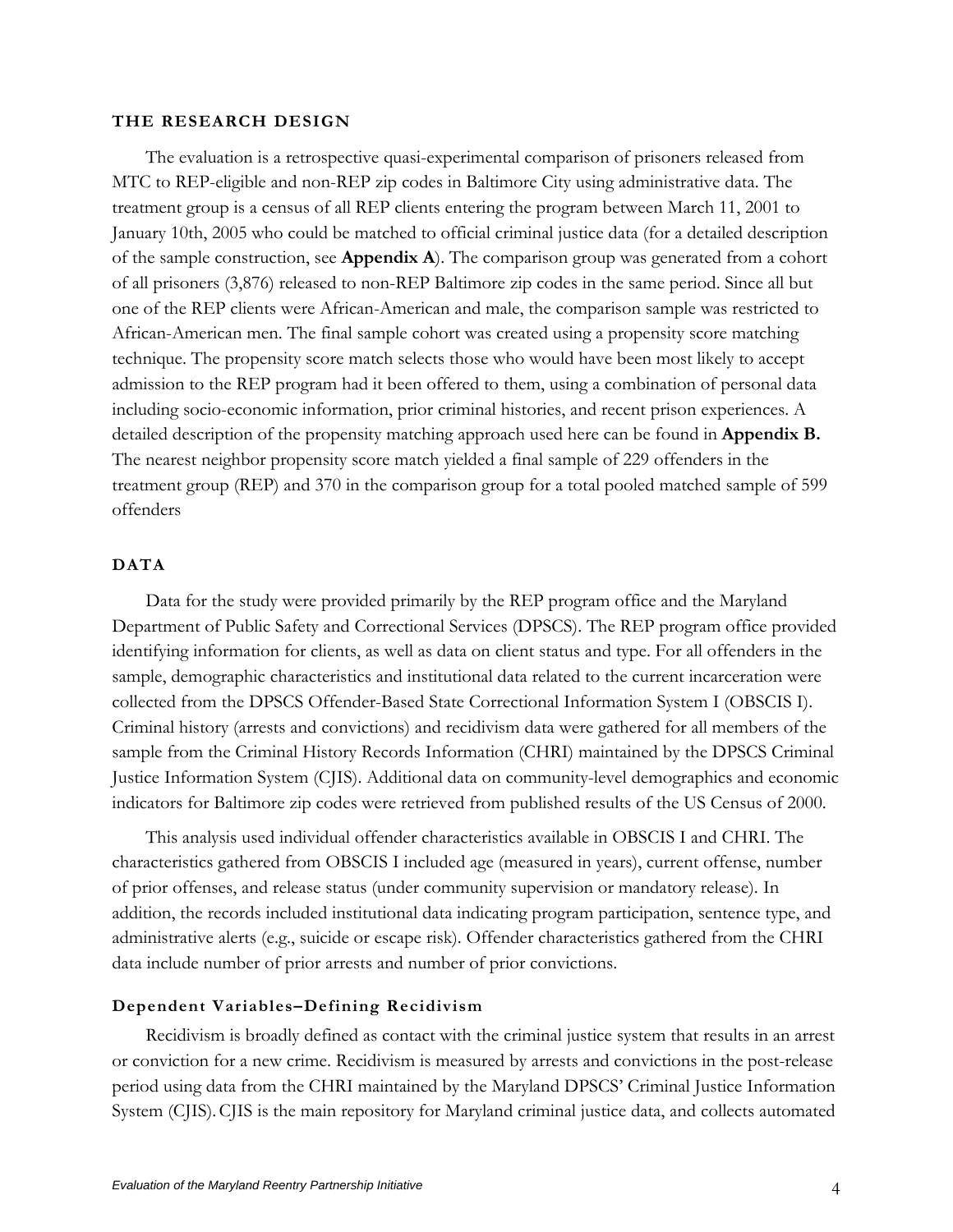<span id="page-9-0"></span>history data (local and national) collected at arrest, incarceration history from the Offender Based State Correctional Information System (OBSCIS I), and probation and parole histories from OBSCIS II. These data include detailed information on key criminal justice history indicators, including prior arrests and charges, dispositions and time served, and post-release supervision. Data on arrests and convictions prior to release—used in calculating the propensity score—were also obtained from the CHRI.

# **SAMPLE**

The sample includes 599 prisoners released from MTC to the City of Baltimore between March 11, 2001 and January 10th, 2005. The sample includes 229 REP clients and 370 former prisoners returning to Baltimore to neighborhoods that were not REP-eligible. **Table 1** describes the characteristics of the sample used in the analysis. On average, a sample member was almost 37 years old at the time of his release (we include persons as young as 18 and as old as 57 in the sample). The average person enrolled in the study had substantial prior experience with the criminal justice system with an average of more than 12 prior arrests and almost 6 prior convictions. Only a small proportion (6 percent) had a prior parole violation. With respect to the current offense (i.e.,. the period of incarceration and subsequent release that made the person eligible for enrollment in this study), 60 percent were serving a sentence for a felony conviction and 20 percent were released without subsequent supervision (mandatory release).

| Table 1. Comparison of Characteristics of Sample Members |          |            |           |  |  |
|----------------------------------------------------------|----------|------------|-----------|--|--|
| <b>Offender Characteristics</b>                          | Sample   | <b>REP</b> | Non-REP   |  |  |
| Percent Black                                            | 100.0%   | $100.0\%$  | $100.0\%$ |  |  |
| Release Age                                              | 36.6     | 37.0       | 36.3      |  |  |
| Prior Arrests                                            | 12.09    | 12.24      | 12.00     |  |  |
| Prior Arrests - Property Offense                         | 3.08     | 3.17       | 3.03      |  |  |
| Prior Arrests - Person Offense                           | 2.19     | 2.17       | 2.20      |  |  |
| Prior Arrests - Drug Offense                             | 4.71     | 4.79       | 4.65      |  |  |
| <b>Prior Convictions</b>                                 | 5.87     | 5.82       | 5.90      |  |  |
| Prior Convictions - Property Offense                     | 1.46     | 1.50       | 1.44      |  |  |
| Prior Convictions - Person Offense                       | 0.82     | 0.77       | 0.85      |  |  |
| Prior Convictions - Drug Offense                         | 2.72     | 2.73       | 2.71      |  |  |
| Parole Violation                                         | $6.3\%$  | $6.5\%$    | $6.2\%$   |  |  |
| Mandatory Release                                        | 20.5%    | 21.8%      | $19.7\%$  |  |  |
| Current Offense is a Felony                              | $60.1\%$ | $61.5\%$   | 59.1%     |  |  |
| Poor Performance Record in Prison                        | 52.7%    | $50.2\%$   | 54.3%     |  |  |
| Escape Risk                                              | 12.6%    | $13.5\%$   | 12.1%     |  |  |
| N                                                        | 599      | 229        | 370       |  |  |

Note: Significance: \*\*\* = p < 0.01; \*\* = p < 0.05; \* = p < 0.1; a = p < 0.15

Source: Maryland Department of Public Safety and Correctional Services Offender-Based State Correctional Information System I (OBSCIS I); Criminal Justice Information System (CJIS) Central Repository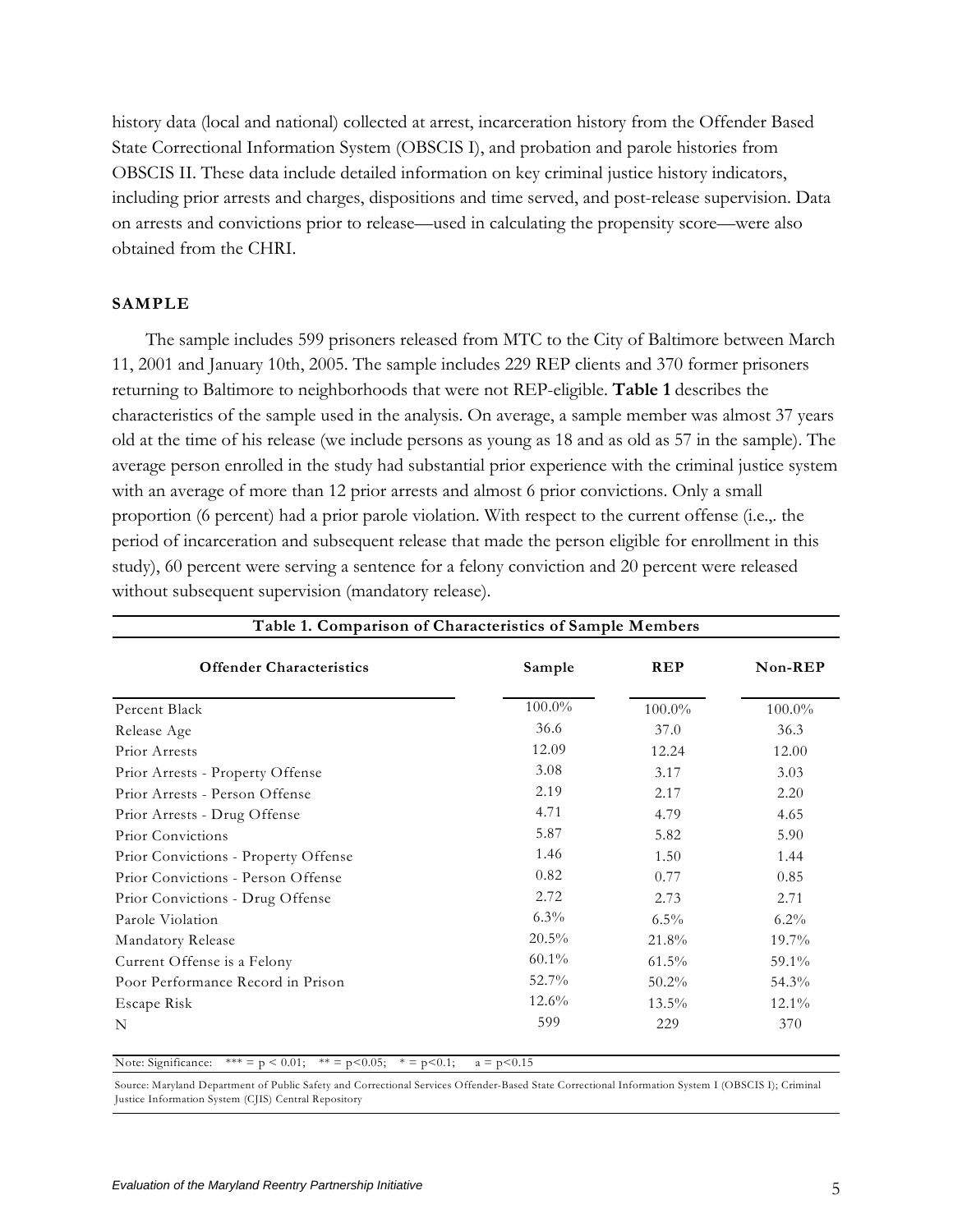<span id="page-10-0"></span>There were no significant differences between the matched treatment and the comparison group on characteristics associated with differential outcomes. The data in **Table 1** suggest a wellbalanced sample. Where there are small, non-significant differences, those differences create a conservative bias in the analysis, as they create a modest bias toward a finding of no program effect. Most importantly, treatment group members were about 10 percent more likely to have a mandatory release and no subsequent community supervision. Our analysis suggests that a mandatory release is the best predictor of future offending, and those with a mandatory release were four times more likely to commit a new offense. Thus, it is reasonable to expect that all else being equal, the treatment group would have more new arrests based on this difference alone.

#### **IMPACT RESULTS**

The impact analysis tests five hypotheses about the impact of the REP program:

- REP participants are less likely than non-participants to be arrested for a new crime following their release from prison;
- REP participants are arrested fewer times following their release from prison;
- **REP** participants are less likely than non-participants to be convicted of a new crime following their release from prison;
- REP participants have fewer convictions following their release from prison; and
- REP participants had longer time to re-arrest.

The study includes prisoners who were released during the four-year study period (2001-2004). Data on client outcomes, including recidivism, are available through March, 2006. Clients have varying follow-up periods ranging from one to five years, and therefore their individual opportunities to re-offend vary as well. In order to account for this variation, each of the first four models described above uses four follow-up periods: (1) (arrest/conviction) in the first year following release, (2) in the first two years following release, (3) in the first three years following release, and (4) at any point following release. The full sample is observed in (1) and (4), and subsamples are tested in (2) and (3) as some sample members have not had a long enough follow-up period to be included in those models. While this approach creates a more complicated analysis and a more complicated interpretation of results—we believe that it is important to test different time periods to determine whether time affects program outcomes. That is, is the program effect initially large, but with attenuation over time; is the initial effect small, but increasing over time; or is the effect constant? Determining the effect of time on outcomes has important policy ramifications. For instance, if the effect is large and then attenuates, the policy challenge is to identify programmatic improvements that would assist participants as they move away from their release date. Using a single time period would mask these differences.

In addition, we test a fifth hypothesis that REP participants have a longer time to re-arrest, if re-arrested. Since time variation is accounted for in this model, we use a single test of this hypothesis. In total, we test 17 hypotheses about REP impact. The results from the impact model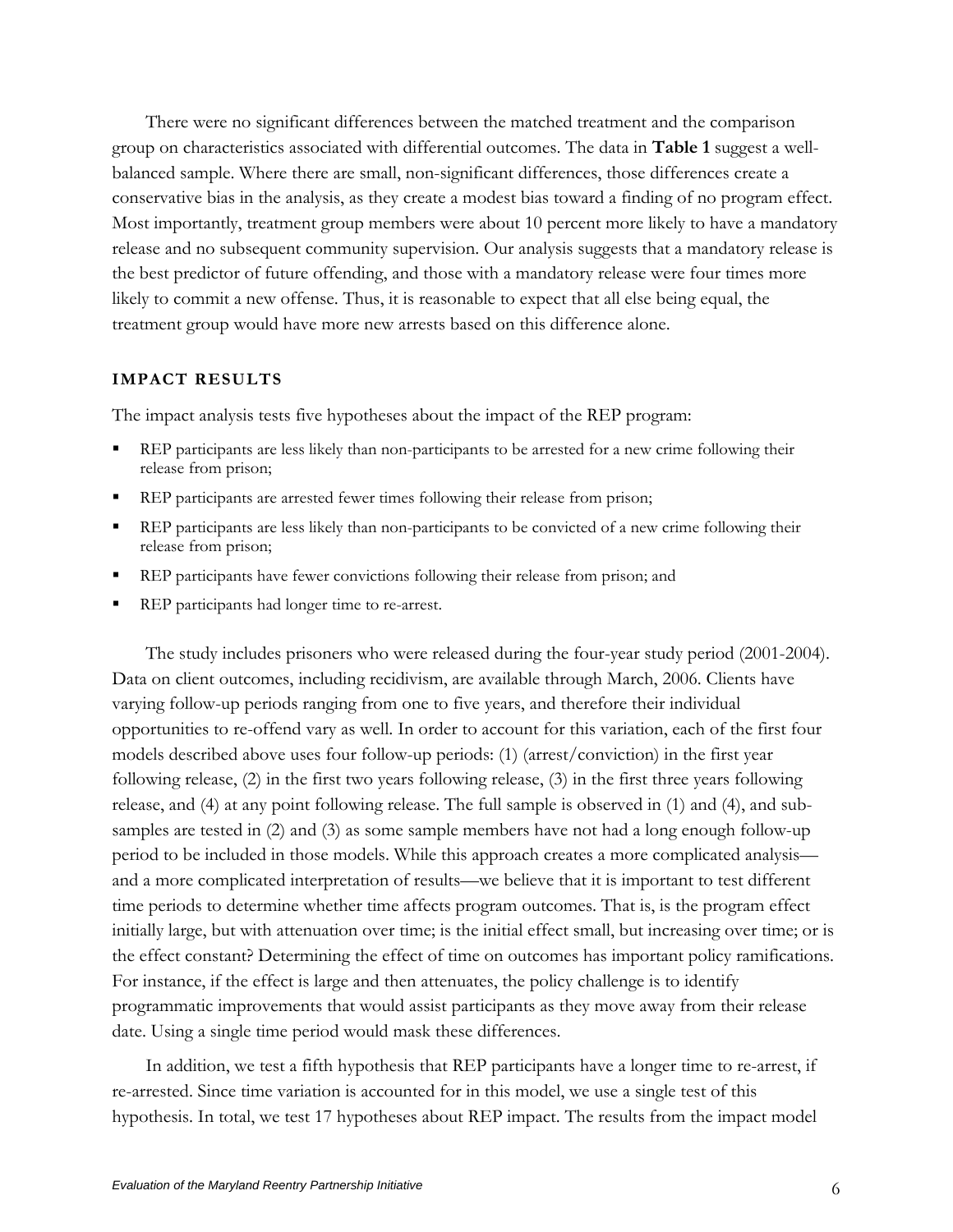<span id="page-11-0"></span>are then linked with data collected separately about program costs. The value of outcomes are monetized and these monetized benefits of REP are compared to costs to determine whether the program was cost-effective.

# **Bivariate Analysis**

**Table 2** describes outcomes for the entire sample (both treatment and comparison groups). More than 75 percent of the sample were re-arrested during the follow-up period, which average slightly more than three years (about 38 months). Sample members averaged 2.5 new arrests and more than one new conviction. The first new arrest occurred about 10 months after release, on average. The new crimes committed by sample members were costly, averaging more than \$63,000 in harms during the follow-up period.

Those in the REP sample were significantly less likely to experience any new arrest, with a 5.6 percentage point reduction in re-arrest, which equates to a 7.3 percent reduction in arrests. REP clients also were arrested fewer times overall, though the difference is not significant. There was no difference in likelihood of a re-conviction, and REP clients had a small non-significant reduction in the number of re-convictions. The treatment cohort had a slightly longer time to first re-arrest, and a slightly shorter time to first re-conviction, although neither difference was significant at the bivariate level. The costs of incarceration and probation following a subsequent conviction were similar, and there was a large, but non-significant reduction in costs of offending to victims. Overall, the bivariate comparison suggests that REP clients were significantly less likely to commit any crime, committed fewer crimes (non-significant), and committed crimes that caused less harm to victims (non-significant).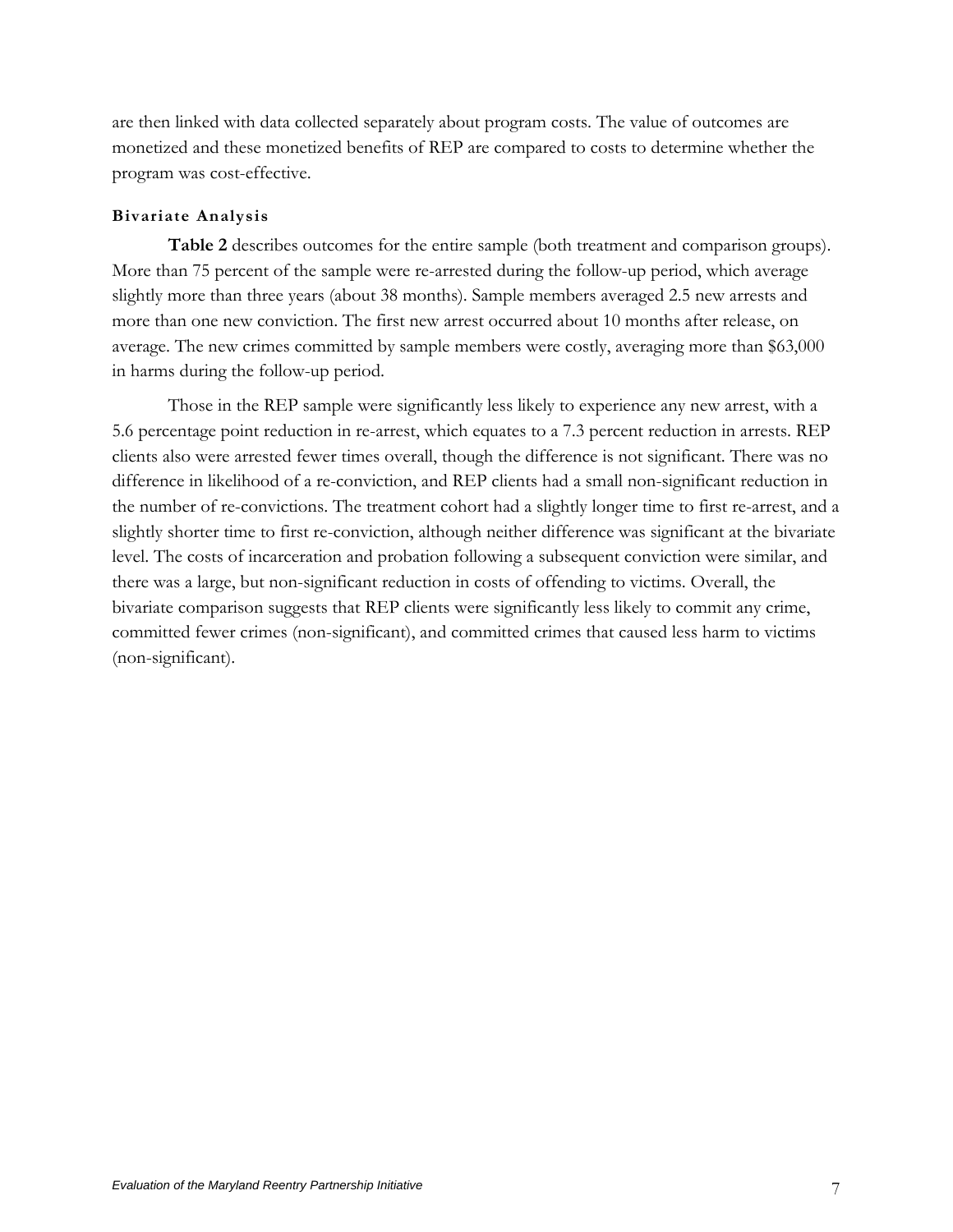<span id="page-12-0"></span>

| <b>Offender Characteristics</b>           | Sample   | <b>REP</b>         | Non-REP  |
|-------------------------------------------|----------|--------------------|----------|
| Any Re-arrest                             | 75.4%    | $72%$ <sup>a</sup> | 77.6%    |
| Number of Re-arrests                      | 2.54     | 2.36               | 2.66     |
| Number of Re-arrests - Property Offense   | 0.40     | 0.39               | 0.41     |
| Number of Re-arrests - Person Offense     | 0.39     | 0.34               | 0.42     |
| Number of Re-arrests - Drug Offense       | 1.44     | 1.33               | 1.51     |
| Any Re-conviction                         | 57.7%    | 58.0%              | 57.5%    |
| Number of Re-convictions                  | 1.19     | 1.14               | 1.22     |
| Offense                                   | 0.16     | 0.17               | 0.15     |
| Number of Re-convictions - Person Offense | 0.00     | 0.00               | 0.00     |
| Number of Re-convictions- Drug Offense    | 0.83     | 0.77               | 0.86     |
| Number of Days in Study                   | 1219.9   | 1212.9             | 1224.3   |
| Number of Days at Risk                    | 1171.9   | 1171.9             | 1171.9   |
| Number of Days until First Re-arrest      | 316.3    | 321.9              | 313.1    |
| Number of Days until First Re-conviction  | 526.8    | 505.9              | 540.0    |
| Monetized Cost of Offending to Victims    | \$20,787 | \$9,658            | \$27,675 |
| Monetized Cost of Offending to Prisons    | \$37,715 | \$38,147           | \$37,448 |
| Monetized Cost of Offending to Probation  | \$2,195  | \$2,354            | \$2,097  |
| Agencies                                  | \$42,459 | \$42,864           | \$42,210 |
| Monetized Cost of Offending to Society    | \$63,247 | \$52,522           | \$69,884 |
| N                                         | 599      | 229                | 370      |

Note: Significance:  $* = p < 0.01$ ;  $* = p < 0.05$ ;  $* = p < 0.1$ ;  $a = p < 0.15$ 

Source: Maryland Department of Public Safety and Correctional Services Offender-Based State Correctional Information System I (OBSCIS I); Criminal Justice Information System (CJIS) Central Repository

# **Predictive Analysis**

The data in **Table 1** and **Table 2** suggest that while REP clients are slightly less likely to recidivate, the small differences in baseline risk of future offending—particularly in the rates of mandatory release—may be mediating larger real differences in recidivism. That is, since REP clients were slightly more likely to have baseline characteristics associated with greater future offending, they would be expected to commit more new offenses, all else being equal. When there are factors such as the rates of mandatory releases that tend to hide real differences (known as moderating variables) multivariate analysis is used to observe program effects while controlling for these baseline differences.

Three different multivariate model specifications were used to test recidivism hypotheses. To test whether there was any difference in arrest and conviction prevalence—e.g., the proportion of the sample that experienced at least one arrest or at least one conviction—logistic regression models were used. To test whether there was any difference in arrest and conviction incidence—e.g., the number of new arrests or new convictions—negative binomial regression models were used. To test whether the two groups differed with respect to how fast a recidivism event occurred (i.e.., whether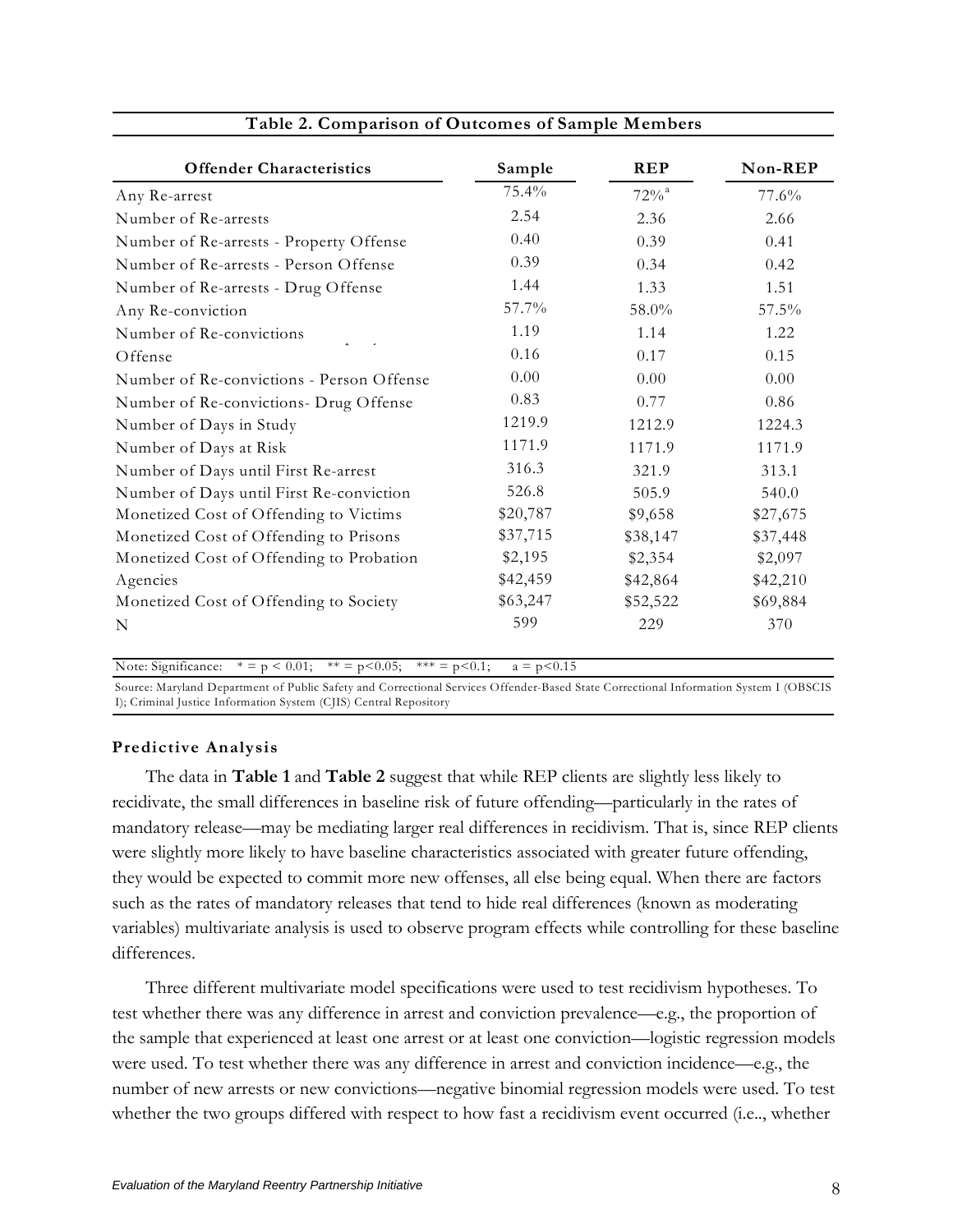<span id="page-13-0"></span>the impact of treatment on recidivism varied by group over time), Cox proportional hazard models were used. The following general model framework was used to estimate these models:

$$
Y_i = \alpha_i + \beta_1 R E P_i + \beta_2 TIME AT RISK_i + K\lambda + \varepsilon_i
$$
 (1)

where  $Y_i$  is an indicator of recidivism (measured alternatively as re-arrest and re-conviction),  $\text{REP}_i$  is a dummy variable indicating whether the person participated in REP, TIME AT RISK, is the number of days after initial release from the Division of Correction that an offender is not incarcerated, and K is a matrix of offender-level demographic variables.

The control variables used in all models include:

- **Offender characteristics:** age;
- **Prior Criminality:** total prior arrests for person crimes, property crimes, and drug crimes; prior parole violations;
- **Current Offense:** felony (or not); mandatory release; poor performance while incarcerated; escape risk;
- **Exposure**: number of days on the street following the initial release.

# **Regression Models Testing the Impact of REP Participation**

**Tables 3** and **4** provide estimates of program impact on any re-arrest, any re-conviction, and the time to re-arrest and re-conviction. **Table 3** analyzes re-arrests and **Table 4** analyses reconvictions. In **Table 3**, columns (1)–(3) report results for a logistic regression on a binary re-arrest variable, columns (4)–(6) report results for a negative binomial regression on the number of rearrests, and columns (7)–(8) report Cox proportional hazard estimates on time until re-arrest.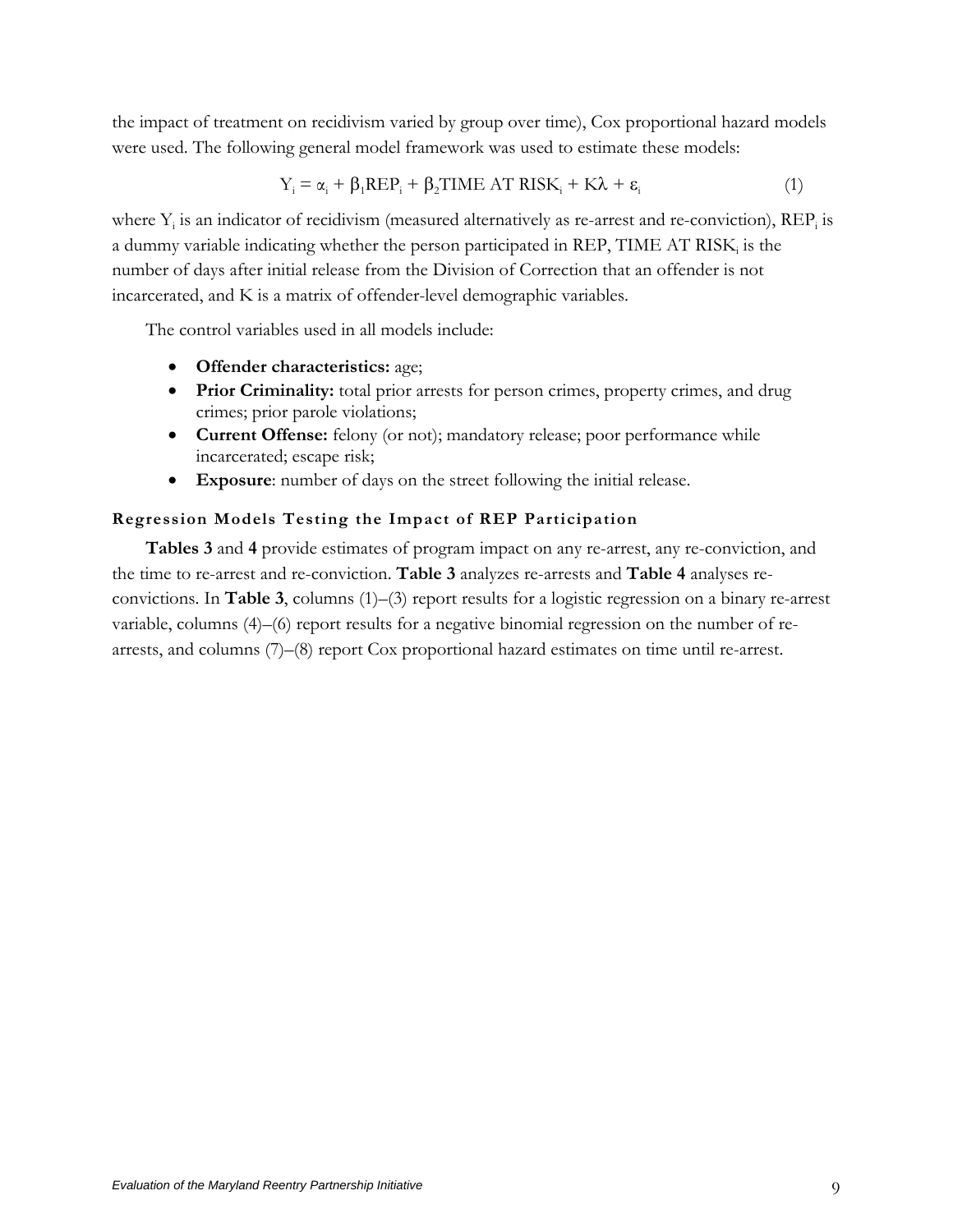|  |  |  | Table 3. Outcome Analysis (Re-arrest) |
|--|--|--|---------------------------------------|
|--|--|--|---------------------------------------|

|                                             | Any Re-arrest             |                                 |                                 | Time Until Re-arrest<br><b>Number of Re-arrests</b> |                        |                        |                                 |                            |
|---------------------------------------------|---------------------------|---------------------------------|---------------------------------|-----------------------------------------------------|------------------------|------------------------|---------------------------------|----------------------------|
| <b>Independent Variable</b>                 | (1)                       | (2)                             | (3)                             | (4)                                                 | (5)                    | (6)                    | (7)                             | (8)                        |
| <b>MREP</b>                                 | $0.745^{\circ}$<br>(.143) | $0.724$ <sup>a</sup><br>(0.157) | $0.722^{\mathrm{a}}$<br>(0.157) | $-0.120$<br>(0.087)                                 | $-0.139*$<br>(0.081)   | $-0.152*$<br>(0.079)   | $0.867$ <sup>a</sup><br>(0.084) | $0.863^{\circ}$<br>(0.086) |
| Time at Risk                                |                           |                                 | 1.000<br>(0.000)                |                                                     |                        | $0.000$ ***<br>(0.000) |                                 |                            |
| Age at Release                              |                           | $0.923***$<br>(0.011)           | $0.924***$<br>(0.011)           |                                                     | $-0.038***$<br>(0.004) | $-0.037***$<br>(0.004) |                                 | $0.961***$<br>(0.005)      |
| Prior Arrests for<br><b>Property Crimes</b> |                           | $1.110***$<br>(0.380)           | $1.108***$<br>(0.037)           |                                                     | $0.035***$<br>(0.009)  | $0.031***$<br>(0.008)  |                                 | 1.028***<br>(0.008)        |
| Prior Arrests for Person<br>Crimes          |                           | $1.078^{a}$<br>(0.526)          | $1.082^{a}$<br>(0.053)          |                                                     | $0.056***$<br>(0.017)  | $0.066***$<br>(0.016)  |                                 | $1.041**$<br>(0.020)       |
| Prior Arrests for Drug<br>Crimes            |                           | $1.237***$<br>(0.446)           | 1.238***<br>(0.044)             |                                                     | $0.054***$<br>(0.010)  | $0.058***$<br>(0.009)  |                                 | $1.072***$<br>(0.012)      |
| Parole Violator                             |                           | 1.299<br>(0.635)                | 1.303<br>(0.640)                |                                                     | 0.170<br>(0.162)       | 0.165<br>(0.156)       |                                 | 0.924<br>(0.179)           |
| Mandatory Release                           |                           | $5.265***$<br>(1.942)           | 5.395***<br>(1.991)             |                                                     | $0.169^{a}$<br>(0.105) | $0.265***$<br>(0.102)  |                                 | 1.956***<br>(0.241)        |
| Poor In-Prison<br>Performance Record        |                           | 1.154<br>(0.264)                | 1.128<br>(0.260)                |                                                     | 0.101<br>(0.085)       | 0.079<br>(0.082)       |                                 | 1.099<br>(0.116)           |
| Escape Risk Alert                           |                           | 1.286<br>(0.466)                | 1.284<br>(0.468)                |                                                     | 0.060<br>(0.121)       | 0.073<br>(0.117)       |                                 | 0.994<br>(0.142)           |
| Instant Offense is a<br>Felony              |                           | 0.773<br>(0.181)                | 0.802<br>(0.190)                |                                                     | $-0.111$<br>(0.088)    | $-0.003$<br>(0.087)    |                                 | 0.972<br>(0.106)           |
| Intercept                                   |                           |                                 |                                 | $0.980***$<br>(0.053)                               | $1.776***$<br>(0.190)  | $0.789***$<br>(0.234)  |                                 |                            |
| N                                           | 599                       | 599                             | 599                             | 599                                                 | 599                    | 599                    | 595                             | 595                        |
| Pseudo $R^2$<br>Likelihood Ratio            | 0.0034                    | 0.1787                          | 0.1811                          | 0.0008                                              | 0.0384                 | 0.0555                 | 2.14                            | 115.35                     |

Note: Significance:  $*** = p < 0.01$ ;  $** = p < 0.05$ ;  $*= p < 0.1$ ;  $a = p < 0.15$ All tests are two-tailed.

In **Table 3**, the first three columns show the results of regression models testing whether participation in REP reduced the likelihood that participants were re-arrested at least once during the follow-up period. In column (1), outcomes for REP participants and non-participants are compared without control variables. REP participants are 25 percent less likely to be re-arrested, with a p-value less than 0.15. In column (2), outcomes for REP participants and non-participants are compared using a vector of covariates that controls for competing effects on outcomes. REP participants are 27 percent less likely to be re-arrested, with a p-value less than 0.15. In column (3), outcomes for REP participants and non-participants are compared using control variables, plus a variable that controls for time at risk. In that model, the time at risk variable measures the number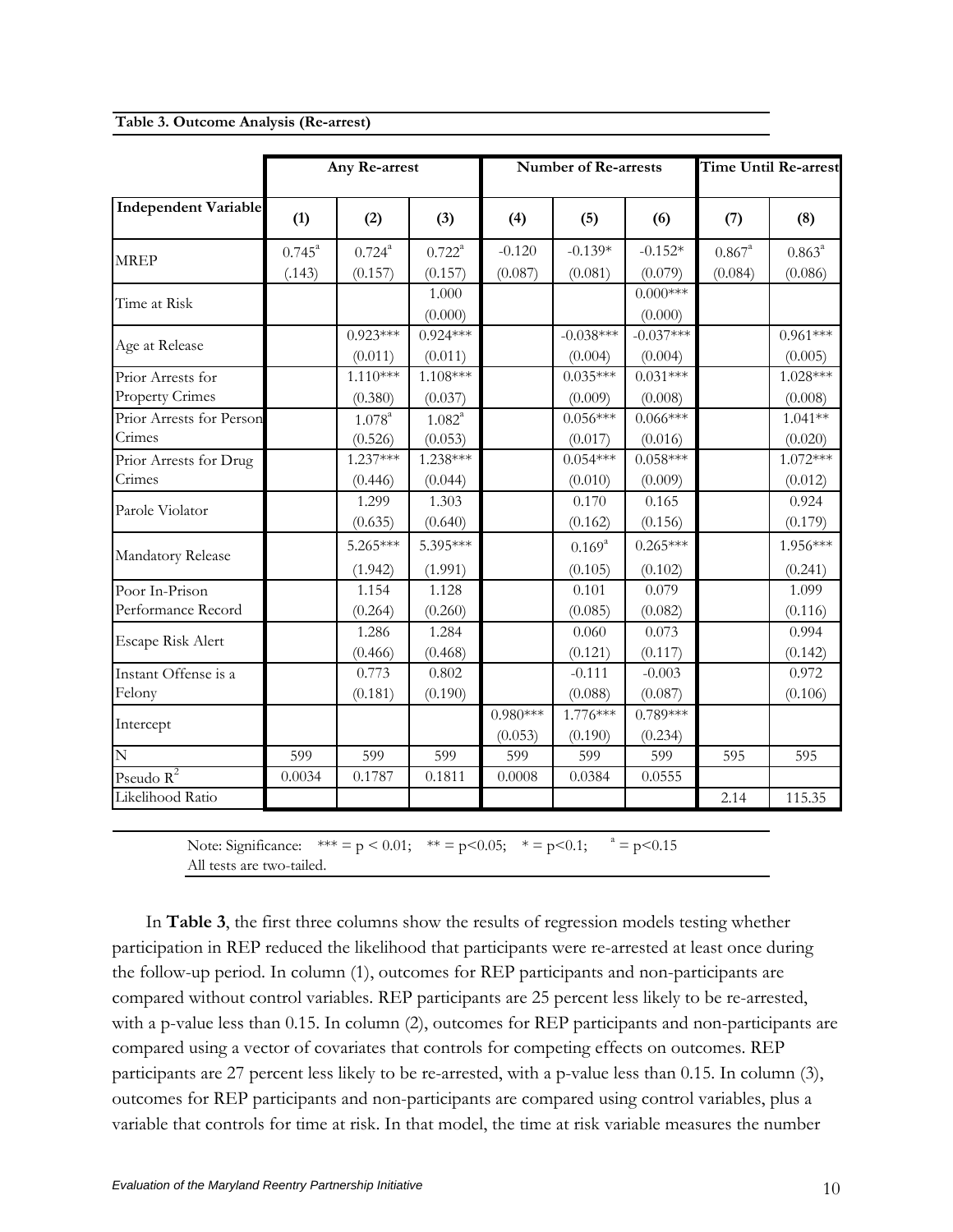of days during the follow-up period when individuals were not incarcerated and at risk of arrest. Again, REP participants are 27 percent less likely to be re-arrested, with a p-value less than 0.15.

Columns (4)–(6) compare the number of re-arrests. In column (4), the number of re-arrests for REP participants and non-participants are compared without control variables. In this model, REP participants are re-arrested 0.12 fewer times, and the result is non-significant. In column (5), the number of re-arrests for REP participants and non-participants are compared using a vector of covariates that controls for competing effects on outcomes. REP participants are re-arrested 0.14 fewer times, with a p-value less than 0.05. In column (6), outcomes for REP participants and nonparticipants are compared using control variables, plus a variable that controls for time at risk. Again, REP participants are re-arrested 0.14 fewer times, with a p-value less than 0.05.

Columns  $(7)$ – $(8)$  compare the time to re-arrest. In column  $(7)$ , REP participants and nonparticipants are compared with no control variables. In this model, REP clients have a longer time to re-arrest, although the difference is only marginally significant  $(p<0.15)$ . The result holds with the introduction of covariates in (8).

Additional analyses (see **Appendix D**) test the impact of REP on any re-arrest and the number of re-arrests in varying periods post-release (the first year, the first two years, the first three years, and the first four years). All of the tests find that REP clients have better outcomes, although the only significant outcome is that REP clients have fewer re-arrests in the first year after release. This is consistent with the empirical literature that suggests that programs such as REP tend to have an effect that attenuates over time.

In **Table 4**, the first three columns show the results of regression models testing whether participation in REP reduced the likelihood that participants were re-convicted at least once during the follow-up period. In column (1), outcomes for REP participants and non-participants are compared without control variables. REP participants are slightly more likely to be re-convicted, although the result is not significant. This result is repeated in column (2) with the addition of a vector of covariates and in column (3), which adds a variable that controls for time at risk.

Columns (4)–(6) compare the number of re-convictions. In column (4), REP participation is associated with slightly fewer re-convictions, with no control variables, although the result is not significant. Again, this result persists across model specifications, as adding a vector of covariates in column (5) and covariates and a measure of time at risk in column (6) produces the same results: a finding that REP participation yields a non-significant reduction in the number of re-convictions.

Columns  $(7)$ – $(8)$  compare the time to re-conviction. In column  $(7)$ , REP participants and nonparticipants are compared without control variables. In this model, REP clients have a slightly longer time to re-conviction, although the difference is not significant. The result holds with the introduction of covariates in (8).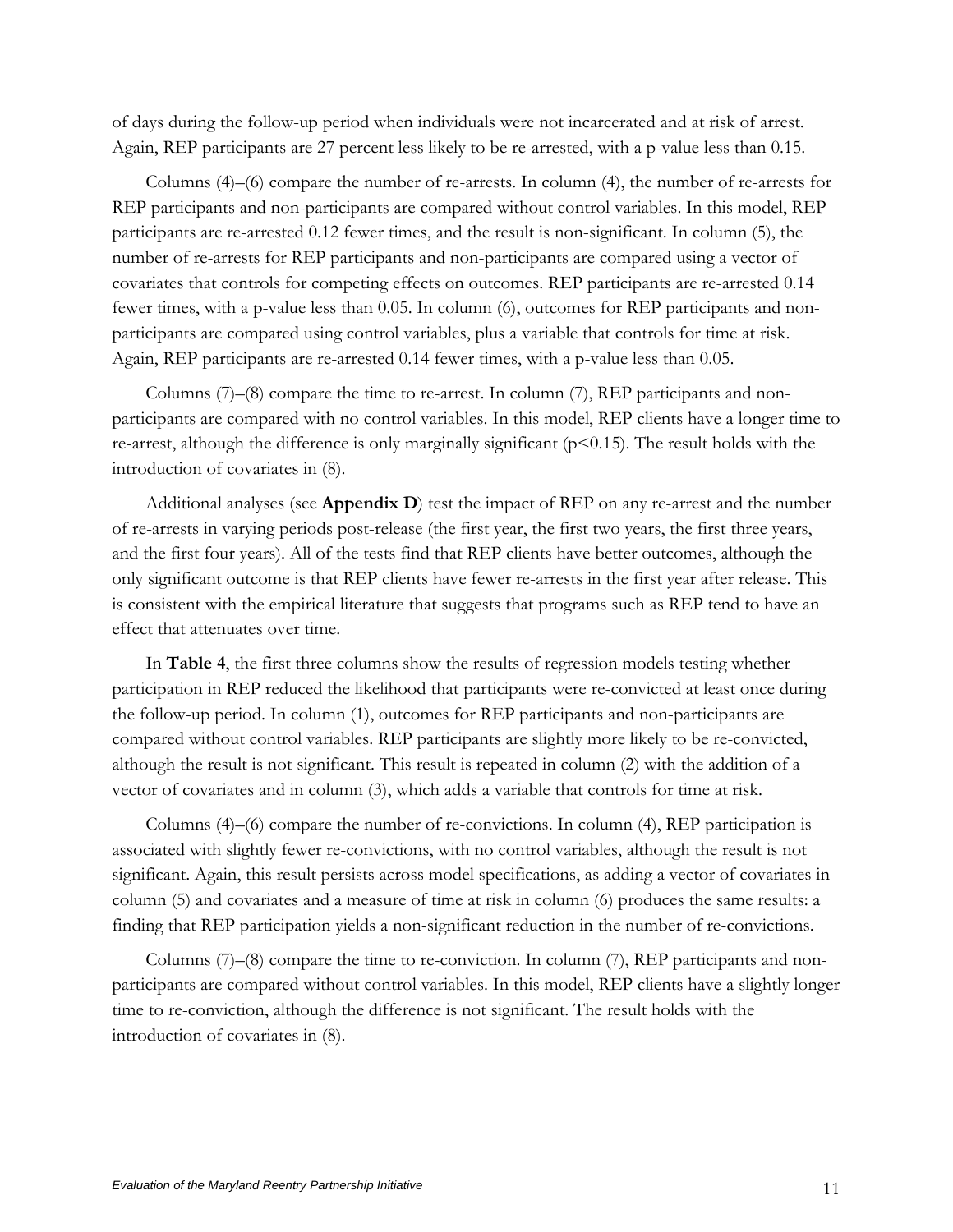|  | Table 4. Outcome Analysis (Re-conviction) |
|--|-------------------------------------------|
|  |                                           |

|                                             |                  | Time Until Re-<br>Any Re-conviction<br><b>Number of Re-convictions</b><br>conviction |                       |                       |                        |                        |                  |                        |  |  |
|---------------------------------------------|------------------|--------------------------------------------------------------------------------------|-----------------------|-----------------------|------------------------|------------------------|------------------|------------------------|--|--|
| <b>Independent Variable</b>                 | (1)              | (2)                                                                                  | (3)                   | (4)                   | (5)                    | (6)                    | (7)              | (8)                    |  |  |
| <b>MREP</b>                                 | 1.025<br>(0.186) | 1.025<br>(0.186)                                                                     | 1.024<br>(0.188)      | $-0.061$<br>(0.104)   | $-0.075$<br>(0.101)    | $-0.082$<br>(0.099)    | 1.019<br>(0.113) | 1.008<br>(0.113)       |  |  |
| Time at Risk                                |                  |                                                                                      | $1.000***$<br>(0.000) |                       |                        | $0.000$ ***<br>(0.000) |                  |                        |  |  |
| Age at Release                              |                  | $0.953***$<br>(0.009)                                                                | $0.953***$<br>(0.009) |                       | $-0.026***$<br>(0.005) | $-0.025***$<br>(0.005) |                  | $0.971***$<br>(0.006)  |  |  |
| Prior Arrests for<br><b>Property Crimes</b> |                  | $1.061***$<br>(0.023)                                                                | $1.059***$<br>(0.023) |                       | $0.033***$<br>(0.010)  | $0.030***$<br>(0.010)  |                  | $1.024***$<br>(0.009)  |  |  |
| Prior Arrests for Person<br>Crimes          |                  | 1.013<br>(0.039)                                                                     | 1.020<br>(0.040)      |                       | 0.007<br>(0.021)       | 0.018<br>(0.021)       |                  | 1.013<br>(0.023)       |  |  |
| Prior Arrests for Drug<br>Crimes            |                  | $1.133***$<br>(0.028)                                                                | $1.140***$<br>(0.029) |                       | $0.055***$<br>(0.012)  | $0.060***$<br>(0.012)  |                  | $1.073***$<br>(0.013)  |  |  |
| Parole Violator                             |                  | 1.617<br>(0.628)                                                                     | 1.169<br>(0.639)      |                       | 0.050<br>(0.206)       | 0.039<br>(0.202)       |                  | 1.235<br>(0261)        |  |  |
| Mandatory Release                           |                  | $3.107***$<br>(0.785)                                                                | $3.462***$<br>(0.890) |                       | $0.308**$<br>(0.131)   | $0.421***$<br>(0.129)  |                  | 1.930***<br>(0.264)    |  |  |
| Poor In-Prison<br>Performance Record        |                  | $1.323^{a}$<br>(0.251)                                                               | 1.294<br>(0.248)      |                       | $0.209**$<br>(0.106)   | $0.200*$<br>(0.103)    |                  | $1.192^{a}$<br>(0.143) |  |  |
| Escape Risk Alert                           |                  | 1.229<br>(0.349)                                                                     | 1.222<br>(0.352)      |                       | $-0.020$<br>(0.153)    | $-0.004$<br>(0.150)    |                  | 1.043<br>(0.167)       |  |  |
| Instant Offense is a<br>Felony              |                  | $0.689*$<br>(0.135)                                                                  | 0.754<br>(0.151)      |                       | $-0.218**$<br>(0.109)  | $-0.105$<br>(0.108)    |                  | 0.870<br>(0.109)       |  |  |
| Intercept                                   |                  |                                                                                      |                       | $0.200***$<br>(0.064) | $0.679***$<br>(0.236)  | $-0.430$<br>(0.302)    |                  |                        |  |  |
| $\overline{\text{N}}$                       | 599              | 599                                                                                  | 599                   | 599                   | 599                    | 599                    | 598              | 598                    |  |  |
| Pseudo $R^2$<br>Likelihood Ratio            | 0.0000           | 0.0925                                                                               | 0.1066                | 0.0002                | 0.0290                 | 0.0474                 | 0.03             | 73.25                  |  |  |

Note: Significance:  $*** = p < 0.01$ ;  $** = p < 0.05$ ;  $*= p < 0.1$ ;  $a = p < 0.15$ All tests are two-tailed.

Additional analyses (see **Appendix D**) test the impact of REP on any re-conviction and the number of re-convictions in varying periods post-release (the first year, the first two years, the first three years, and the first four years). The results are somewhat inconsistent with the findings from the re-arrest analysis. In these models, there is very little difference between REP and comparisons (REP participants are slightly more likely to be re-convicted, but have slightly fewer re-convictions). However, by the end of the follow-up period, REP clients are significantly less likely to be reconvicted.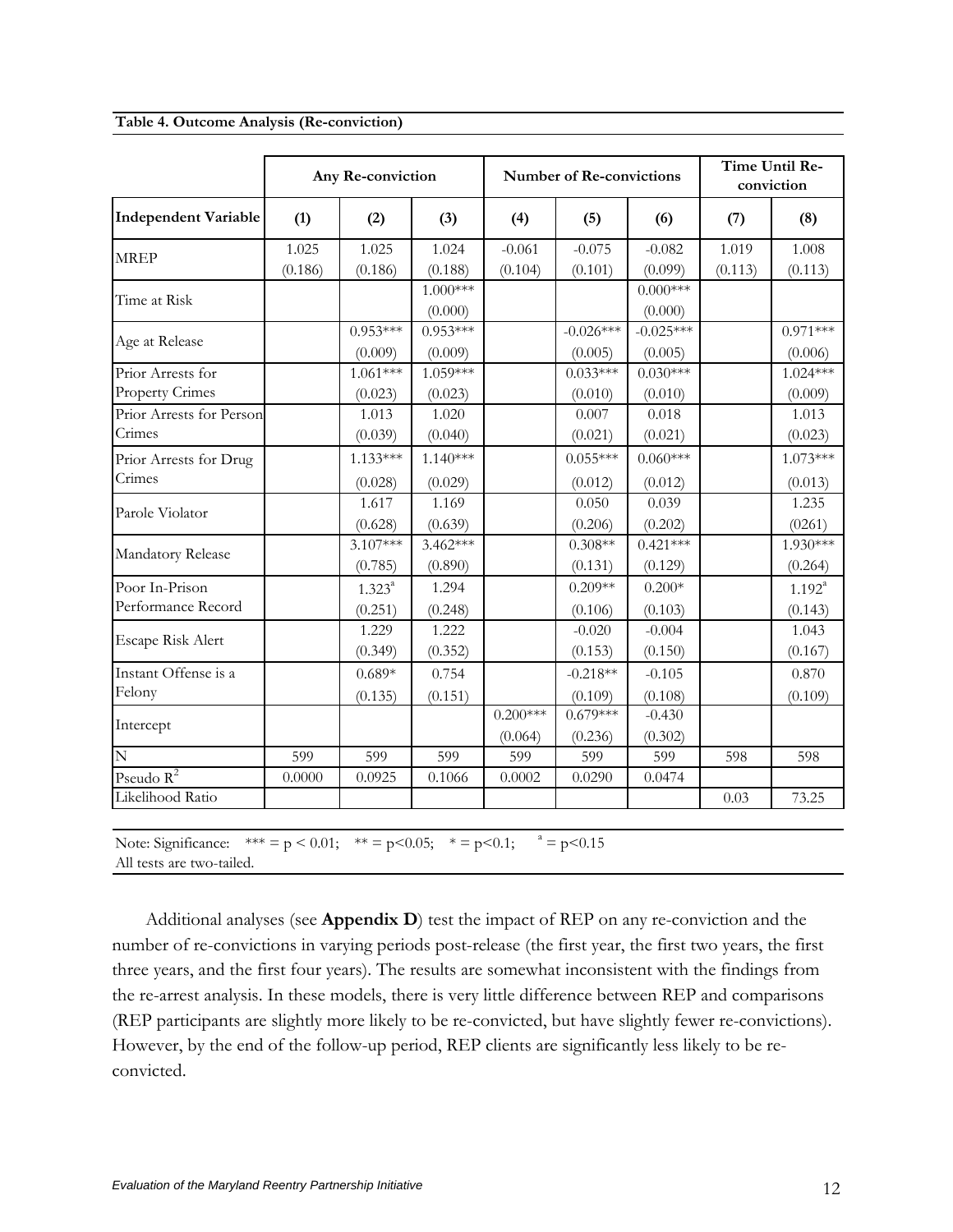# <span id="page-17-0"></span>**COST-BENEFIT ANALYSIS**

Cost-benefit analysis (CBA) is an empirical approach designed to measure the economic impact of government intervention into private markets. It is a "broad general approach" (Rothenberg 1975, 55) used to quantify "in monetary terms the value of all policy consequences to all members of society" (Boardman et al. 2001, 2). A CBA compares program costs to program benefits in order to estimate the program's impact on net social welfare. This CBA of REP defines costs as all costs associated with the provision of services to REP clients. These costs include in-house program costs, as well as costs accruing to community partners. Program benefits span two domains: (1) averted costs to crime victims and (2) averted costs to public agencies.

# **COST DATA**

# **Cost Collection Protocol**

Cost data were collected via semi-structured interviews with REP staff and those staff employed by REP contractors. Cost data were collected using a "bottom up" approach whereby the cost of each program input was estimated by multiplying the price of the input (typically the wage of the service provider) by the quantity of the input received by the offender (hours of treatment).

In general, the purpose of the cost collection interviews was to:

- Validate the data contained in the reconciled project budgets;
- Identify any partners, subcontractors, REP services, or other REP-related expenditures that were associated with the REP program, but were not included in the REP budget (such as cost-sharing arrangements or in-kind contributions;
- Identify unit prices of services and quantity of services delivered, where available, or in the absence of those data, identify average cost.

The cost collection process began with a request to REP for all their budget information for FY2004. Once research staff was oriented to the budget, REP staff was asked to describe the project in general terms in order to determine to what extent budgeted project activities replaced existing activities conducted either by REP or by another entity. In the REP case, much of this information was already available from prior research. Staff reported that the only outside activity directly replaced by REP would be some portion of the community supervision of REP clients by the Division of Parole and Probation. All other REP services were new. We conducted additional interviews with Maryland DPSCS staff to determine the value of these services.

# **Findings**

Overall, we found that the REP program cost about \$1.2M to administer in FY2004 (**Table 5**). This reflects about \$190,000 in costs associated with the Enterprise portion of the REP program, \$560,000 for subcontractors, and \$460,000 for project partners. Of the \$1.2M, more than \$450,000 are costs borne by subcontractors that are not covered by REP subcontracts. This finding supports the use of opportunity costs in this type of evaluation. That is, it is common for programs to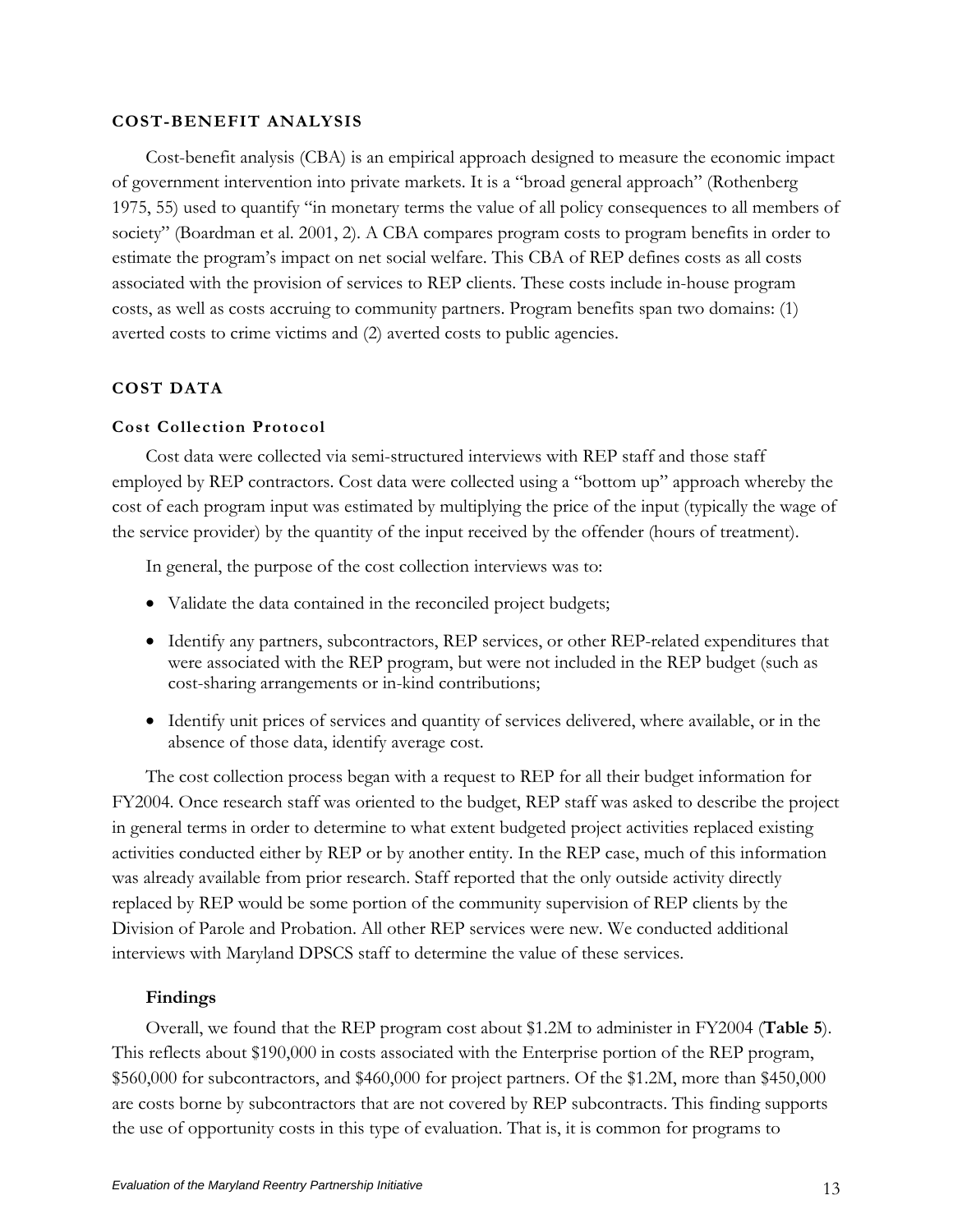<span id="page-18-0"></span>leverage resources or receive in-kind contributions. Therefore, cost analyses of a program that examine accounting costs (actual expenditures) as opposed to opportunity costs (market value of resources consumed) will tend to underestimate costs in this type of program.

Much of the difference in costs between what was budgeted and what was spent to serve REP clients was due to costs associated with the provision of transitional housing. In these cases, subcontractors providing transitional housing bore substantial costs in terms of rent, overhead, and supplies that were only fractionally covered by REP subcontracts. If REP clients displaced other clients of these transitional housing slots, or if these services would have been provided to REP clients whether or not REP funding was received, then these should not be counted as new costs. Respondents reported that neither situation occurred in this case, but this can not be independently confirmed.

| Table 5. REP Costs              |              |             |
|---------------------------------|--------------|-------------|
| <b>Cost Category</b>            | Annual Costs |             |
| <b>Total REP In-House Costs</b> |              | \$188,136   |
| Personnel                       | \$163,051    |             |
| Other program costs             | \$25,085     |             |
| <b>Total Partner Costs</b>      |              | \$563,597   |
| Budgeted                        | \$352,316    |             |
| Not Budgeted                    | \$211,281    |             |
| <b>Total Subcontract Costs</b>  |              | \$458,568   |
| Budgeted                        | \$217,482    |             |
| Non-Budgeted                    | \$241,086    |             |
| <b>Total REP Costs</b>          |              | \$1,210,301 |

The total annual cost of REP was \$1,210,301. REP program records show that 176 clients were active in FY200[4](#page-18-0). The average annual per participant cost of REP is about\$6,900<sup>4</sup>.

### Benefits Data

 $\overline{a}$ 

Calculating the benefits of a public/private collaborative like REP is less straightforward than cost estimation. Unlike private sector ventures, the goal of REP is not to yield a return on investment by increasing revenues as a result of expenditures. Rather, the goal is to improve the functioning of former prisoners and as a result to reduce the burden on the public from offending. Therefore, the appropriate benefits to consider are those associated with reduced offending, even though those benefits do not accrue to the REP program. There are two groups of beneficiaries of reduced offending: (1) private citizens whose harms are reduced as the number and/or severity of crimes are reduced, and (2) public agencies who spend less to investigate, arrest, and supervise participants who desist from expected offending.

<sup>&</sup>lt;sup>4</sup> No information about the amount of services nor when those services were delivered was available from the program.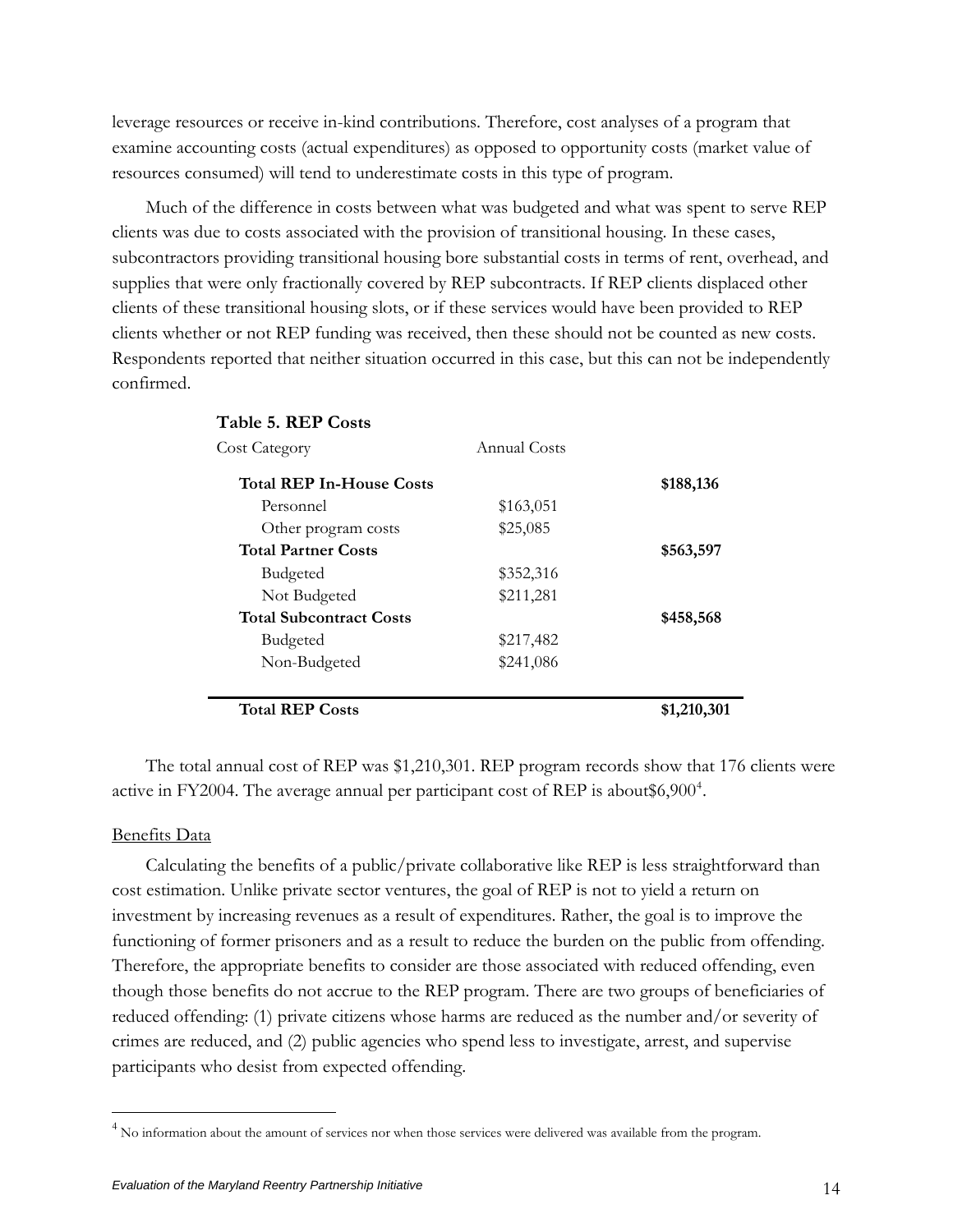<span id="page-19-0"></span>Estimation of the benefits to public agencies is relatively straightforward. First, we estimate the average unit costs to two public agencies— the Baltimore Police Department and the Maryland Division of Correction—of investigating, arresting, and incarcerating offenders. Data on the cost of arrest and processing were drawn from prior research in the same geographic area.<sup>[5](#page-19-0)</sup> Data on the daily cost of incarceration were obtained from the Maryland Division of Correction. Daily corrections costs were multiplied by total jail sentences served for recidivism offenses in order to obtain a total incarceration cost for each offender. Next, we use data from the impact analysis to estimate the number of arrests and convictions that were prevented by the REP program.

We repeat the same process for the estimation of benefits to private citizens. Benefits to private citizens occur when the number and/or severity of crimes are reduced. To estimate these benefits, we first estimate the unit cost of being victimized. The unit cost of victimization has two components: tangible and intangible costs. Tangible costs of crime include direct costs of victimization such as medical bills, rehabilitation costs, and lost wages from being unable to work. Intangible costs include psychological harm associated with victimization, including fear, pain, and suffering. We use extant estimates of the costs of victimization to estimate REP benefits. A detailed description of the benefits calculations can be found in **Appendix C**. Second, we again use the data from the impact analysis to estimate the number and severity of crimes prevented by the REP program.

We estimate the marginal benefits to society from reduced offending using multivariate statistical methods that control for the impact of a number of determinants of re-offending. Since the dependent variable for those offenders who do not recidivate is censored at zero, it is inappropriate to use OLS regression to directly estimate marginal benefits. Instead, Tobit regression is employed where the dependent variable is the total monetized cost to society (the sum of cost to victims and cost to public agencies) associated with each offender. The following model is employed to isolate the impact of REP:

$$
SOCIAL COST_{i} = \alpha_{i} + c_{1} REP_{i} + K\gamma + \varepsilon_{i}
$$
 (2)

where REP<sub>i</sub> is a binary treatment indicator equal to one if the offender is enrolled in REP and zero otherwise. K is a matrix of covariates that predicts re-offending.  $c_1$ , the coefficient on REP, allows us to directly estimate the marginal benefit of treatment – the amount of money that society saves as a result of REP.

In **Table 6**, the first four columns show the results of regression models testing whether participation in REP reduced the costs to (1) victims, (2) prisons, (3) probation, and (4) total supervision. The final column (5) shows the results of regression models testing whether REP reduced costs overall (costs to society), a reduction which can also be interpreted as the net benefit of the program. All of the models include covariates and a control for time at risk.

<sup>&</sup>lt;sup>5</sup> Roman, J. and A. V. Harrell. "Assessing the costs and benefits accruing to the public from the Washington, DC Superior Drug Intervention Program." Journal of Law and Policy. April, 2001. Vol. 23, No. 2. 237-268.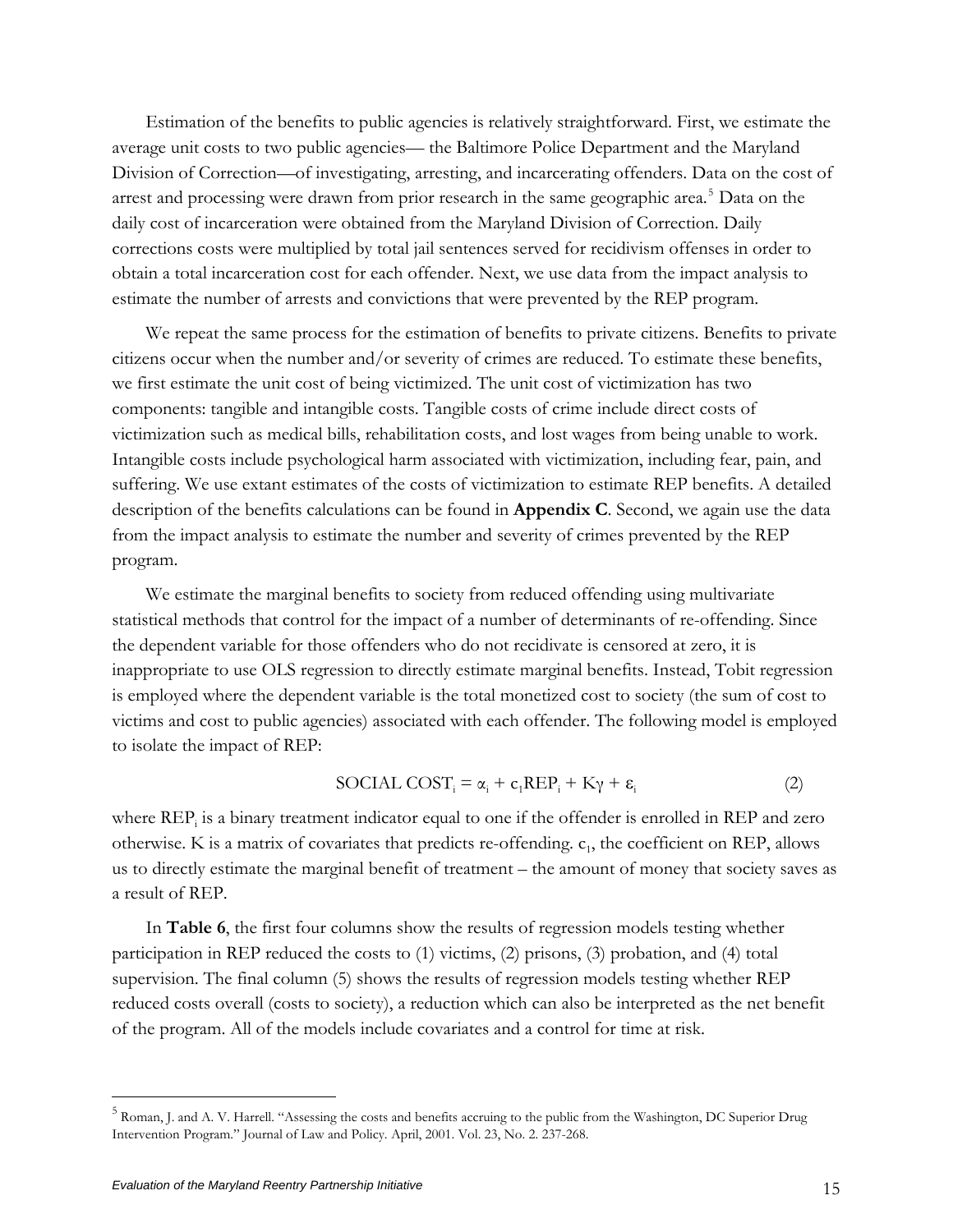In column (1), the results show that REP participation reduced the cost to victims by more than \$23,000 per REP participant, although the results are not significant. Columns (2–4) show no significant change in costs for public agencies resulting from the REP program.

Column (5) reports the marginal benefit of REP. Compared to non-participants, REP reduced all costs to society (public and private) by more than \$31,000, which is the marginal benefit of adding a participant to REP. The results are significant at  $p$  < 0.15.

| (1)<br>(3)<br>(2)<br>(4)<br>(5)<br><b>Independent Variable</b><br>Total<br><b>Total Victim</b><br>Probation<br><b>Total Cost to</b><br>Supervision<br><b>Prison Cost</b><br>Cost<br>Cost<br>Society<br>Cost<br>$-$ \$3<br>\$95<br>\$486<br>$-$ \$31,824 $^a$<br>$-$ \$23,813<br><b>MREP</b><br>(\$8,345)<br>(\$754)<br>$(\$8,664)$<br>(\$19,122)<br>$(\$18,513)$<br>\$51 ***<br>$$5***$<br>\$54 ***<br>\$37 <sup>a</sup><br>$$61**$$<br>Time at Risk<br>(\$24)<br>( \$11)<br>$(\$1)$<br>( \$12)<br>(\$25)<br>$-$ \$5,971***<br>$-$ \$2,633***<br>$-\$195***$<br>$-$ \$2,764***<br>$-$ \$6,712***<br>Age at Release<br>(\$1,078)<br>$(\$486)$<br>(\$45)<br>$(\$505)$<br>(\$1,106)<br>Prior Arrests for<br>$$5,943***$<br>$$2,195***$<br>$$2,225***$<br>$$6,604***$<br>\$19<br>Property Crimes<br>(\$77)<br>(\$1,874)<br>(\$833)<br>$(\$865)$<br>(\$1,936)<br>\$4,442<br>\$1,877<br>\$190<br>\$1,965<br>Prior Arrests for Person<br>$$6,371$ <sup>a</sup><br>Crimes<br>$(\$3,939)$<br>$(\$4,048)$<br>(\$1,778)<br>(\$163)<br>(\$1,847)<br>$$6,507***$<br>Prior Arrests for Drug<br>\$5,585***<br>\$512 ***<br>\$5,849 ***<br>\$8,803***<br>Crimes<br>$(\$2,343)$<br>(\$1,051)<br>(\$95)<br>(\$1,090)<br>(\$2,412)<br>\$18,142<br>\$229<br>\$18,074<br>\$9,425<br>\$26,297<br>Parole Violator<br>$(\$37,433)$<br>$(\$16,526)$<br>(\$1,531)<br>$(\$17,171)$<br>$(\$38,310)$<br>$$46,116***$<br>\$40,182*<br>$$2,273***$<br>\$47,859*<br>$$54,577**$<br>Mandatory Release<br>$(\$23,632)$<br>$(\$10,785)$<br>(\$994)<br>(\$11,201)<br>$(\$24,253)$<br>Poor In-Prison<br>\$7,748<br>\$10,823<br>\$990<br>\$11,760<br>\$5,962<br>Performance Record<br>$(\$19,322)$<br>(\$8,730)<br>(\$792)<br>(\$9,062)<br>$(\$19,876)$<br>$-$ \$6,191<br>\$23,782*<br>\$914<br>\$24,555<br>\$13,761<br>Escape Risk Alert<br>$(\$27,663)$<br>(\$12,224)<br>(\$1,120)<br>$(\$12,699)$<br>$(\$28,455)$<br>Instant Offense is a<br>$-\$1,147*$<br>$-$1,058$<br>\$19,702<br>\$19,540<br>$- $1,184$<br>Felony<br>$(\$20,452)$<br>$(\$9,219)$<br>(\$829)<br>$(\$9,566)$<br>$(\$21,060)$<br>\$97,986*<br>\$59,829<br>$-$ \$5,332**<br>$-$ \$18,686<br>$-$ \$18,552<br>Intercept<br>$(\$53,143)$<br>$(\$24,603)$<br>$(\$2,293)$<br>$(\$25,546)$<br>$(\$54,991)$<br>N<br>599<br>599<br>599<br>599<br>599<br>Likelihood Ratio<br>47.17<br>92.82<br>78.95<br>93.97<br>64.67 |  | <b>All Years</b> |  |
|--------------------------------------------------------------------------------------------------------------------------------------------------------------------------------------------------------------------------------------------------------------------------------------------------------------------------------------------------------------------------------------------------------------------------------------------------------------------------------------------------------------------------------------------------------------------------------------------------------------------------------------------------------------------------------------------------------------------------------------------------------------------------------------------------------------------------------------------------------------------------------------------------------------------------------------------------------------------------------------------------------------------------------------------------------------------------------------------------------------------------------------------------------------------------------------------------------------------------------------------------------------------------------------------------------------------------------------------------------------------------------------------------------------------------------------------------------------------------------------------------------------------------------------------------------------------------------------------------------------------------------------------------------------------------------------------------------------------------------------------------------------------------------------------------------------------------------------------------------------------------------------------------------------------------------------------------------------------------------------------------------------------------------------------------------------------------------------------------------------------------------------------------------------------------------------------------------------------------------------------------------------------------------------------------------------------------------------------|--|------------------|--|
|                                                                                                                                                                                                                                                                                                                                                                                                                                                                                                                                                                                                                                                                                                                                                                                                                                                                                                                                                                                                                                                                                                                                                                                                                                                                                                                                                                                                                                                                                                                                                                                                                                                                                                                                                                                                                                                                                                                                                                                                                                                                                                                                                                                                                                                                                                                                            |  |                  |  |
|                                                                                                                                                                                                                                                                                                                                                                                                                                                                                                                                                                                                                                                                                                                                                                                                                                                                                                                                                                                                                                                                                                                                                                                                                                                                                                                                                                                                                                                                                                                                                                                                                                                                                                                                                                                                                                                                                                                                                                                                                                                                                                                                                                                                                                                                                                                                            |  |                  |  |
|                                                                                                                                                                                                                                                                                                                                                                                                                                                                                                                                                                                                                                                                                                                                                                                                                                                                                                                                                                                                                                                                                                                                                                                                                                                                                                                                                                                                                                                                                                                                                                                                                                                                                                                                                                                                                                                                                                                                                                                                                                                                                                                                                                                                                                                                                                                                            |  |                  |  |
|                                                                                                                                                                                                                                                                                                                                                                                                                                                                                                                                                                                                                                                                                                                                                                                                                                                                                                                                                                                                                                                                                                                                                                                                                                                                                                                                                                                                                                                                                                                                                                                                                                                                                                                                                                                                                                                                                                                                                                                                                                                                                                                                                                                                                                                                                                                                            |  |                  |  |
|                                                                                                                                                                                                                                                                                                                                                                                                                                                                                                                                                                                                                                                                                                                                                                                                                                                                                                                                                                                                                                                                                                                                                                                                                                                                                                                                                                                                                                                                                                                                                                                                                                                                                                                                                                                                                                                                                                                                                                                                                                                                                                                                                                                                                                                                                                                                            |  |                  |  |
|                                                                                                                                                                                                                                                                                                                                                                                                                                                                                                                                                                                                                                                                                                                                                                                                                                                                                                                                                                                                                                                                                                                                                                                                                                                                                                                                                                                                                                                                                                                                                                                                                                                                                                                                                                                                                                                                                                                                                                                                                                                                                                                                                                                                                                                                                                                                            |  |                  |  |
|                                                                                                                                                                                                                                                                                                                                                                                                                                                                                                                                                                                                                                                                                                                                                                                                                                                                                                                                                                                                                                                                                                                                                                                                                                                                                                                                                                                                                                                                                                                                                                                                                                                                                                                                                                                                                                                                                                                                                                                                                                                                                                                                                                                                                                                                                                                                            |  |                  |  |
|                                                                                                                                                                                                                                                                                                                                                                                                                                                                                                                                                                                                                                                                                                                                                                                                                                                                                                                                                                                                                                                                                                                                                                                                                                                                                                                                                                                                                                                                                                                                                                                                                                                                                                                                                                                                                                                                                                                                                                                                                                                                                                                                                                                                                                                                                                                                            |  |                  |  |
|                                                                                                                                                                                                                                                                                                                                                                                                                                                                                                                                                                                                                                                                                                                                                                                                                                                                                                                                                                                                                                                                                                                                                                                                                                                                                                                                                                                                                                                                                                                                                                                                                                                                                                                                                                                                                                                                                                                                                                                                                                                                                                                                                                                                                                                                                                                                            |  |                  |  |
|                                                                                                                                                                                                                                                                                                                                                                                                                                                                                                                                                                                                                                                                                                                                                                                                                                                                                                                                                                                                                                                                                                                                                                                                                                                                                                                                                                                                                                                                                                                                                                                                                                                                                                                                                                                                                                                                                                                                                                                                                                                                                                                                                                                                                                                                                                                                            |  |                  |  |
|                                                                                                                                                                                                                                                                                                                                                                                                                                                                                                                                                                                                                                                                                                                                                                                                                                                                                                                                                                                                                                                                                                                                                                                                                                                                                                                                                                                                                                                                                                                                                                                                                                                                                                                                                                                                                                                                                                                                                                                                                                                                                                                                                                                                                                                                                                                                            |  |                  |  |
|                                                                                                                                                                                                                                                                                                                                                                                                                                                                                                                                                                                                                                                                                                                                                                                                                                                                                                                                                                                                                                                                                                                                                                                                                                                                                                                                                                                                                                                                                                                                                                                                                                                                                                                                                                                                                                                                                                                                                                                                                                                                                                                                                                                                                                                                                                                                            |  |                  |  |
|                                                                                                                                                                                                                                                                                                                                                                                                                                                                                                                                                                                                                                                                                                                                                                                                                                                                                                                                                                                                                                                                                                                                                                                                                                                                                                                                                                                                                                                                                                                                                                                                                                                                                                                                                                                                                                                                                                                                                                                                                                                                                                                                                                                                                                                                                                                                            |  |                  |  |
|                                                                                                                                                                                                                                                                                                                                                                                                                                                                                                                                                                                                                                                                                                                                                                                                                                                                                                                                                                                                                                                                                                                                                                                                                                                                                                                                                                                                                                                                                                                                                                                                                                                                                                                                                                                                                                                                                                                                                                                                                                                                                                                                                                                                                                                                                                                                            |  |                  |  |
|                                                                                                                                                                                                                                                                                                                                                                                                                                                                                                                                                                                                                                                                                                                                                                                                                                                                                                                                                                                                                                                                                                                                                                                                                                                                                                                                                                                                                                                                                                                                                                                                                                                                                                                                                                                                                                                                                                                                                                                                                                                                                                                                                                                                                                                                                                                                            |  |                  |  |
|                                                                                                                                                                                                                                                                                                                                                                                                                                                                                                                                                                                                                                                                                                                                                                                                                                                                                                                                                                                                                                                                                                                                                                                                                                                                                                                                                                                                                                                                                                                                                                                                                                                                                                                                                                                                                                                                                                                                                                                                                                                                                                                                                                                                                                                                                                                                            |  |                  |  |
|                                                                                                                                                                                                                                                                                                                                                                                                                                                                                                                                                                                                                                                                                                                                                                                                                                                                                                                                                                                                                                                                                                                                                                                                                                                                                                                                                                                                                                                                                                                                                                                                                                                                                                                                                                                                                                                                                                                                                                                                                                                                                                                                                                                                                                                                                                                                            |  |                  |  |
|                                                                                                                                                                                                                                                                                                                                                                                                                                                                                                                                                                                                                                                                                                                                                                                                                                                                                                                                                                                                                                                                                                                                                                                                                                                                                                                                                                                                                                                                                                                                                                                                                                                                                                                                                                                                                                                                                                                                                                                                                                                                                                                                                                                                                                                                                                                                            |  |                  |  |
|                                                                                                                                                                                                                                                                                                                                                                                                                                                                                                                                                                                                                                                                                                                                                                                                                                                                                                                                                                                                                                                                                                                                                                                                                                                                                                                                                                                                                                                                                                                                                                                                                                                                                                                                                                                                                                                                                                                                                                                                                                                                                                                                                                                                                                                                                                                                            |  |                  |  |
|                                                                                                                                                                                                                                                                                                                                                                                                                                                                                                                                                                                                                                                                                                                                                                                                                                                                                                                                                                                                                                                                                                                                                                                                                                                                                                                                                                                                                                                                                                                                                                                                                                                                                                                                                                                                                                                                                                                                                                                                                                                                                                                                                                                                                                                                                                                                            |  |                  |  |
|                                                                                                                                                                                                                                                                                                                                                                                                                                                                                                                                                                                                                                                                                                                                                                                                                                                                                                                                                                                                                                                                                                                                                                                                                                                                                                                                                                                                                                                                                                                                                                                                                                                                                                                                                                                                                                                                                                                                                                                                                                                                                                                                                                                                                                                                                                                                            |  |                  |  |
|                                                                                                                                                                                                                                                                                                                                                                                                                                                                                                                                                                                                                                                                                                                                                                                                                                                                                                                                                                                                                                                                                                                                                                                                                                                                                                                                                                                                                                                                                                                                                                                                                                                                                                                                                                                                                                                                                                                                                                                                                                                                                                                                                                                                                                                                                                                                            |  |                  |  |
|                                                                                                                                                                                                                                                                                                                                                                                                                                                                                                                                                                                                                                                                                                                                                                                                                                                                                                                                                                                                                                                                                                                                                                                                                                                                                                                                                                                                                                                                                                                                                                                                                                                                                                                                                                                                                                                                                                                                                                                                                                                                                                                                                                                                                                                                                                                                            |  |                  |  |
|                                                                                                                                                                                                                                                                                                                                                                                                                                                                                                                                                                                                                                                                                                                                                                                                                                                                                                                                                                                                                                                                                                                                                                                                                                                                                                                                                                                                                                                                                                                                                                                                                                                                                                                                                                                                                                                                                                                                                                                                                                                                                                                                                                                                                                                                                                                                            |  |                  |  |
|                                                                                                                                                                                                                                                                                                                                                                                                                                                                                                                                                                                                                                                                                                                                                                                                                                                                                                                                                                                                                                                                                                                                                                                                                                                                                                                                                                                                                                                                                                                                                                                                                                                                                                                                                                                                                                                                                                                                                                                                                                                                                                                                                                                                                                                                                                                                            |  |                  |  |
|                                                                                                                                                                                                                                                                                                                                                                                                                                                                                                                                                                                                                                                                                                                                                                                                                                                                                                                                                                                                                                                                                                                                                                                                                                                                                                                                                                                                                                                                                                                                                                                                                                                                                                                                                                                                                                                                                                                                                                                                                                                                                                                                                                                                                                                                                                                                            |  |                  |  |
|                                                                                                                                                                                                                                                                                                                                                                                                                                                                                                                                                                                                                                                                                                                                                                                                                                                                                                                                                                                                                                                                                                                                                                                                                                                                                                                                                                                                                                                                                                                                                                                                                                                                                                                                                                                                                                                                                                                                                                                                                                                                                                                                                                                                                                                                                                                                            |  |                  |  |
|                                                                                                                                                                                                                                                                                                                                                                                                                                                                                                                                                                                                                                                                                                                                                                                                                                                                                                                                                                                                                                                                                                                                                                                                                                                                                                                                                                                                                                                                                                                                                                                                                                                                                                                                                                                                                                                                                                                                                                                                                                                                                                                                                                                                                                                                                                                                            |  |                  |  |

**Table 6. Marginal Benefits (Tobit Regression)** 

Note: Significance:  $*** = p < 0.01$ ;  $** = p < 0.05$ ;  $* = p < 0.1$ ;  $a = p < 0.15$ All tests are two-tailed.

Additional analyses (see **Appendix D**) test the impact of REP on marginal benefits in varying periods post-release (the first year, the first two years, the first three years, and the first four years) independently for costs to victims, costs to prison and probation, and costs to society. None of the results are statistically significant. However, we note that all of the models, except one, show a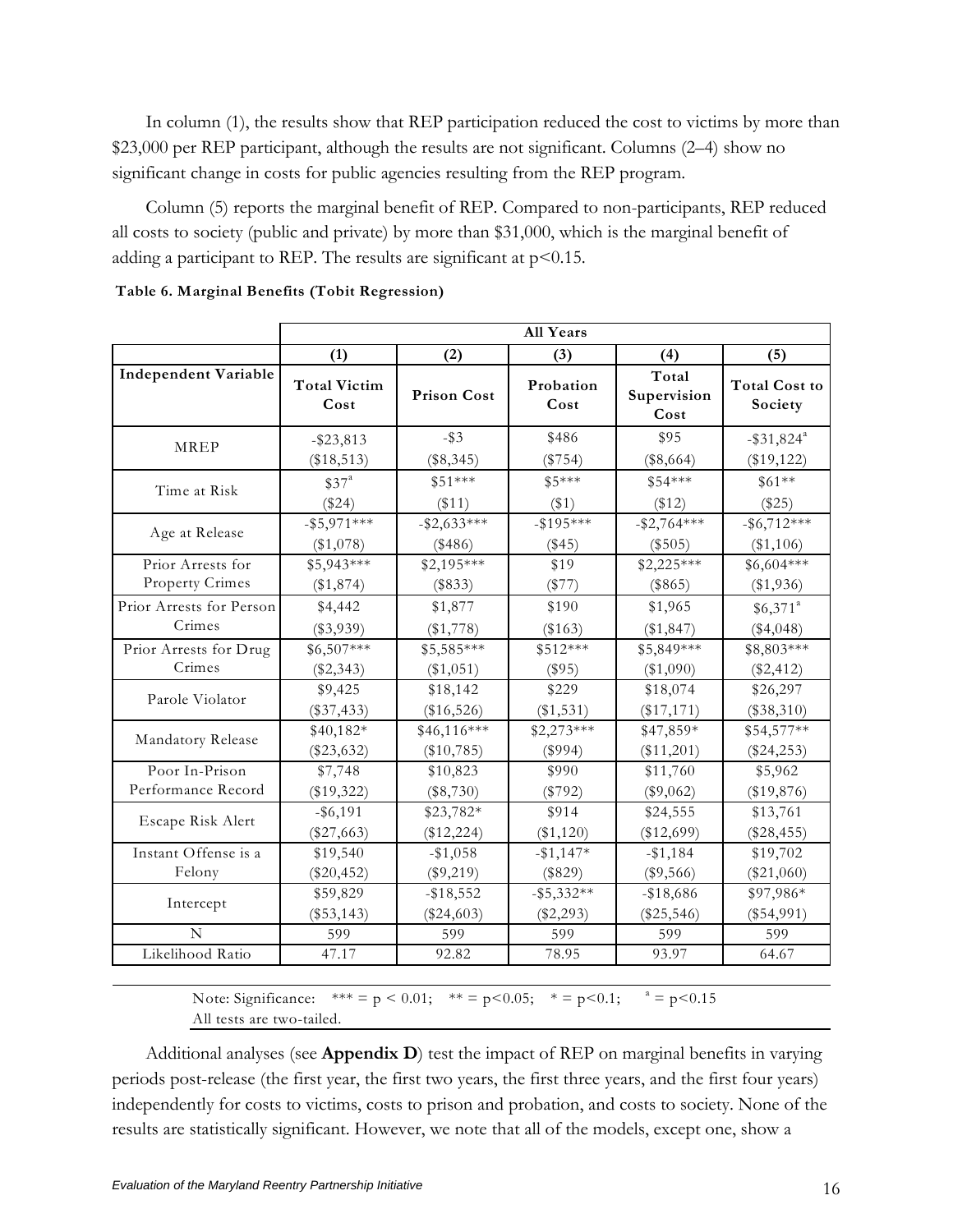<span id="page-21-0"></span>marginal benefit of REP participation. The one exception is the coefficient on prison and probation in the first year post-release. There is no consistent pattern to the magnitude of the marginal benefit across models, suggesting that the positive effects of REP occur relatively consistently across time.

**Table 7** reports the total impact of REP on costs and benefits. Overall, REP returns a benefit of about \$3 for every dollar in cost. The total cost estimate assumes that REP cost \$6,213 per participant per year in the program, and that program participation averaged one and one-half years. The benefits, however, do not accrue equally to all beneficiaries. Most of the benefit to REP is received by private citizens who benefit from both a decrease in the number of victimizations and a decrease in the severity of victimizations. The latter impact is important. We observe 11 attempted murders and two completed homicides in the comparison and none in the treatment group. This suggests that REP impact is driven at least in part by a decrease in the number of crimes with the greatest harm to the public. $^6$ 

|                                  | Overall        |                                  |              |  |
|----------------------------------|----------------|----------------------------------|--------------|--|
|                                  | (1)            | (2)                              | (3)          |  |
|                                  | <b>Victims</b> | <b>Public</b><br><b>Agencies</b> | Society      |  |
| Total Benefits                   | \$7,763,038    | \$2,961,650                      | \$10,724,688 |  |
| <b>Total Costs</b>               | N/A            | N/A                              | \$3,476,324  |  |
| Net-Benefits                     | \$7,763,038    | \$2,961,650                      | \$7,248,364  |  |
| Benefit-Cost Ratio               | N/A            | N/A                              | 3.09         |  |
| Proportion of Savings<br>Accrued | 75%            | 25%                              | $100\%$      |  |

|  |  | Table 7. Total Marginal Benefit of REP |  |  |
|--|--|----------------------------------------|--|--|
|--|--|----------------------------------------|--|--|

# **LIMITATIONS**

 $\overline{a}$ 

There are three important limitations that should be considered in interpreting these findings. First , many of the results reported here are not significant at conventional levels, suggesting a hypothesis. The lack of statistically significant results may well be due to the relatively small sample problem with statistical power. We are confident, however, that the finding that REP reduced the incidence and prevalence of new arrest and that REP produced a marginal benefit was less then p<0.15 is robust. The consistency of the results across all model specifications supports this size, which limited our ability to detect real effects. A post-hoc power analysis suggests that if we

<sup>&</sup>lt;sup>6</sup> To test the robustness of this finding, we reviewed recidivism data from the full sample of ex-prisoners released from MTC and returning to Baltimore during this period. We hypothesize that if there are a disproportionately large number of attempted murders and murders in the sample we compare to REP, then it would be prudent to exclude these events from the CBA as outliers. However, we find that there were 135 homicides or attempted homicides in the full sample of 4,105. Therefore, if those events are evenly distributed across all MTC releasees, we would expect to see one homicide (or attempt) for every 30 ex-prisoners. In the REP comparison sample, we observe one homicide (or attempt) in every 28 comparisons. We find this reasonable justification to include the attempted murder and murders in the cost-benefit analysis.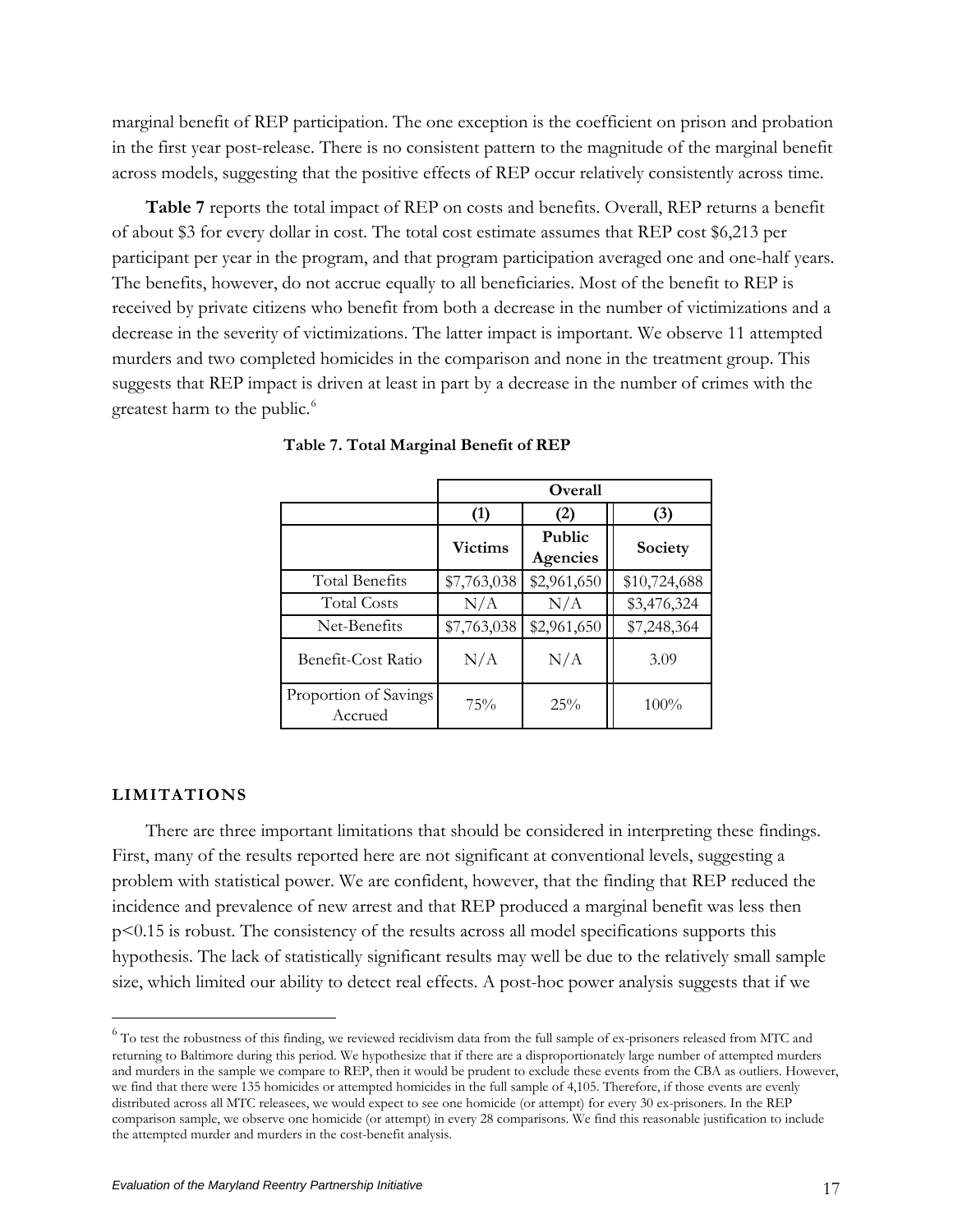<span id="page-22-0"></span>had observed 100 additional treatment group participants with the same distribution of outcomes, those outcomes significant at  $p<0.15$  would have been significant at  $p<0.05$ . However, we cannot rule out the possibility that there is no difference between the groups.

Second, there is the potential for identification problems. That is, although we carefully matched the treatment and comparison group using a sophisticated matching algorithm, we cannot outcomes. If true, then results here may be biased. However, all available model diagnostics suggest rule out the possibility that some unobserved factor was related to both treatment enrollment and a well-balanced sample that minimizes this threat to internal validity.

Finally, an important portion of the marginal benefit from REP is due to the difference in incid ence rates of crimes that cause exceptional harm to victims (e.g., attempted murder and completed murder). The impact of rare events such as homicide on cost-benefit analysis of criminal consequences of rare events may lead to spurious findings<sup>[7](#page-22-0)</sup>. However, while again we can not rule justice programs is an important issue and researchers have suggested that ignoring the out the possibility that these rare events support the inclusion of these benefits.

# **SUMMARY OF FINDINGS**

We find that REP was generally successful in reducing criminal offending. During the study period, which averaged 38 months, fewer REP clients (i.e., 72 percent compared to 77.6 percent for non-REP subjects) committed new crimes, and REP clients were arrested on 68 fewer charges. The REP program appears to be cost-beneficial, returning about \$3 in benefits for every dollar in new costs. The program yielded \$31,800 in benefits, per participant, yielded total benefit to society of about \$7.2 million, and a total benefit to criminal justice agencies of about \$3.5 million. The total annual cost of REP was \$1.2 million, and the total cost of REP over this period was almost \$3.5 million.

The total net benefit, total benefits minus total costs, to the citizens of Baltimore from the REP prog ram is about \$7.2 million, or about \$21,500 per REP participant.

The findings from this study reinforce a result from other cost-benefit analyses in the field that is w orth the attention of policymakers. That is, when community-justice partnerships work whether they are reentry programs, drug courts, or some other intervention—the benefits tend to looking to programs such as REP as a means of creating revenue streams that more than offset the system to improve public safety (i.e., to serve and protect the public at large), then findings such as disproportionately accrue to private citizens, rather than public agencies. That is, public agencies cost of the program are likely to be disappointed. We believe, however, that this should not be a reason to turn away from programs like REP. If it is the goal of agencies in the criminal justice these should be taken as evidence that they have done so effectively.

<sup>&</sup>lt;sup>7</sup> See Roman, J. "Can cost-benefit analysis answer criminal justice policy questions, and if so, how?" Journal of Contemporary Criminal Justice. 20(3), 257-275. 2004.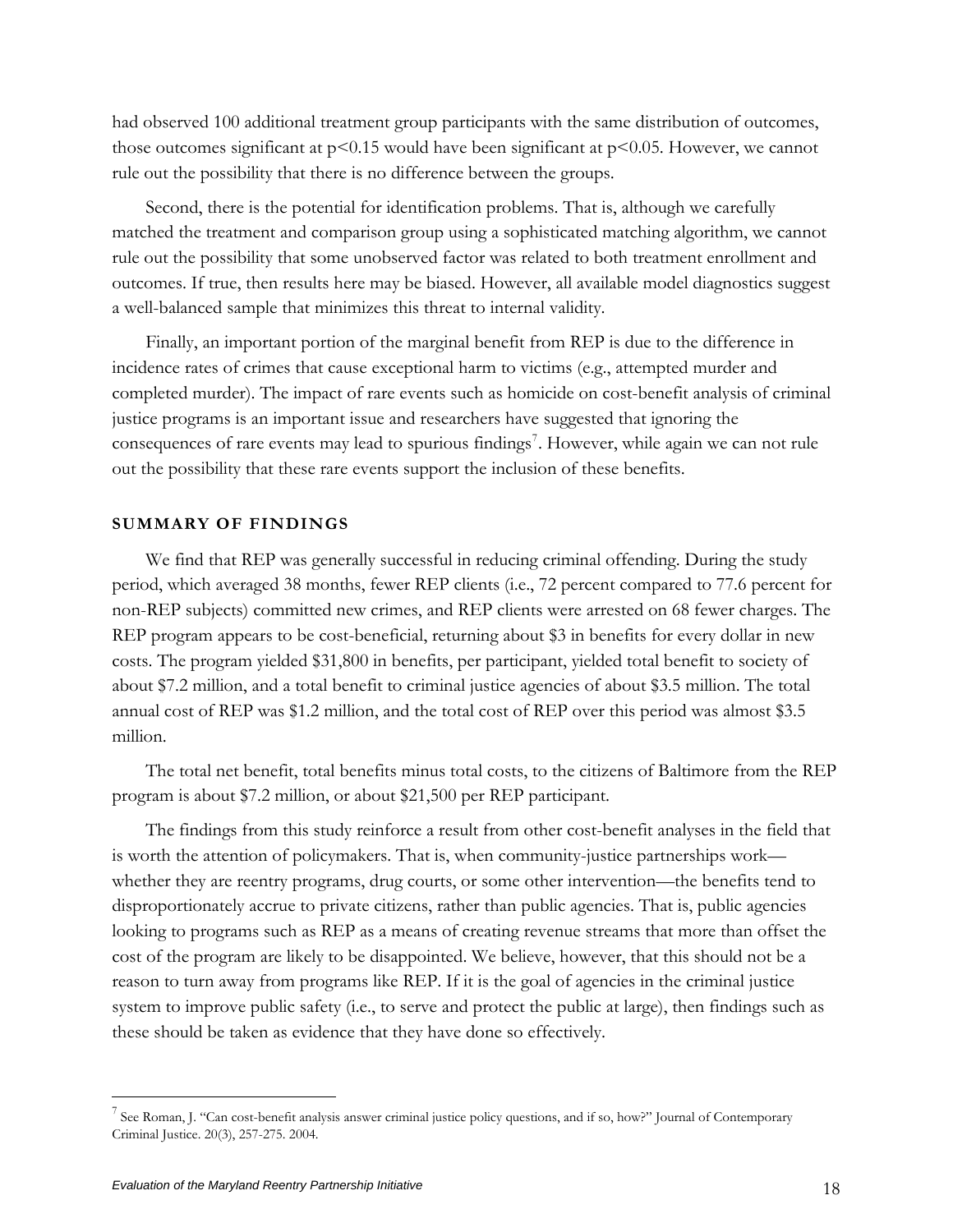### <span id="page-23-0"></span>**APPENDIX A. SAMPLE CONSTRUCTION**

Data used in the construction of the study sample were provided by the REP program office at Catholic Charities and the Maryland Department of Public Safety and Correctional Services (DPSCS). The REP program provided data on 337 participants which is a census of participants who received services from March 2001 through December 2004<sup>[8](#page-23-0)</sup>. Data provided by REP included identifying information, type (pre-release or walk-in), and status (active, inactive, opt-out, or completed). Corrections and criminal history data on REP participants and members of the comparison groups were obtained from the Division of Correction's Offender-Based State Correctional Information System I (OBSCIS I) database and from Criminal History Records Information (CHRI) maintained within the DPSCS Criminal Justice Information System (CJIS).

The sample was constructed as follows:

- Data were collected on REP participants in the study period;
- Data were collected on prisoners released from MTC before, during and after the study period;
- REP clients were matched to official corrections data.

#### **Treatment Sample**

 $\overline{a}$ 

Data were available for participants who started the REP program between March 2001 and December 2004. An individual who meets with a case manager, has a case plan completed and has a record in the REP client tracking database is considered a REP participant. The REP program office does not maintain electronic data on contacts between clients and case managers, nor does it track service utilization. Therefore there are no data available to measure treatment dosage for participants, and no means to distinguish between those who received large or small treatment doses. All participants receive some level of case planning services at intake; therefore, all are eligible for inclusion in the treatment group. Clients were only excluded from the analysis in cases where correctional or criminal history records were not available from DPSCS.

Administrative data from OBSCIS I were obtained for all male sentenced inmates who were (1) released from Maryland DOC custody between January 1, 2001 and March 31, 2006;<sup>[9](#page-23-0)</sup> and (2) had been housed at the Metropolitan Transition Center (MTC) at any time during their period of confinement. This data set included 18,012 inmate records. As each record corresponded to a DOC commitment, inmates with multiple incarcerations during this period had more than one record.

In order to obtain administrative corrections and criminal history data on REP participants, client records were matched to OBSCIS I records using a combination of social security numbers, date of birth, and name. Of clients in the REP program database, 275 (85%) were located in the

 $8$  Twelve records were removed from the client tracking database after they were discovered to be duplicates, leaving 325 unique participants in the client tracking database. However, these records were included in the denominator for the total cost calculations since the program allowed multiple program enrollments.

 $9^9$  Sample members were enrolled through December 2004, but follow-up records were obtained through March 2006.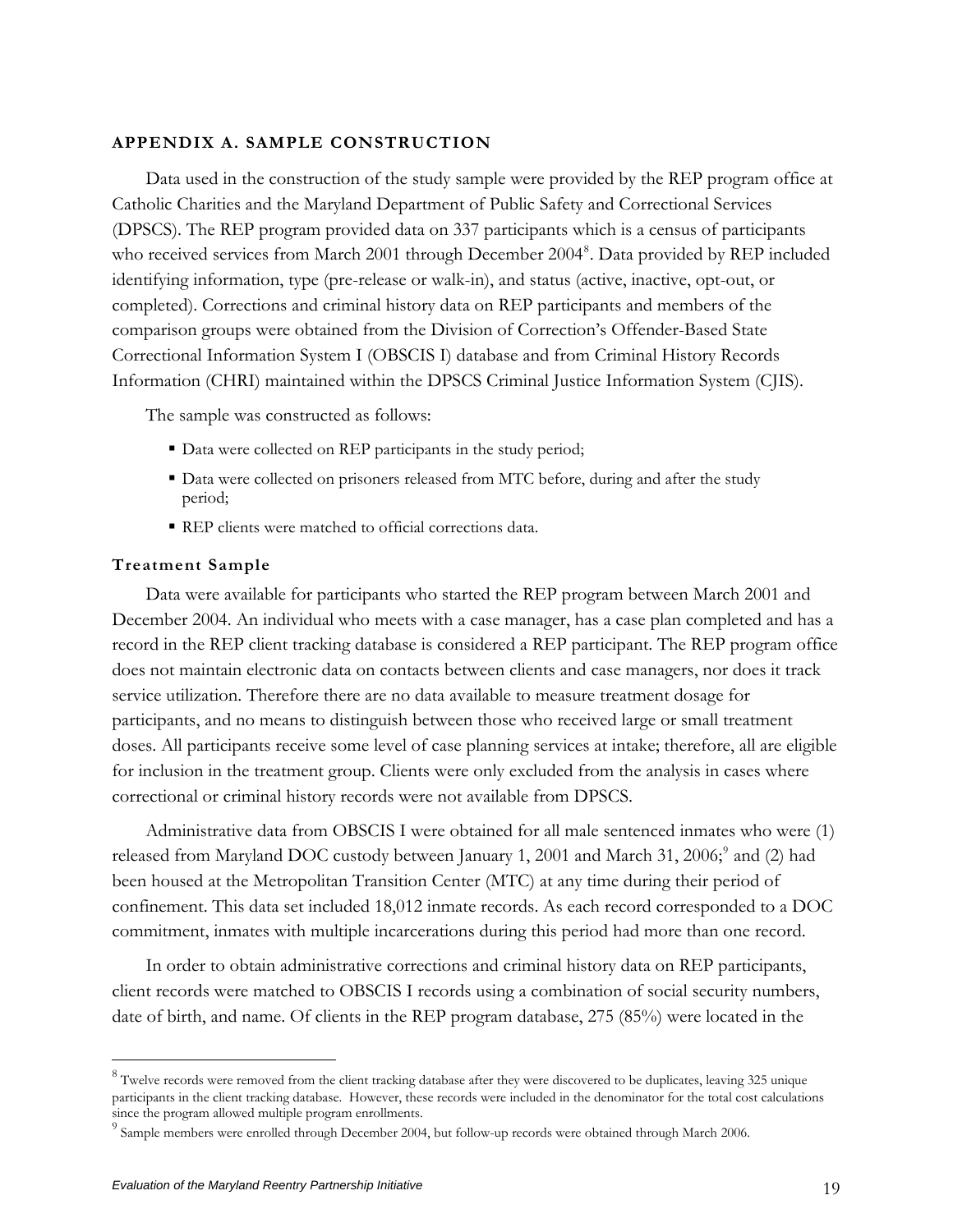<span id="page-24-0"></span>OBSCIS I data. REP Clients who were not identified in the OBSCIS I data were omitted from the analysis. Of those who were not identified in OBSCIS I, 60 percent were walk-in clients. These clients may have been released prior to January 1, 2001, released from the custody of an authority other than Maryland DOC, or may not have been housed at MTC during their period of incarceration.

Next, we needed to identify a single release date for each client for the purposes of calculating recidivism rates. The client tracking database contained a release date, but we were concerned that the date might be self-reported. We determined that the OBSCIS I data would provide a more reliable release date for our purposes. However, each record in the OBSCIS I data may have multiple releases, and a single inmate may appear on multiple rows. Confronted with these challenges, we calculated a release date for each row in the OBSCIS I data that met the following criteria:

- 1. The release date must be associated with either a permanent release or a release to one of several halfway houses.<sup>[10](#page-24-0)</sup>
- 2. The release from prison must immediately follow a stay at MTC.
- 3. The release date must roughly fall within the program's operational dates (January 1, 2001 to December 31, 2004).

After identifying an appropriate release date for each row in the OBSCIS I data, we then compared the release date identified with the release date supplied in the client tracking database. For 209 (87%) of MREP participants the difference between the two release dates was 30 days or less. The remaining MREP participants where the difference between the two dates was greater than 30 days were manually examined. In all but 9 cases, the date identified through OBSCIS I was retained as the release date for this study.

We then requested arrest and conviction records from the CHRI data system to develop a full criminal history file to be used in the propensity score match. Arrest and conviction records were available for 235 of the 275 REP clients, which constituted the final REP sample $^{11}$  $^{11}$  $^{11}$ .

# **Comparison Sample**

 $\overline{a}$ 

The 18,012 records in the OBSCIS I data were used as a starting point for comparison group sample identification. From these records, we identified those who 1) were released from MTC to the community or to a transitional halfway house operated by Maryland DOC, 2) were released during the REP period of operation (i.e., after January 1, 2001) and 3) were released to a Baltimore zip code. In instances where more than one release date met the criteria set for this study, we chose the earliest release date. Additionally, we eliminated from the analysis all inmates who would have been ineligible for services based on an outstanding warrant, a sex offense conviction or a

 $^{10}$  DPSCS provided a list of five halfway houses that are used for inmates released from MTC. They include the Baltimore Pre-Release Unit (BAPRU), the Central Home Detention Unit (CHDU), Dismas House East (DHE), Dismas House West (DHW), and Threshold (THRESH).

 $11$  Six clients had missing data for at least one variable included in the final models, leaving 229 clients with data for all analyses.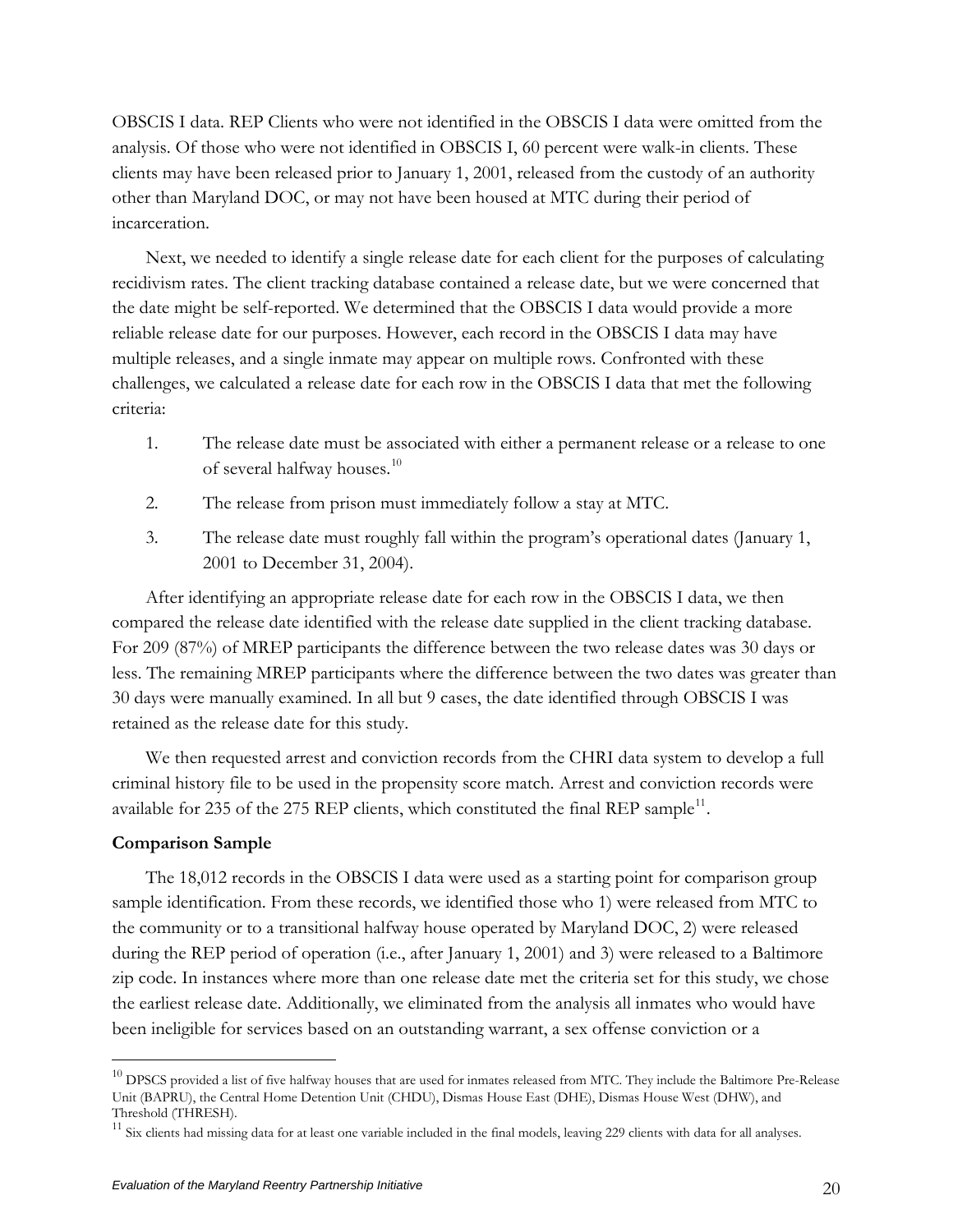conviction for an offense against a child. We combined data from OBSCIS I and OBSCIS II to identify likely zip code of return, and excluded all inmates who were not REP clients but returned to a REP zip code. Criminal history records (CHRI) were requested for the resulting cohort of 7,320 potential comparison cases.

Arrest and conviction records were retrieved for potential comparison groups based on a unique state identification number (SID) that is included in both the OBSCIS I and CRHI systems. Arrest and conviction records were available for 4,105 of the 7,320 comparison cases. Complete incarceration histories were also requested for this sample. The final comparison group was constructed using a propensity score model described in **Appendix B**.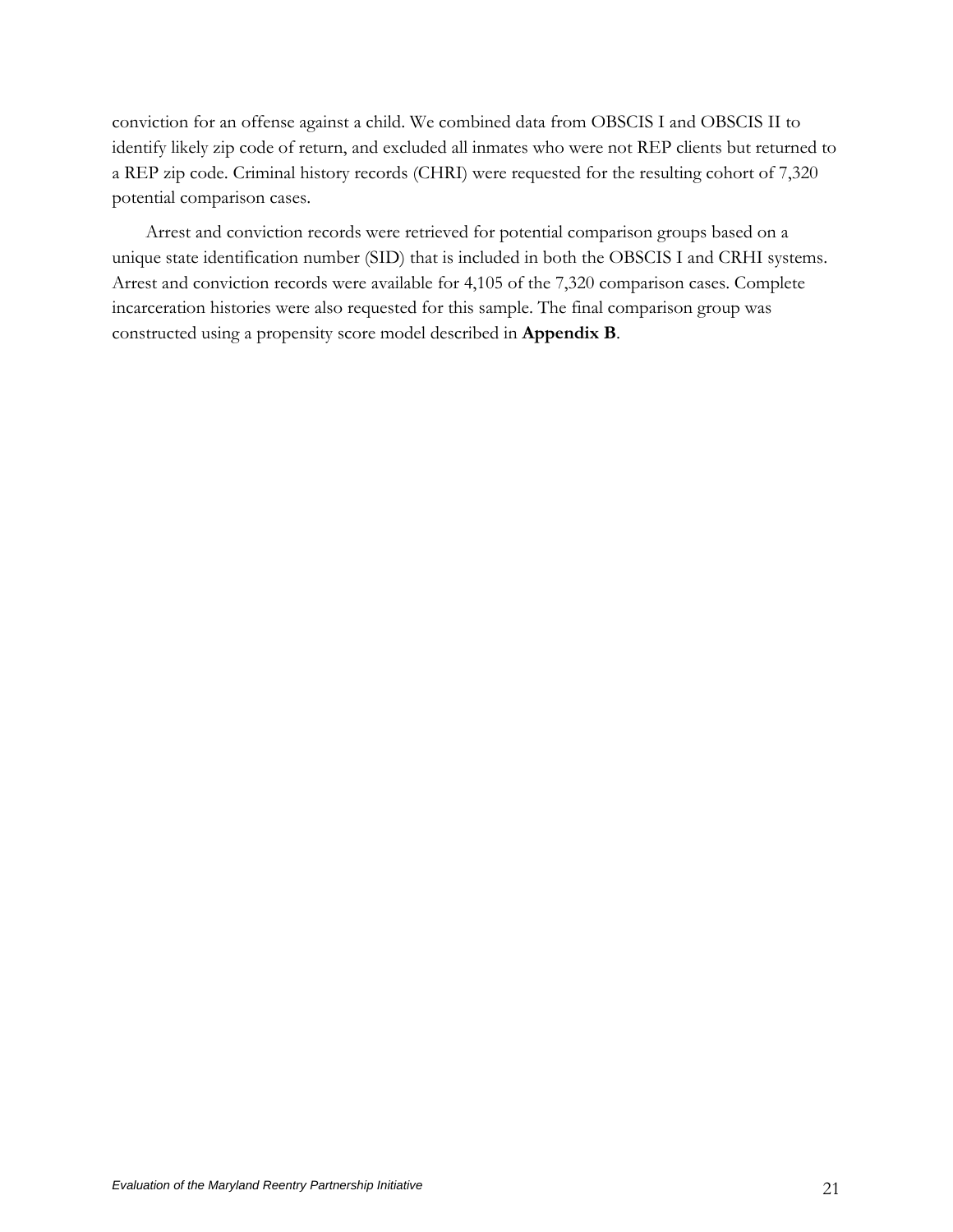### <span id="page-26-0"></span>**APPENDIX B. PROPENSITY SCORE MATCHING**

A common problem in non-random experiments is that individuals in the treatment group may differ systematically from individuals in the comparison group. If those systematic differences are related to outcomes (re-arrest, re-conviction) and not observable in the covariates of a multivariate model, then the observed program impact is biased. For instance, if one group systematically differs on a characteristic that makes them less likely to recidivate (such as motivation to get a job or desist from crime), that group would be expected to have better outcomes whether or not they received the intervention.

This phenomenon, known as selection bias, might arise for any number of reasons – for example, if individuals possessing certain characteristics are more likely to seek a treatment such as REP, or, alternatively, if individuals possessing certain characteristics are more likely to be selected for treatment. Research by Heckman<sup>12</sup> and others has shown that including covariates in the outcome model is not sufficient to control for the selection bias. One of the most promising techniques used to reduce bias from selection on observables is the propensity score approach described in Rosenbaum and Rubin.<sup>[13](#page-26-0)</sup>

Propensity score matching is a statistical algorithm that enables researchers to match participants with non-participants in the presence of multiple determinants of program participation (Heckman, Ichimura, and Todd [HIT]).<sup>[14](#page-26-0)</sup> The premise of matching is that out of a universe of possible comparison individuals, only those who are actually comparable to the treatment group on observable factors associated with program participation are retained in the sample. The challenge, however, is that there may be relatively little overlap between the universe of potential comparisons and the treatment group (HIT). Thus, the matching process requires identification of a large number of potential comparison cases to be matched with a relatively small number of comparison cases. Once matches are made on a matrix of observable characteristics, those potential comparisons that do not overlap with a treatment case can be excluded.

The matching procedure has two steps. First, a logistic regression is run where a binary treatment variable (treatment or not) is regressed on a vector of predictors of program participation using the complete pooled sample. For each observation in the pooled sample, the predicted dependent variable—the propensity score—indicates that offender's probability of receiving the treatment. The propensity score generated from this model—the likelihood of treatment—is then used to identify a sample from the comparison pool that has a probability of receiving treatment similar to the treatment group that has been previously identified.

<sup>12</sup> Heckman, James J. "Sample Selection Bias as a Specification Error," Econometrica 47(1): 153-161, 1979.

<sup>13</sup> Rosenbaum, Paul R., and Donald B. Rubin. "The Central Role of the Propensity Score in Observational Studies for Causal Effects." Biometrika, Vol. 70, No. 1 (April 1983), pp. 41-55.

<sup>14</sup> Heckman, James J., Hidehiko Ichimura, and Petra E. Todd. "Matching as an Econometric Evaluation Estimator: Evidence from Evaluating a Job Training Programme." *The Review of Economic Studies*, Vol. 64, No. 4 (October 1997), pp. 605-654.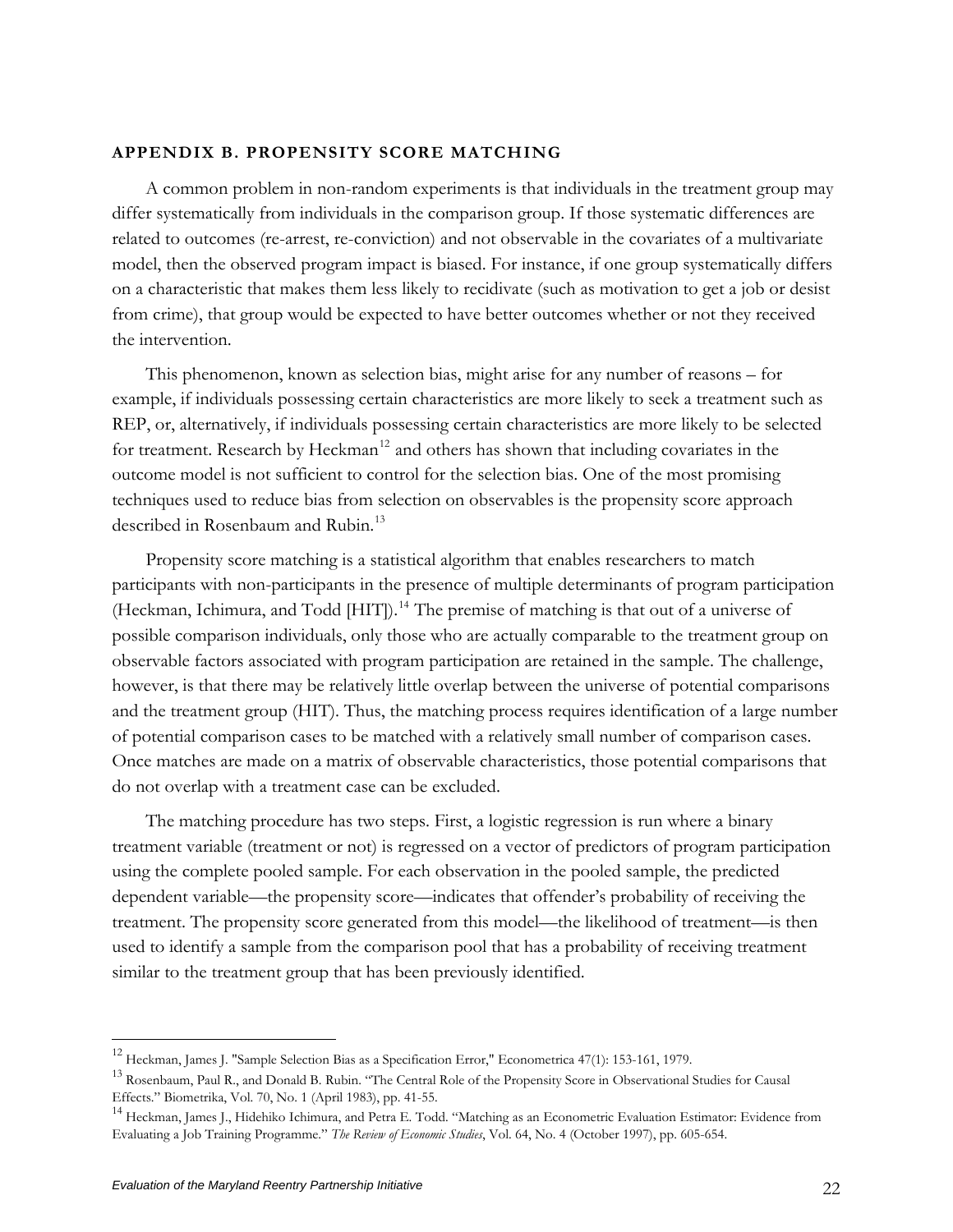<span id="page-27-0"></span>The Maryland Division of Correction database representing our total pooled sample initially contained data on 4,105 offenders. Prior to running the propensity score matching algorithm, we stratified the sample by dropping all non-black offenders and offenders below the age of 17 or over the age of 58 since no offenders with these characteristics were included in the REP (treatment) sample. We specified the following basic treatment model:

$$
REP_i = \alpha_i + D\lambda + \varepsilon_i \tag{1}
$$

where  $\text{REP}_{i}$  is a binary indicator of  $\text{REP}$  participation and  $D$  is a matrix of variables that predict participation in REP. **Table B.1** provides the results of the logistic regression of treatment. Odds ratios are reported. Standard errors are in parentheses. The Pseudo R-squared value indicates the proportion of selection into REP that is explained by the model.<sup>[15](#page-27-0)</sup> The p-value on the likelihood ratio is 0.00 indicating that the model is a significant predictor of treatment receipt.

 $15$  The Pseudo R<sup>2</sup> measure is Aldrich and Nelson's coefficient that serves as an analog to the ratio of the explained to the total sum of squares in ordinary least squares regression.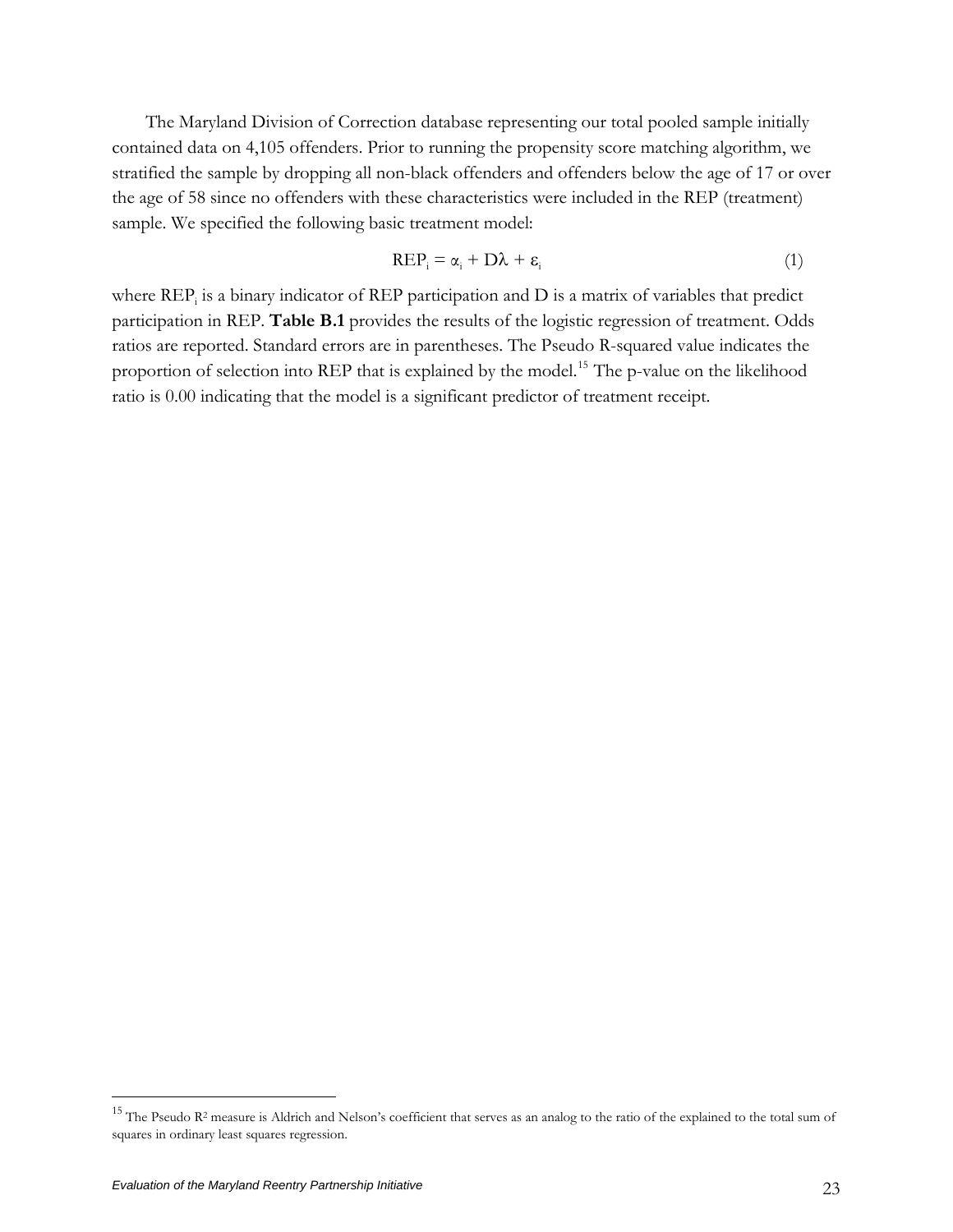| <b>Independent Variable</b> | <b>Odds Ratio</b>             | <b>Independent Variable</b> | <b>Odds Ratio</b>      | <b>Independent Variable</b> | <b>Odds Ratio</b>      |
|-----------------------------|-------------------------------|-----------------------------|------------------------|-----------------------------|------------------------|
| Release Age                 | $1.034***$<br>(0.009)         | prgnum7                     | 1.000<br>(0.000)       | alert96                     | $2.626^{a}$<br>(1.664) |
| parviol                     | 1.015<br>(0.328)              | prgnum8                     | 1.000<br>(0.000)       | sentlength                  | 0.999<br>(0.000)       |
| mrviol                      | $1.163**$<br>(0.390)          | religion                    | $0.999^{a}$<br>(0.000) | simzip                      | 3.815***<br>(0.638)    |
| total_prarrests             | 1.001<br>(0.041)              | totsmths                    | 1.002<br>(0.002)       | sntcncur                    | 1.126<br>(0.206)       |
| escape                      | 1.095<br>(0.612)              | prog1                       | 0.820<br>(0.183)       | npgseg                      | 1.043<br>(0.151)       |
| felony                      | $1.297^{\text{a}}$<br>(0.224) | prog4                       | $0.678**$<br>(0.131)   | total_prdrug                | 1.015<br>(0.047)       |
| finsecpre                   | $1.881***$<br>(0.303)         | alert1                      | $1.538*$<br>(0.397)    | total_prproperty            | 1.021<br>(0.048)       |
| prgnum1                     | $1.000***$<br>(0.000)         | alert7                      | $1.382^{a}$<br>(0.300) | total_prsex                 | 0.549<br>(0.331)       |
| prgnum2                     | $1.000**$<br>(0.000)          | alert13                     | 1.051<br>(0.318)       | total_prperson              | 1.021<br>(0.061)       |
| prgnum3                     | $1.000**$<br>(0.000)          | alert16                     | 1.668<br>(0.788)       | total_pr_other              | 0.878<br>(0.088)       |
| prgnum4                     | 1.000<br>(0.000)              | alert43                     | $2.562^{a}$<br>(1.615) | total_prtraffic             | 0.986<br>(0.586)       |
| prgnum5                     | 0.999<br>(0.000)              | alert51                     | 0.835<br>(0.697)       |                             |                        |
| prgnum6                     | 1.000<br>(0.000)              | alert86                     | 1.220<br>(0.279)       |                             |                        |
| $\mathbf N$<br>Pseudo $R^2$ | 3318<br>0.1582<br>263.54      |                             |                        |                             |                        |
| Likelihood Ratio            |                               |                             |                        |                             |                        |

<span id="page-28-0"></span>**Table B.1. Treatment Model of Selection Bias**

Note: Significance: \*\*\* = p < 0.01; \*\* = p < 0.05; \* = p < 0.1;  $a = p$  < 0.15

The matrix of predictors of REP participation contains 37 independent variables that explain program receipt. As the only purpose of the model is to predict program participation, the model is atheoretic and, as such, individual point estimates may be biased by the presence of collinearity among the predictors. The mean propensity score for the treatment group was 0.16. The mean propensity score among matched comparison group offenders is  $0.14<sup>16</sup>$  $0.14<sup>16</sup>$  $0.14<sup>16</sup>$  The p-value on a group mean comparison test between the propensity scores for REP and comparison participants indicates that the two groups do not differ significantly in their probability of receiving treatment.<sup>[17](#page-28-0)</sup>

 $16$  One ad hoc diagnostic of the fit of the propensity model is a comparison of the ratio of the number in the treatment and comparison cohorts to the mean propensity score, which should be relatively similar. In this case, that ratio of treatment to comparison samples is about 1:10 and the mean propensity score about 0.14, suggesting a good model fit.

<sup>&</sup>lt;sup>17</sup> The difference between group means was not significantly different at the 5 percent level of significance.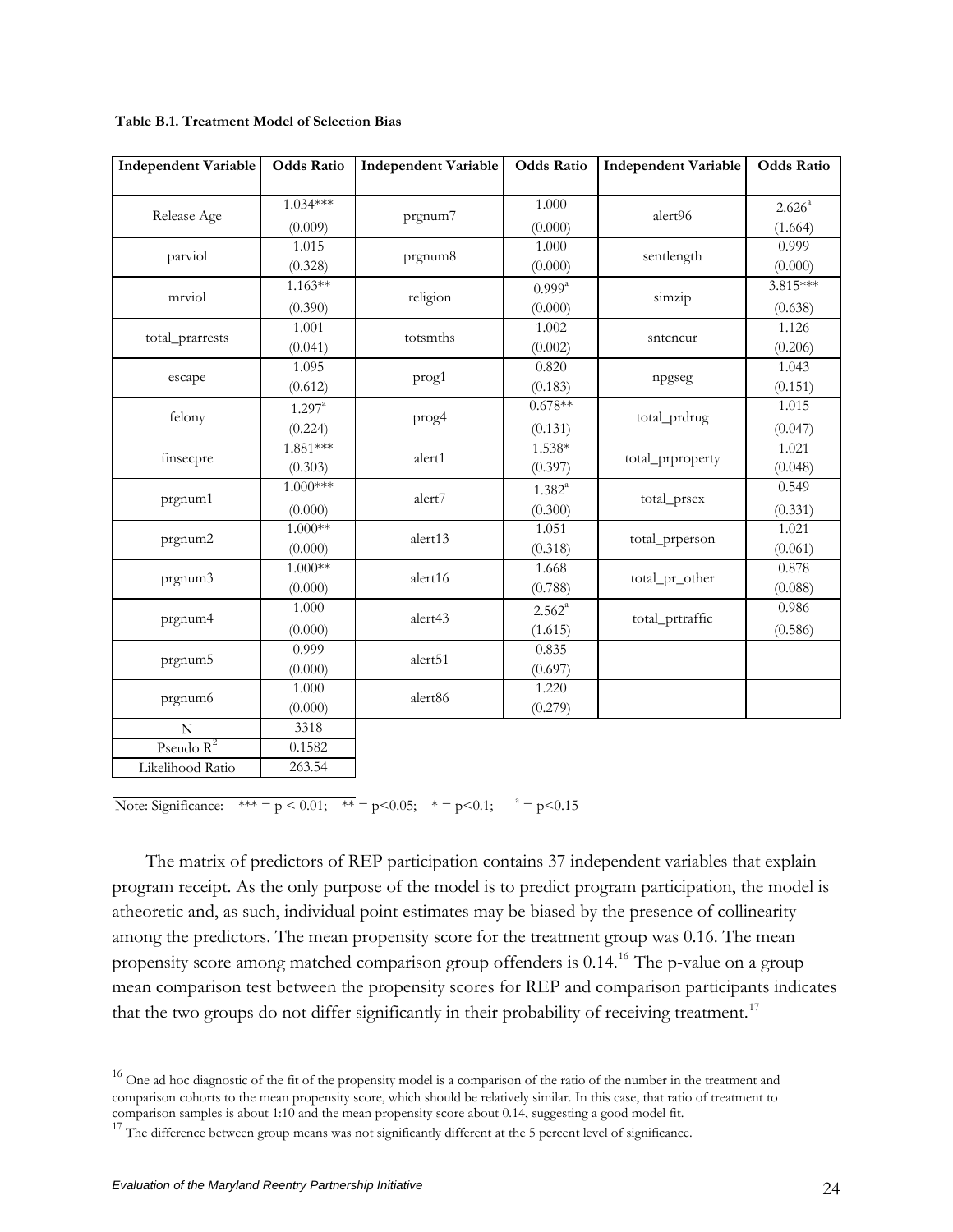<span id="page-29-0"></span>In order to match treatment offenders with comparison offenders, we selected the nearest neighbor matching algorithm with replacement. Using this technique, some specified number of potential comparison group members (in this case two) with the closest propensity scores to a given treatment individual are included in the final sample. In practice, this technique yields less than a two-to-one match, since a single comparison member can be the nearest neighbor to more than one treatment member. Dehejia and Wahba<sup>18</sup> find that nearest neighbor matching largely reproduces experimental results. In order to match comparison offenders with treatment offenders, we used the user-written module for Stata 9 called 'psmatch2.' Unmatched comparison offenders were excluded from the final dataset, yielding a final sample of 229 offenders in the treatment group (REP) and 370 in the comparison group for a total pooled matched sample of 599 offenders.

<sup>&</sup>lt;sup>18</sup> Dehejia, Rajeev H., and Sadek Wahba. "Propensity Score-Matching Methods for Nonexperimental Causal Studies." The Review of Economics and Statistics, Vol. 84, No. 1 (February 2002), pp. 151-161.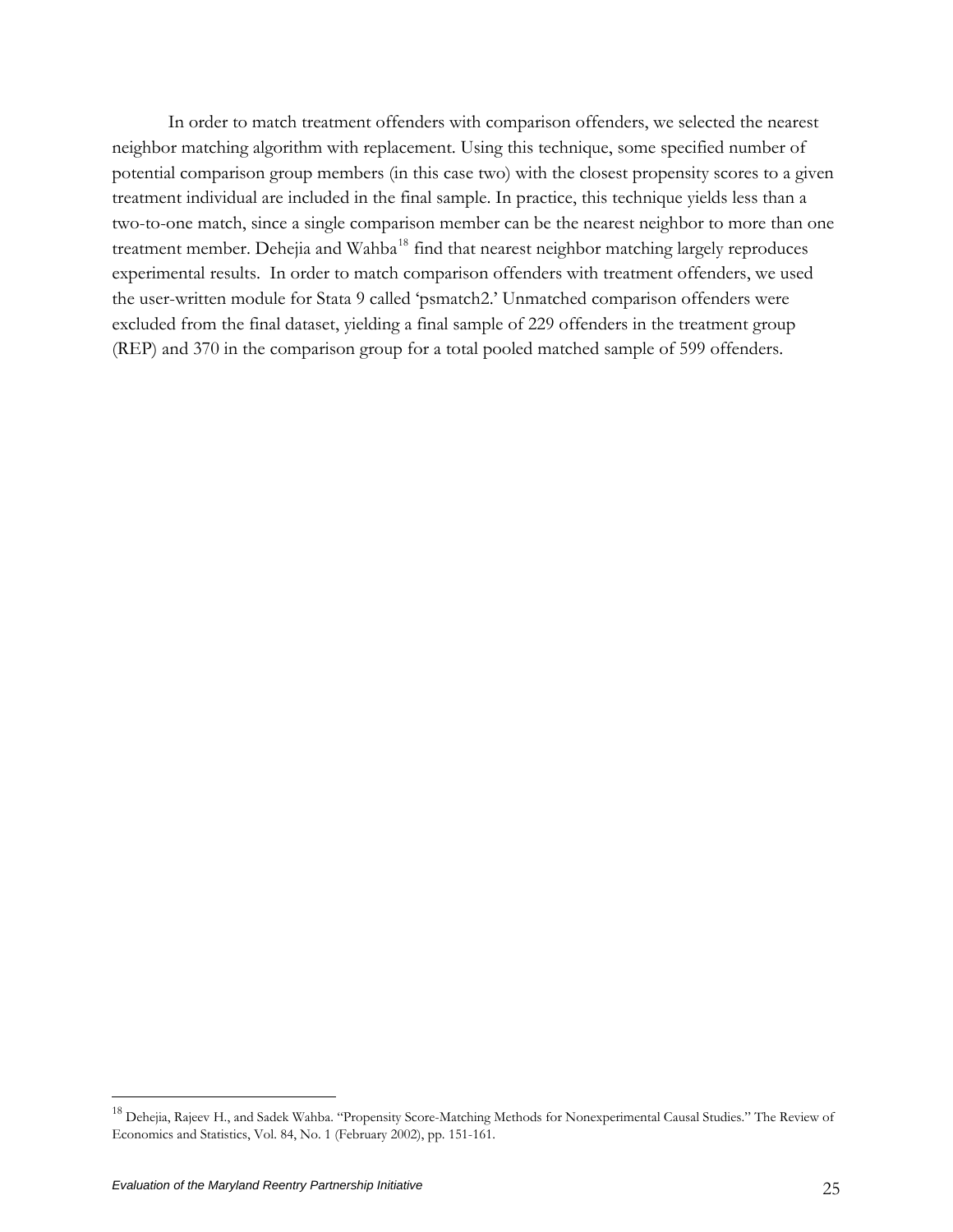# <span id="page-30-0"></span>**APPENDIX C. COMPUTATION OF BENEFITS OF THE MARYLAND RE-ENTRY PROGRAM**

Two types of benefit domains are considered—averted costs to crime victims and averted costs to public agencies. All costs are converted to 2004 dollars using the consumer price index as a deflator. Averted costs to crime victims are drawn from extant estimates of the tangible and intangible costs of crime. Tangible costs of crime include direct costs of victimization, such as medical bills, rehabilitation costs, and foregone productivity. Intangible costs include psychological harm associated with victimization. While tangible costs are estimated in a straightforward manner (for example, by observing hospital bills associated with each offense type), intangible costs are more difficult to monetize. Extant estimates generally rely on jury awards in civil actions in which the plaintiff has suffered a similar type of harm. For murder, we consider only tangible costs. For all other crimes, we consider the total estimates of costs to victims, both tangible and intangible. Tangible costs include property damage and loss, medical care, victim legal expenses, mental health care, police and fire services, victim services, and productivity losses.<sup>[19](#page-30-0)</sup> The jury-compensation method proposed by Cohen<sup>[20](#page-30-0)</sup> was used to estimate intangible costs of offenses to victims. Intangible costs are high in relation to the total costs for violent crimes such as aggravated assault, and low for property crimes such as larceny/theft. This pattern reflects the fact that violent offenses incur greater psychological distress and physical health harm to victims and, consequently, result in higher compensatory jury awards. Because of the difficulty of assigning such costs to individual offenses, we did not include estimates of costs to society such as expenses from protection services.

We draw on three extant sources of data on monetized costs of crime. Given the fact that there are several estimates of crime costs in the literature which use similar approaches, we chose to use the most recent estimate for each crime. Thus, we used estimates by McCollister for rape, aggravated assault, robbery, arson, larceny/theft, burglary, motor vehicle theft, murder, stolen property offenses, vandalism, forgery and counterfeiting, embezzlement and fraud. We used Miller et al. to obtain averted victim cost estimates for child abuse (non-sexual and sexual), simple assault,<sup>[21](#page-30-0)</sup> fatal assault (which we equated to manslaughter), and drunk driving.**[22](#page-30-0)** Finally, we used estimates from Rajkumar and French<sup>[23](#page-30-0)</sup> for gambling, prostitution, and drug law violations.

Since McCollister and Rajkumar and French's estimates include criminal justice costs, which we estimated separately, a deflator was used to adjust their numbers downward. Since Rajkumar and French report criminal justice system costs for aggravated assault, robbery, motor vehicle theft,

<sup>&</sup>lt;sup>19</sup> Miller. Ted R., Mark A. Cohen and Brian Wiersema, "Victim Costs and Consequences: A New Look," Final Summary Report to the National Institute of Justice, January 1996.

<sup>&</sup>lt;sup>20</sup> Cohen, Mark A. "Pain, Suffering, And Jury Awards: A Study Of The Cost Of Crime To Victims," Law & Society Review, Volume 22, Number 3, 1988.

 $21$  They report separate estimates for assault with and without injury, from which we calculate a weighted average for simple assault. Weights are 0.7 for assault without injury and 0.3 for assault with injury, based on their findings of incidence of each type of arrest.

<sup>&</sup>lt;sup>22</sup> We used the estimate for drunk driving without injury on the assumption that in the event of injury, it would involve another offense.

<sup>23</sup> Rajkumar, Andrew S. and Michael T. French, "Drug Abuse, Crime Costs, and the Economic Benefits of Treatment," *Journal of Quantitative Criminology*, Vol. 13, No. 3, 1997, pp. 291-323.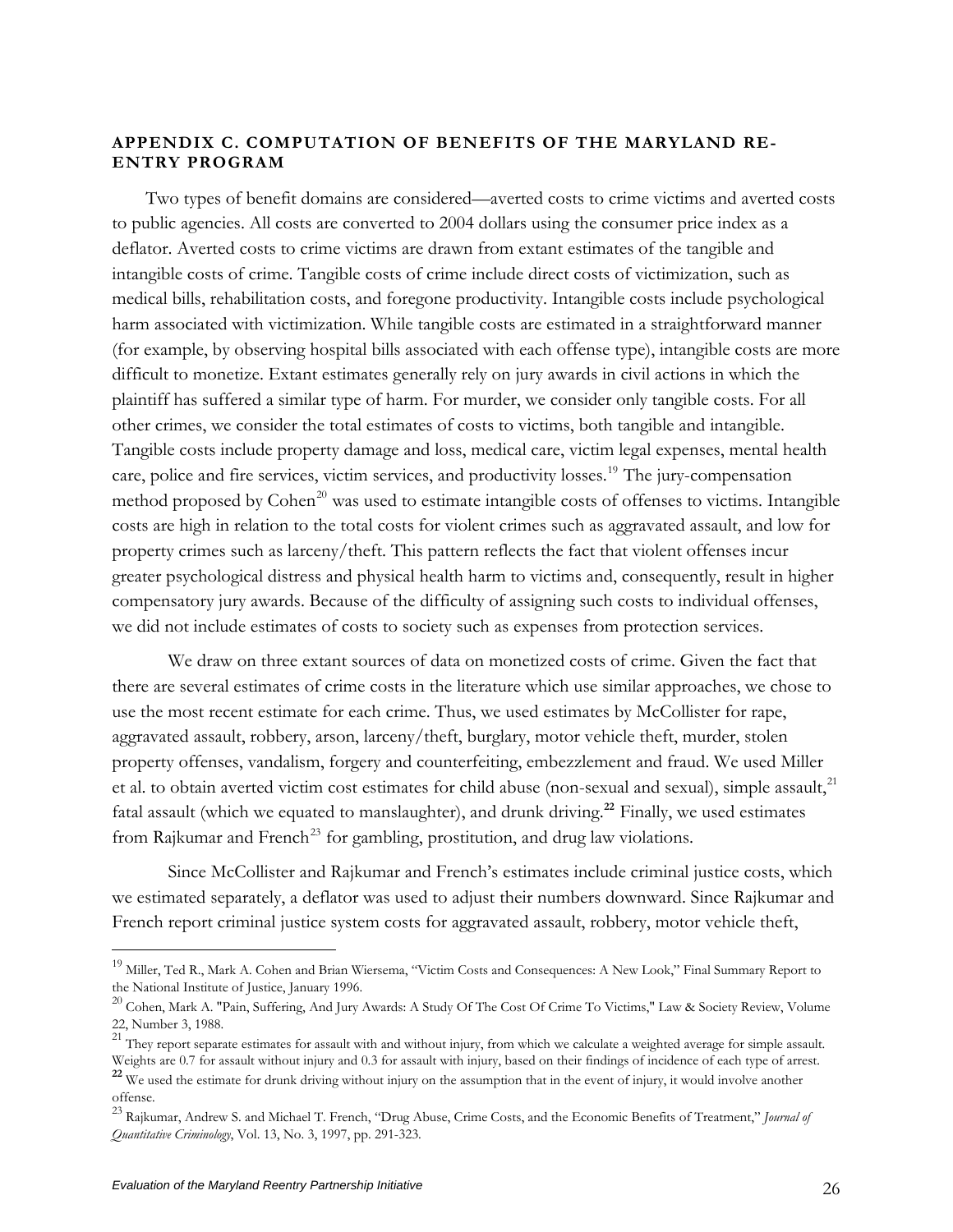household burglary, larceny, forgery, gambling, prostitution, and drug law violations, a criminal justice multiplier was constructed for each offense costed by McCollister.

**Table D.1** reports monetized estimates of victim costs for each crime we consider in 2004 dollars. Offense data from Maryland DPSCS were coded to most closely fit offenses to the crime categories listed in **Table D.1**. To the extent that the available data allowed us to ascertain that an offense was minor (such as really petty theft) such records were not assigned a cost. Attempted offenses and conspiracies to commit offenses were treated as if they were offenses themselves, except for attempted homicides, which were treated as three times aggravated assault. Certain offenses, however, were not matched, and, as a result, no cost estimates for them were calculated.

| $(\$2004)$                      |                    |                                            |
|---------------------------------|--------------------|--------------------------------------------|
| <b>Crime Name</b>               | <b>Crime Codes</b> | <b>Estimate Net of CJS</b><br><b>Costs</b> |
| Murder/Homicide                 | 11                 | \$1,139,922                                |
| Attempted Murder                |                    | \$388,257                                  |
| Rape/Sexual Assault             | 12                 | \$196,601                                  |
| Sexual Abuse of Minor           | 63                 | \$129,419                                  |
| <b>Aggravated Assault</b>       | 13                 | \$109,881                                  |
| Child Abuse                     | 26                 | \$78,436                                   |
| Robbery                         | 14                 | \$41,292                                   |
| (Simple) Assault                | 24                 | \$19,478                                   |
| Arson                           | 15                 | \$8,260                                    |
| Motor Vehicle Theft             | 16                 | \$3,577                                    |
| DUI/Drunk Driving               | 27                 | \$3,530                                    |
| Burglary                        | 17                 | \$1,239                                    |
| Larceny/Theft                   | 18                 | \$292                                      |
| <b>Stolen Property Offenses</b> | 19                 | \$107                                      |
| Vandalism                       | 20                 | \$97                                       |
| Forgery and Counterfeiting      | 21                 | \$92                                       |
| Embezzlement                    | 22                 | \$92                                       |
| Fraud                           | 23                 | \$89                                       |
| Drug Offenses                   | 2                  | \$4                                        |
| Gambling                        | 57                 | $\$0$                                      |
| Prostitution                    | 58                 | \$0                                        |

Table D.1**. Victimization Cost Estimates of Crimes** 

In addition, costs accruing to three public agencies—the Police Department and the Division of Correction and the Division of Probation—were estimated. For the cost of arrest and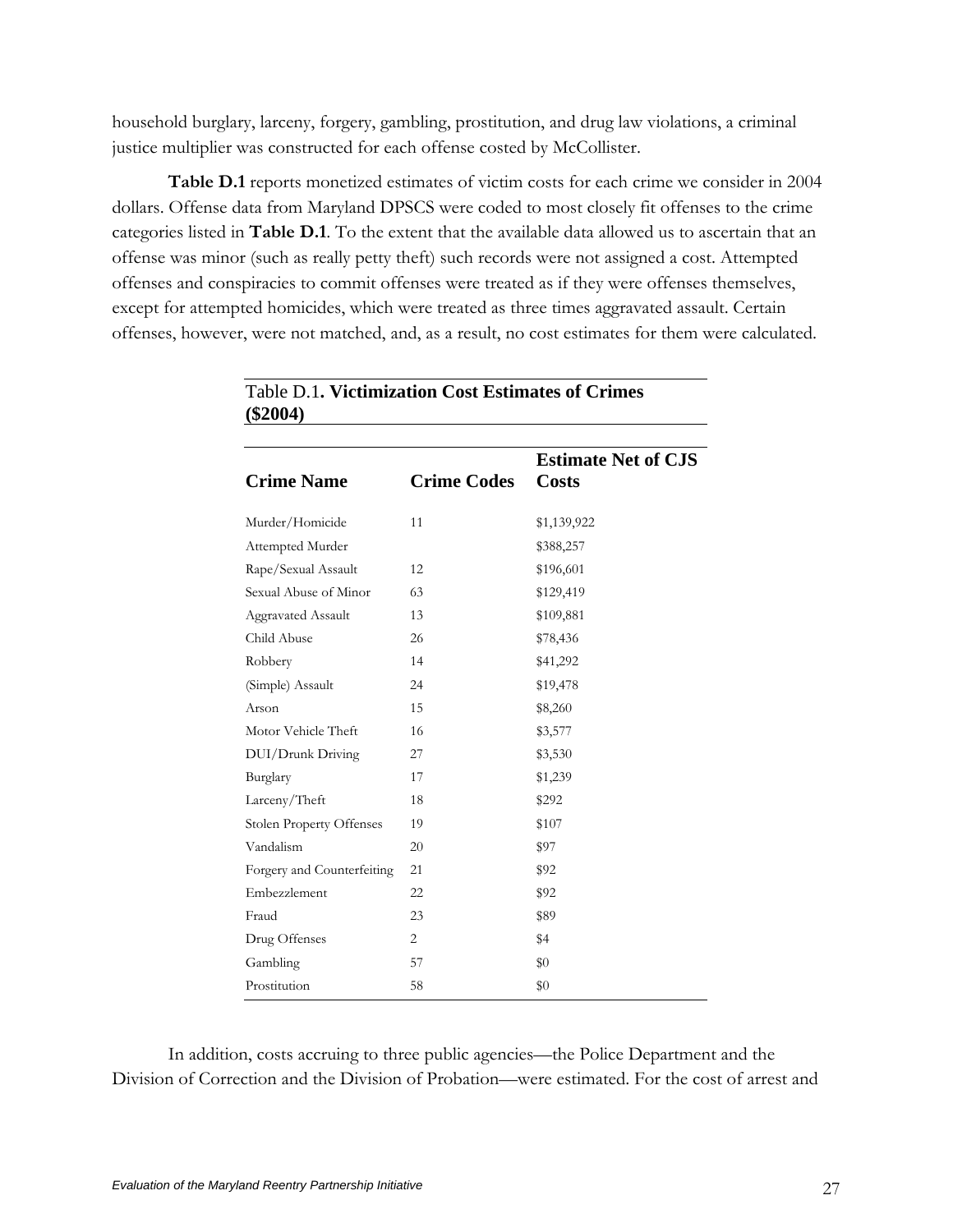<span id="page-32-0"></span>processing, we used the estimate of  $$1,000$  per arrest.<sup>[24](#page-32-0)</sup> To obtain cost savings from averted incarceration and probation that can be attributed to REP, we rely on recidivism offenses documented in the DPSCS data. We consider a set of all arrest records for which the arrest date falls after the 'releasedate' other than those for which the verdict is Not Guilty, Nolle Prosequi or Removed, to constitute recidivism. 'Releasedate' was set equal to the release date from MTC, that is closest to the entry date into REP (as reported by program officials), for the treatment group, and the first release date from MTC in the period of program operation (2001–2004) for the comparison group. For each individual, we identified the longest prison sentence and the longest probation sentence on file. The longest sentences are used as the total prison sentence and total probation sentence for all recidivism offenses. Although offenders are sometimes incarcerated for more than one charge, and may be arrested multiple times, sources at DPSCS advised us to use the maximum sentence as the best available estimate of total statutory sentence due to the high prevalence of concurrent sentencing. To estimate total incarceration costs for each offender, each confinement sentence was multiplied by 55 percent, an estimate of the percentage of sentence likely to be actually served (based on findings using DPSCS data on Maryland inmates sentenced in 1993, reported in Wellford and Souryal).<sup>[25](#page-32-0)</sup> The imputed sentence length is multiplied by a daily prison cost of \$77.19 per day to obtain a monetized value of the cost of incarcerating a given recidivating offender. The present value of the cost of imputed prison sentences is discounted at a rate of five percent per annum. In a similar fashion, we multiply the maximum probation sentence by the cost of probation, \$7 a day as reported by Alemi et al.<sup>[26](#page-32-0)</sup> Finally, the cost of incarceration and the cost of probation are added together to obtain the total cost of sanctions to public agencies.

In order to estimate marginal benefits, tobit regression is employed where the dependent variable is the total monetized cost to society (the sum of cost to victims and cost to public agencies) associated with each offender. The following model is employed to isolate the impact of REP:

$$
SOCIAL COSTi = \alpha_i + c_1 REP_i + K\gamma + e_i \tag{3}
$$

 $c_1$ , the coefficient on REP, allows us to directly estimate the marginal benefit of treatment – that amount of money the society saves as a result of REP.

<sup>&</sup>lt;sup>24</sup> Some existing estimates put the cost of arrest (including investigation and pre-trial detention) higher. See Harrell, Cavanagh, and Roman, 1998. However, some of the victimization cost estimates (McCollister, 2002, and Rajkumar and French, 1997) already include criminal justice system costs, so a lower number is justified.

<sup>&</sup>lt;sup>25</sup> Wellford, Charles F. and Claire Souryal, "An Examination of Time-to-Serve in the Maryland State Correctional System," Maryland State Commission on Criminal Sentencing Policy, 1998.

<sup>26</sup> Alemi, Farrokh et al. "Activity Based Costing of Probation with and without Substance Abuse Treatment: A Case Study," *Journal of Mental Health Policy and Economics*, Vol. 7, No. 2, 2004, pp. 51-58.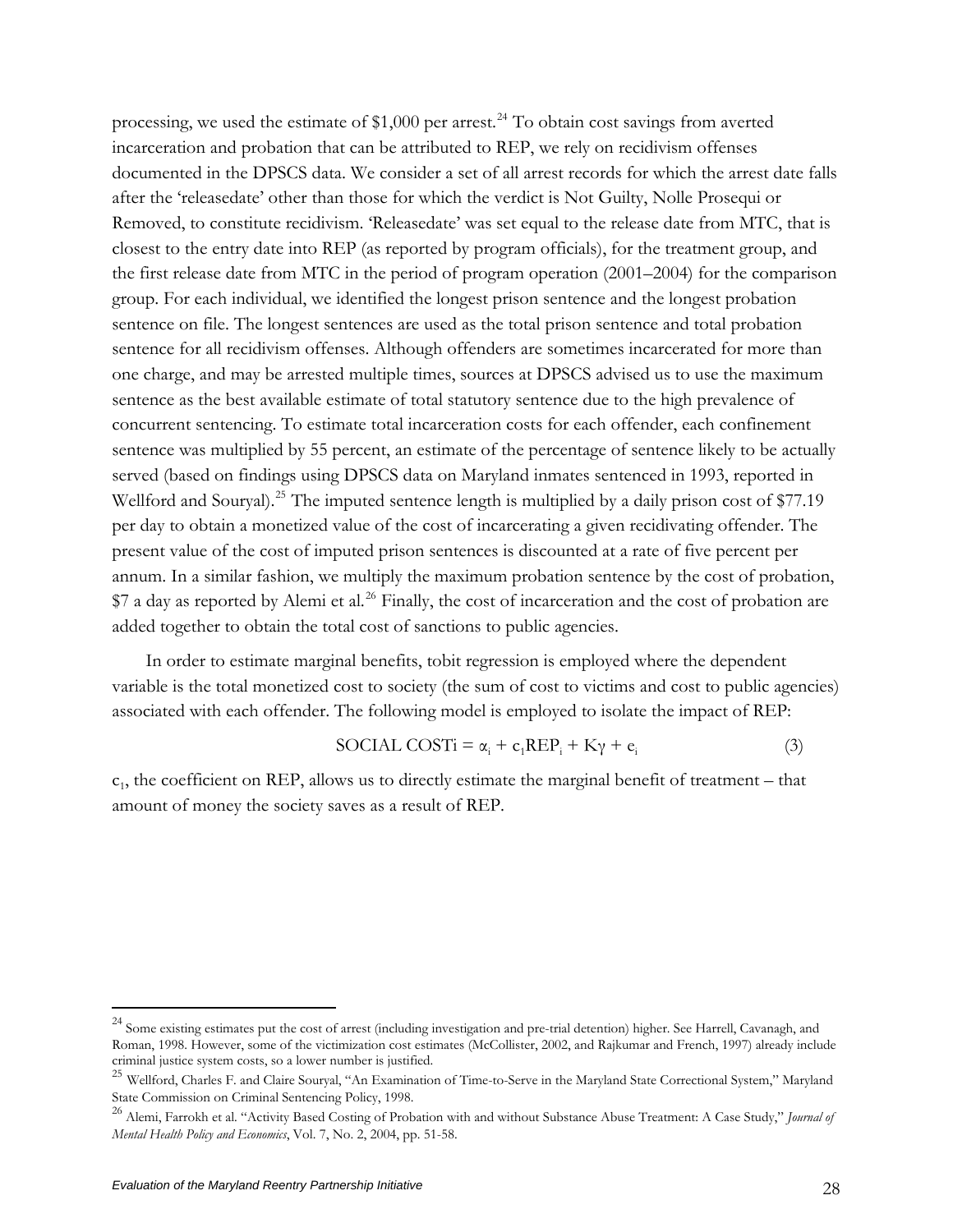# <span id="page-33-0"></span>**APPENDIX D. ADDITIONAL ANALYSES**

|                             |            | Any Re-arrest |             |            | <b>Number of Re-arrests</b> |             |             |             |  |
|-----------------------------|------------|---------------|-------------|------------|-----------------------------|-------------|-------------|-------------|--|
|                             | (1)<br>(2) |               | (3)         | (4)        | (5)                         | (6)         | (7)         | (8)         |  |
| <b>Independent Variable</b> | Year 1     | Years 1-2     | Years 1-3   | Years 1-4  | Year 1                      | Years 1-2   | Years 1-3   | Years 1-4   |  |
| <b>MREP</b>                 | 0.836      | 0.761         | 0.857       | 0.604      | $-0.202*$                   | $-0.129$    | $-0.073$    | $-0.056$    |  |
|                             | (0.151)    | (0.167)       | (0.241)     | (0.241)    | (0.106)                     | (0.092)     | (0.098)     | (0.140)     |  |
| Time at Risk                | $1.000^a$  | $0.999**$     | $0.999**$   | $0.998*$   | 0.00008                     | $-0.00007$  | $-0.0002$   | $-0.001*$   |  |
|                             | (0.0002)   | (0.0003)      | (0.001)     | (0.001)    | (0.0001)                    | (0.0001)    | (0.0002)    | (0.0003)    |  |
| Age at Release              | $0.937***$ | $0.931***$    | $0.924***$  | $0.944**$  | $-0.039***$                 | $-0.037***$ | $-0.034***$ | $-0.036***$ |  |
|                             | (0.010)    | (0.012)       | (0.016)     | (0.021)    | (0.006)                     | (0.005)     | (0.006)     | (0.008)     |  |
| Prior Arrests for           | 1.068***   | $1.072**$     | 1.086**     | $1.327***$ | $0.032***$                  | $0.027***$  | $0.029***$  | $0.042***$  |  |
| <b>Property Crimes</b>      | (0.023)    | (0.029)       | (0.043)     | (0.119)    | (0.009)                     | (0.009)     | (0.010)     | (0.015)     |  |
| Prior Arrests for Person    | 1.097**    | 1.057         | $1.104^{a}$ | 1.146      | $0.061***$                  | $0.050***$  | $0.055***$  | $0.048^{a}$ |  |
| Crimes                      | (0.043)    | (0.050)       | (0.070)     | (0.117)    | (0.021)                     | (0.019)     | (0.021)     | 0.033       |  |
| Prior Arrests for Drug      | $1.113***$ | 1.245***      | $1.300***$  | $1.281***$ | $0.061***$                  | $0.072***$  | $0.064***$  | $0.047**$   |  |
| Crimes                      | (0.027)    | (0.045)       | (0.064)     | (0.091)    | (0.013)                     | (0.011)     | (0.013)     | (0.019)     |  |
| Parole Violator             | 0.737      | 0.706         | 0.873       | 0.956      | 0.014                       | $-0.087$    | $-0.068$    | $-0.083$    |  |
|                             | (0.271)    | (0.313)       | (0.527)     | (0.719)    | (0.212)                     | (0.191)     | (0.227)     | (0.277)     |  |
| Mandatory Release           | 2.299***   | 3.348***      | $3.147***$  | 2.401      | $0.222*$                    | 0.117       | 0.059       | 0.136       |  |
|                             | (0.555)    | (1.102)       | (1.382)     | (1.474)    | (0.133)                     | (0.122)     | (0.137)     | (0.200)     |  |
| Poor In-Prison              | 1.190      | 1.297         | $1.957**$   | 1.745      | $0.193*$                    | 0.123       | 0.142       | $0.235^a$   |  |
| Performance Record          | (0.225)    | (0.298)       | (0.583)     | (0.703)    | (0.108)                     | (0.095)     | (0.102)     | (0.147)     |  |
| Escape Risk Alert           | 0.898      | 1.188         | 1.242       | 0.650      | $-0.041$                    | $-0.013$    | 0.002       | $-0.220$    |  |
|                             | (0.251)    | (0.429)       | (0.548)     | (0.409)    | (0.155)                     | (0.137)     | (0.145)     | (0.235)     |  |
| Instant Offense is a        | 0.847      | 0.857         | 0.890       | 0.780      | 0.064                       | 0.017       | $-0.124$    | $-0.274*$   |  |
| Felony                      | (0.168)    | (0.202)       | (0.269)     | (0.322)    | (0.114)                     | (1.000)     | (0.106)     | (0.148)     |  |
| Intercept                   |            |               |             |            | $0.494*$                    | $1.270***$  | $1.761***$  | 2.935***    |  |
|                             |            |               |             |            | (0.297)                     | (0.290)     | (0.393)     | (0.652)     |  |
| $\overline{N}$              | 599        | 509           | 369         | 201        | 599                         | 509         | 369         | 201         |  |
| Pseudo $R^2$                | 0.100      | 0.154         | 0.186       | 0.220      | 0.048                       | 0.047       | 0.043       | 0.041       |  |

**Table D.1.. Re-arrest by Number of Years Since Release** 

Note: Significance:  $*** = p < 0.01$ ;  $** = p < 0.05$ ;  $* = p < 0.1$ ;  $a = p < 0.15$ All tests are two-tailed.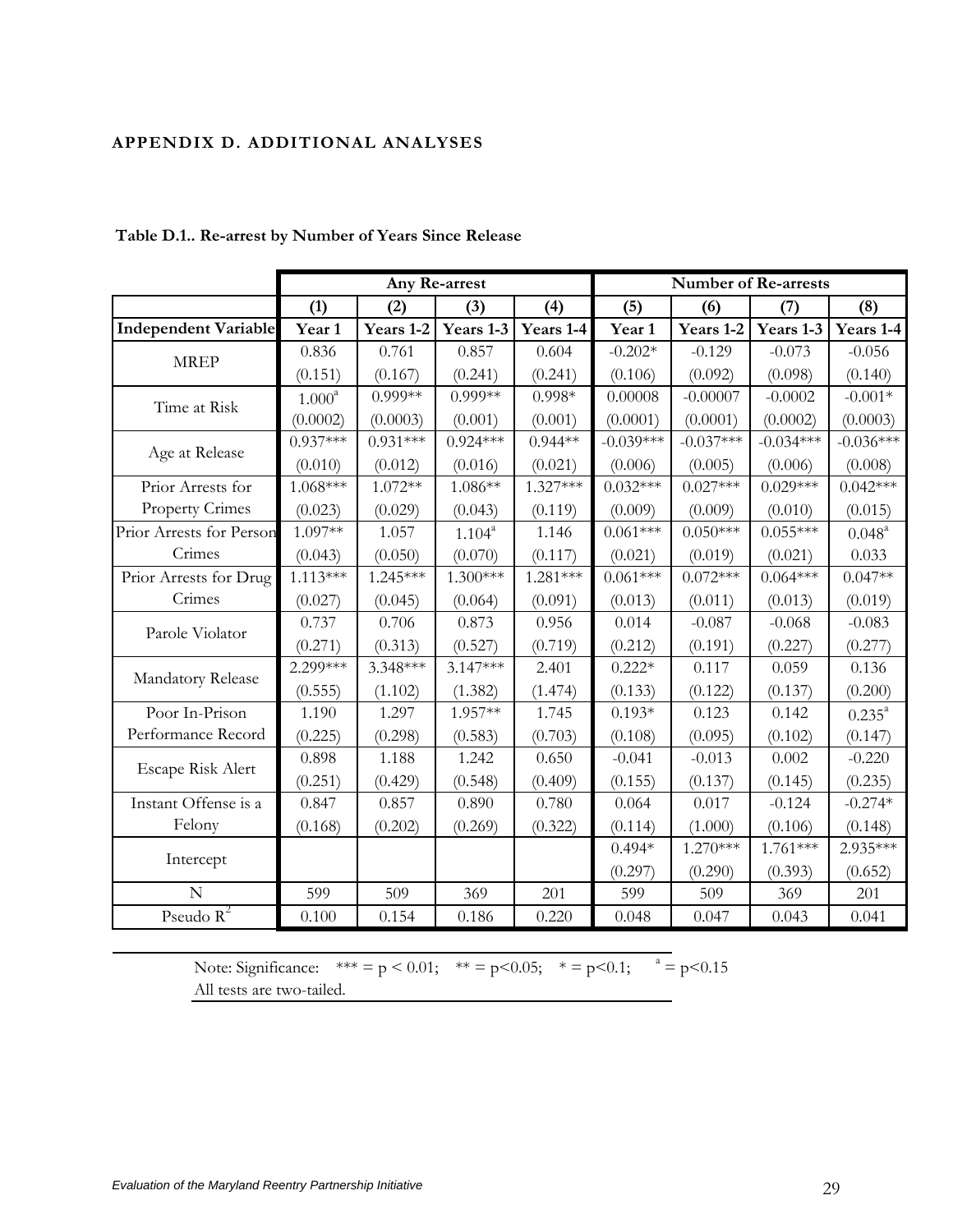|                             |                          |            | <b>Any Reconviction</b> |             | <b>Number of Reconvictions</b> |                 |                       |             |  |
|-----------------------------|--------------------------|------------|-------------------------|-------------|--------------------------------|-----------------|-----------------------|-------------|--|
|                             | (1)<br>(2)<br>(3)<br>(4) |            | (5)                     | (6)         | (7)                            | (8)             |                       |             |  |
| <b>Independent Variable</b> | Year 1                   | Years 1-2  | Years 1-3               | Years 1-4   | Year 1                         | Years 1-2       | Years 1-3             | Years 1-4   |  |
| <b>MREP</b>                 | 1.001                    | 1.061      | 0.936                   | $0.620^{a}$ | $-0.026$                       | $-0.053$        | $-0.084$              | $-0.175$    |  |
|                             | (0.189)                  | (0.209)    | (0.223)                 | (0.206)     | (0.147)                        | (0.118)         | (0.123)               | (0.171)     |  |
| Time at Risk                | 1.000                    | 1.000      | $0.999*$                | $0.999*$    | $0.0004**$                     | 0.00003         | $-0.0002$             | $-0.0004$   |  |
|                             | (0.0002)                 | (0.0003)   | (0.0005)                | (0.001)     | (0.0002)                       | (0.0002)        | (0.0002)              | (0.0004)    |  |
| Age at Release              | $0.962***$               | $0.955***$ | $0.950***$              | $0.949***$  | $-0.024***$                    | $-0.025***$     | $-0.025***$           | $-0.025**$  |  |
|                             | (0.011)                  | (0.011)    | (0.013)                 | (0.018)     | (0.009)                        | (0.007)         | (0.007)               | (0.010)     |  |
| Prior Arrests for           | $1.048**$                | $1.042**$  | $1.093***$              | $1.153***$  | $0.029**$                      | $0.024**$       | $0.029**$             | $0.031*$    |  |
| <b>Property Crimes</b>      | (0.020)                  | (0.021)    | (0.036)                 | (0.062)     | (0.013)                        | (0.011)         | (0.012)               | (0.017)     |  |
| Prior Arrests for Person    | 1.020                    | 1.003      | 0.996                   | 0.996       | $-0.0005$                      | $-0.004$        | $-0.009$              | $-0.018$    |  |
| Crimes                      | 0.041                    | (0.042)    | (0.051)                 | (0.077)     | (0.032)                        | (0.026)         | (0.027)               | (0.041)     |  |
| Prior Arrests for Drug      | 1.096***                 | $1.161***$ | $1.164***$              | 1.108**     | $0.071***$                     | $0.077***$      | $0.071***$            | $0.037^{a}$ |  |
| Crimes                      | (0.026)                  | (0.032)    | (0.040)                 | (0.053)     | (0.018)                        | (0.014)         | (0.015)               | (0.023)     |  |
| Parole Violator             | 0.970                    | 0.984      | 1.449                   | 1.272       | $-0.083$                       | $-0.151$        | $-0.176$              | $-0.281$    |  |
|                             | (0.377)                  | (0.395)    | (0.773)                 | (0.806)     | (0.304)                        | (0.249)         | (0.290)               | (0.350)     |  |
| Mandatory Release           | 1.707**                  | $2.403***$ | $2.421***$              | 1.504       | $0.366*$                       | $0.285*$        | 0.241                 | 0.312       |  |
|                             | (0.414)                  | (0.637)    | (0.829)                 | (0.704)     | (0.189)                        | (0.155)         | (0.172)               | (0.247)     |  |
| Poor In Prison              | 1.275                    | 1.194      | $1.545*$                | 1.154       | $0.284*$                       | $0.177^{\rm a}$ | 0.157                 | 0.193       |  |
| Performance Record          | (0.253)                  | (0.243)    | (0.385)                 | (0.393)     | (0.154)                        | (0.122)         | (0.129)               | (0.178)     |  |
| Escape Risk Alert           | 0.897                    | 1.097      | 0.882                   | 0.587       | $-0.232$                       | $-0.219$        | $-0.120$              | $-0.513*$   |  |
|                             | (0.259)                  | (0.333)    | (0.317)                 | (0.307)     | (0.233)                        | (0.185)         | (0.187)               | (0.312)     |  |
| Instant Offense is a        | 0.763                    | $0.649**$  | $0.649*$                | 0.609       | $-0.027$                       | $-0.127$        | $-0.207$ <sup>a</sup> | $-0.397**$  |  |
| Felony                      | (0.159)                  | (0.138)    | (0.167)                 | (0.211)     | (0.159)                        | (0.127)         | (0.134)               | (0.180)     |  |
| Intercept                   |                          |            |                         |             | $-1.183***$                    | 0.139           | $0.864*$              | 1.848**     |  |
|                             |                          |            |                         |             | (0.436)                        | (0.375)         | (0.489)               | (0.781)     |  |
| N                           | 599                      | 509        | 369                     | 201         | 599                            | 509             | 369                   | 201         |  |
| Pseudo $R^2$                | 0.050                    | 0.087      | 0.108                   | 0.109       | 0.034                          | 0.037           | 0.036                 | 0.035       |  |

**Table D.2. Reconviction by Number of Years Since Release** 

Note: Significance:  $*** = p < 0.01$ ;  $** = p < 0.05$ ;  $* = p < 0.1$ ;  $a = p < 0.15$ All tests are two-tailed.